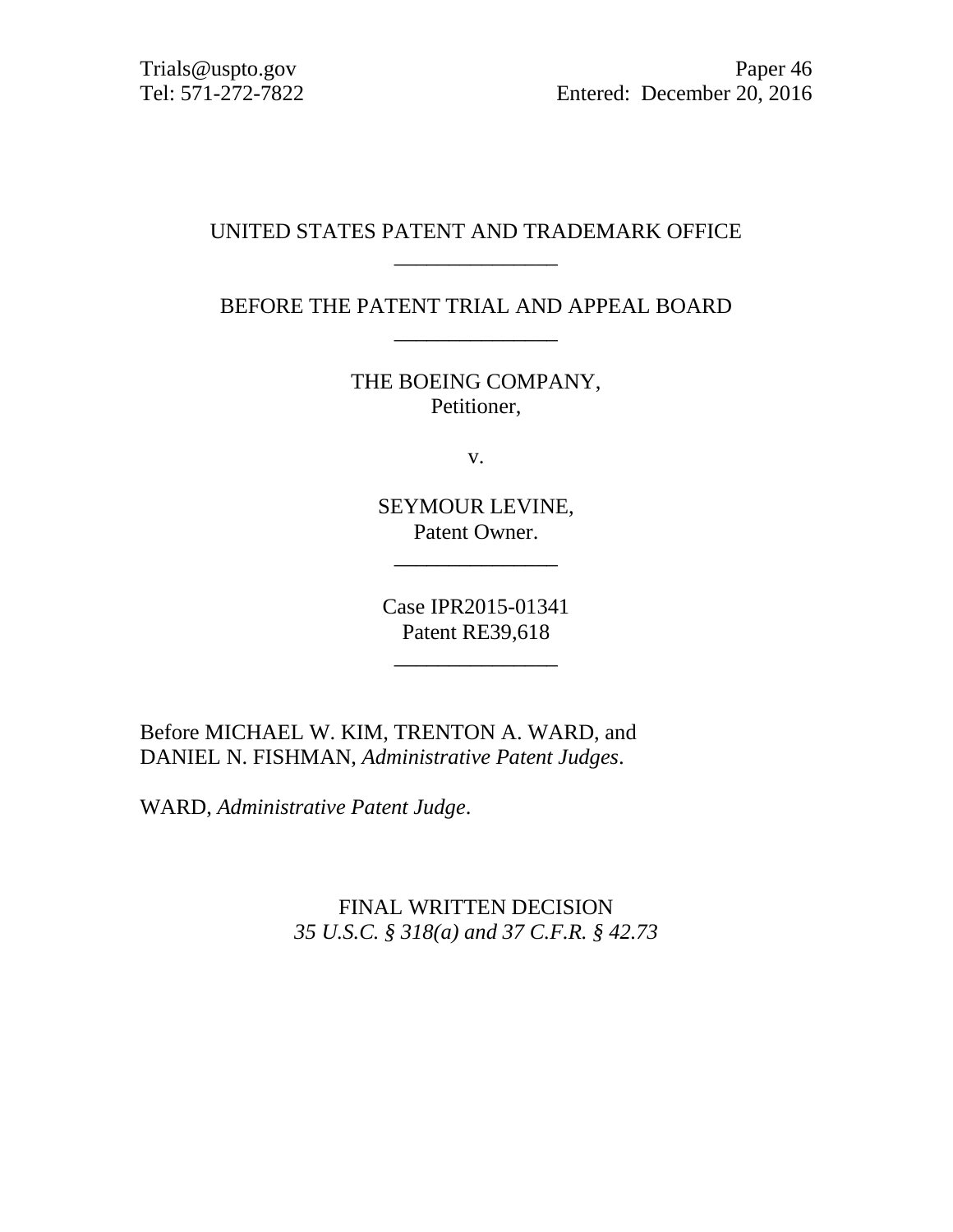## I. INTRODUCTION

We have authority to hear this *inter partes* review under 35 U.S.C. § 6(b), and this Final Written Decision is issued pursuant to 35 U.S.C. § 318(a) and 37 C.F.R. § 42.73. For the reasons that follow, we determine that Petitioner has shown by a preponderance of the evidence that claims 4, 5, 8, 9, 10, 14, and 16 ("the challenged claims") of U.S. Patent No. RE39,618 (Ex. 1001, "the '618 patent") are unpatentable.

## *A. Background*

The Boeing Company ("Petitioner") filed a Petition seeking to institute an *inter partes* review of the challenged claims of the'618 patent pursuant to 35 U.S.C. §§ 311–319. Paper 2 ("Pet."). Petitioner relies upon the Declaration of Dr. Albert Helfrick in support of its Petition. Ex. 1002. Seymour Levine ("Patent Owner") filed a Preliminary Response. Paper 7 ("Prelim. Resp."). Pursuant to 35 U.S.C. § 314(a), we instituted an *inter partes* review on the following grounds:

| <b>Claims</b>    | <b>References</b>                                     | <b>Basis</b> |
|------------------|-------------------------------------------------------|--------------|
| 4, 5, 14, and 16 | Ward <sup>1</sup> in view of ARINC 624-1 <sup>2</sup> | \$103        |
| 8, 9, and 10     | Ward in view of ARINC 624-1 in                        | \$103        |
|                  | further view of Monroe <sup>3</sup>                   |              |
| 4, 5, 14, and 16 | Dyson <sup>4</sup> in view of Chetail                 | \$103        |

<span id="page-1-0"></span> 1 M J Ward, "*Power Plant Health Monitoring – The Human Factor,*" Feb. 1992 (Ex. 1015) ("Ward").

<span id="page-1-1"></span><sup>2</sup> "*Design Guidance for Onboard Maintenance System*," ARINC Report 624-1, Aug. 1993 (Ex. 1014) ("ARINC 624-1").

<span id="page-1-2"></span><sup>3</sup> US Patent No. 5,798,458, filed Oct. 28, 1996 (Ex. 1017) ("Monroe").

<span id="page-1-3"></span><sup>4</sup> R.J.E. Dyson, "*Commercial Engine Monitoring Status at GE Aircraft Engines,*" Oct. 1988 (Ex. 1019) ("Dyson").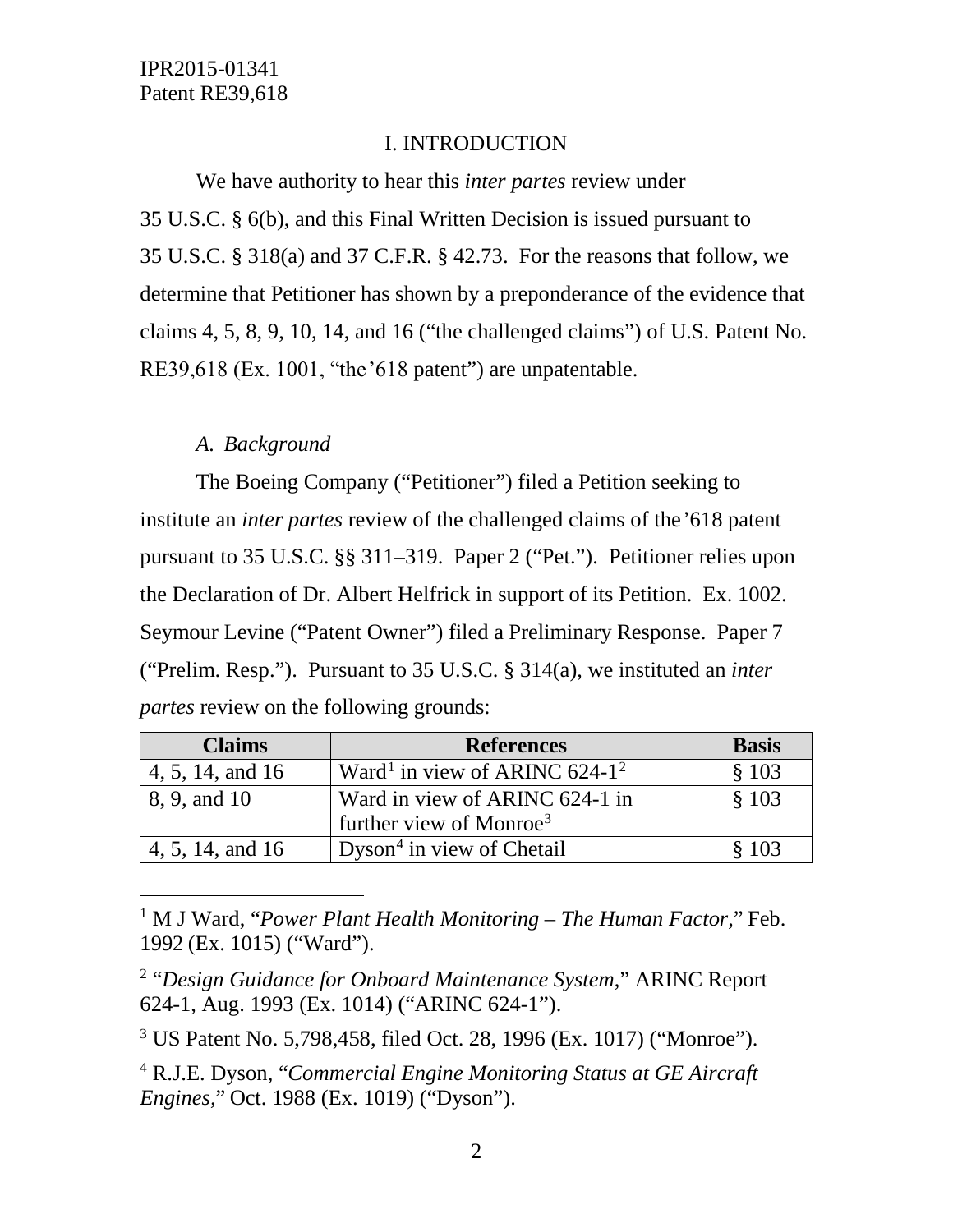| <b>Claims</b>    | <b>References</b>                                | <b>Basis</b> |
|------------------|--------------------------------------------------|--------------|
| 8, 9, and 10     | Dyson in view of Chetail <sup>5</sup> in further | \$103        |
|                  | view of Monroe                                   |              |
| 4, 5, 14, and 16 | Dowling <sup>6</sup> in view of ARINC $624-1$    | § 103        |
| 8, 9, and 10     | Dowling in view of ARINC 624-1 in                | \$103        |
|                  | further view of Monroe                           |              |
| 8, 9, and 10     | Ward in view of ARINC 624-1,                     | § 103        |
|                  | ARINC 702-6, <sup>7</sup> and FAA, Increased     |              |
|                  | FDR Parameters <sup>8</sup>                      |              |
| 8, 9, and 10     | Ward in view of ARINC 624-1, FAA,                | \$103        |
|                  | Increased FDR Parameters and                     |              |
|                  | Farmakis <sup>9</sup>                            |              |

*See* Decision on Institution, Paper 10 ("Dec."), 36.

On January 27, 2016, Petitioner filed a Motion to Submit Supplemental Information pursuant to 37 C.F.R. § 42.123(a) (Paper 21), as previously authorized by the Board (Paper 20), seeking to submit a Supplemental Declaration of Dr. Albert Helfrick (Ex. 1042) and Exhibits A– C to his supplemental declaration. Patent Owner opposed the Motion to Submit Supplemental Information. Paper 23. On April 15, 2016, the Board granted Petitioner's Motion to Submit Supplemental Information and

<span id="page-2-4"></span><sup>9</sup> US Patent No. 5,714,948, filed Apr. 16, 1996 (Ex. 1021) ("Farmakis").

<span id="page-2-0"></span> <sup>5</sup> P. Chetail, "*LE CFM 56-5 SUR A320 A Air France,*" Oct. 1988 (Ex. 1018) ("Chetail").

<span id="page-2-1"></span><sup>6</sup> Drew Dowling and Richard A. Lancaster, "*Remote Maintenance Monitoring Using a Digital Link,*" Dec. 1984 (Ex. 1013) ("Dowling").

<span id="page-2-2"></span><sup>7</sup> "*Flight Management Computer System*," ARINC Characteristic 702-6, Jun. 10, 1994 (Ex. 1016) ("ARINC 702-6").

<span id="page-2-3"></span><sup>8</sup> "*Increased Flight Data Recorder Parameters*," 60 Fed. Reg. 13,862, Mar. 14, 1995 (Ex. 1011) ("FAA, Increased FDR Parameters").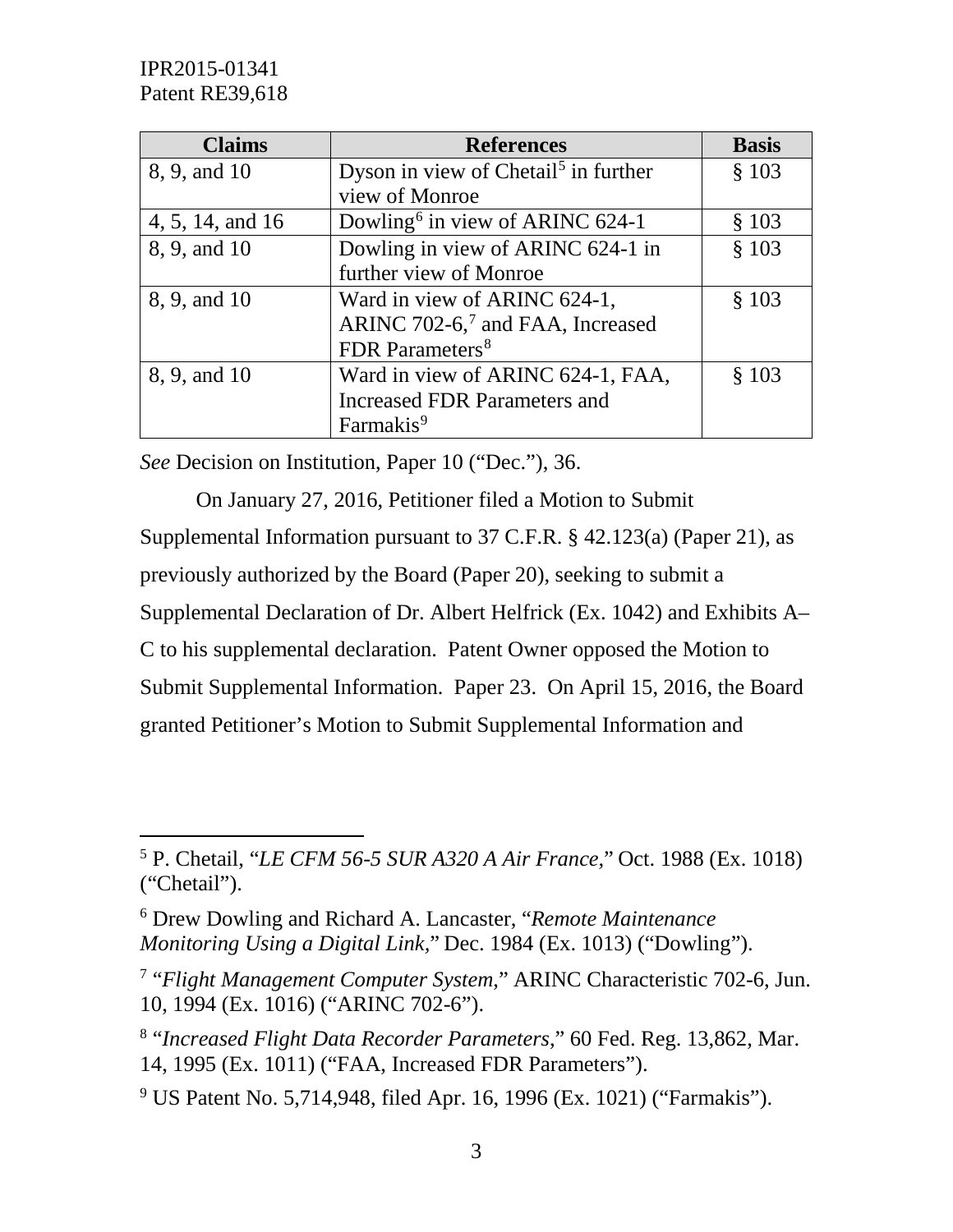entered Exhibit 1042, and associated Exhibits A–C, into the record. Paper 30, 5.

After institution of trial, Patent Owner then filed a Patent Owner Response (Paper 28, "PO Resp."), to which Petitioner filed a Reply (Paper 33, "Pet. Reply"). Among other evidence, Patent Owner relies upon the Declaration of John F. Grabowsky in support of Patent Owner's Response. Ex. 2011.

An oral argument was held on September 14, 2016. A transcript of the oral argument is included in the record. Paper 45 ("Tr.").

#### *B. Additional Proceedings*

The parties indicated the '618 patent is the subject of the following district court action: *Levine v. The Boeing Company*, No. 14-cv-1991 (W.D. Wash.). Pet. 1; Paper 4, 1.

#### *C. The '618 Patent*

The '618 patent is titled "Remote, Aircraft, Global, Paperless Maintenance System" and generally relates to a system that monitors performance parameters and aircraft operational parameters, and broadcasts this information along with aircraft identification, audio, video, global positioning, and altitude data, to a worldwide two-way RF network. Ex. 1001, Abstract. The '618 patent discloses that the information is monitored and recorded at a remote, centralized location and analysis of this information allows identification of problems and generation of advisories. *Id*.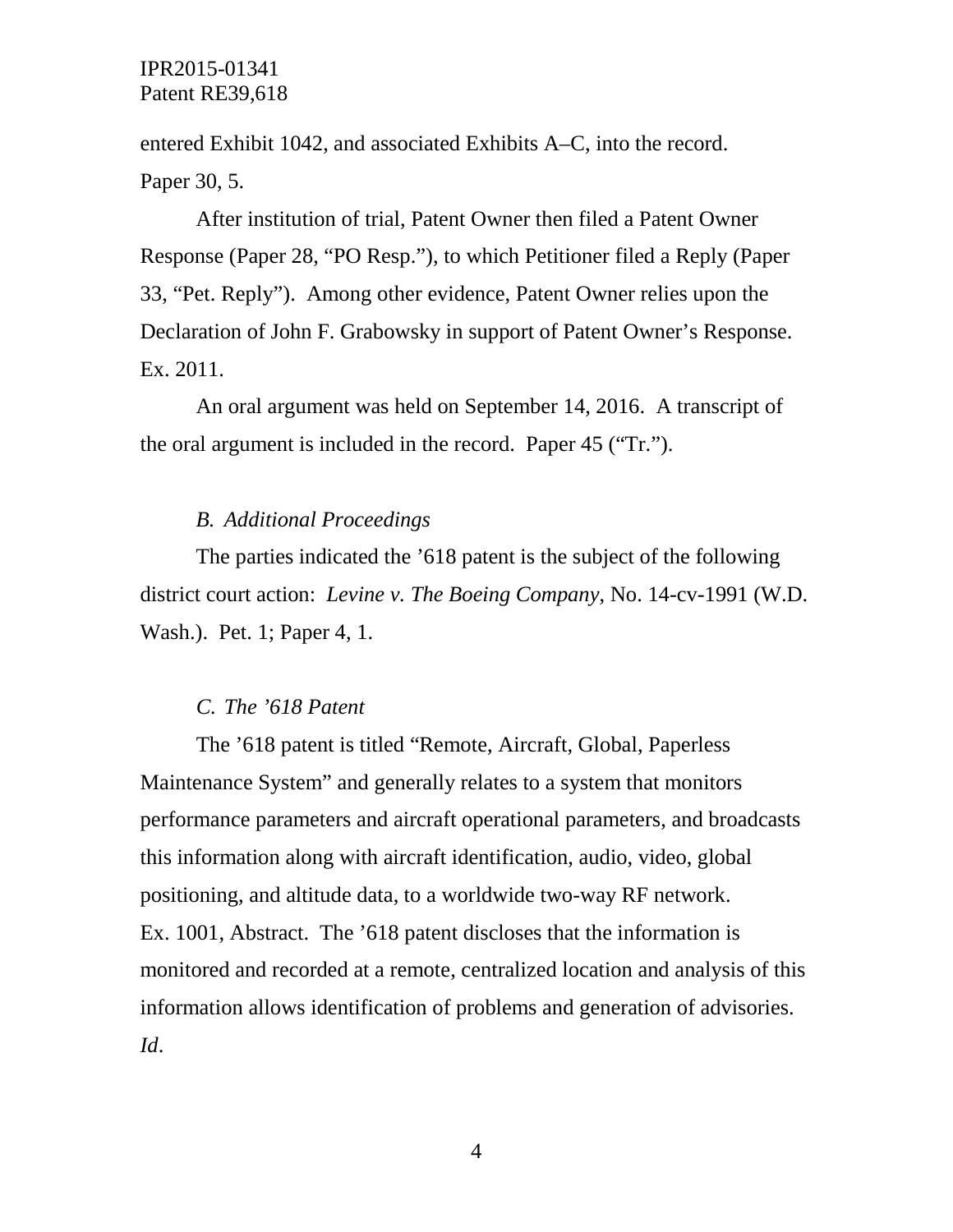Figure 1 of the '618 patent, reproduced below, illustrates an embodiment of the system described:



As shown above in Figure 1, the '618 patent discloses aircraft 10 with Sensor Multiplexer Receiver & Transmitter ("SMART") 14, which can receive aircraft performance and control data 18, acoustic data 22, video data 26, and information from GPS receiver system 16. *Id*. at 4:57–65. SMART 14 periodically samples sensor signals 18, 22, 26, 44 and adds to each signal a sensor identification label, an aircraft identification label, and a configuration label. *Id*. at 5:1–5. Aircraft 10 equipped with SMART 14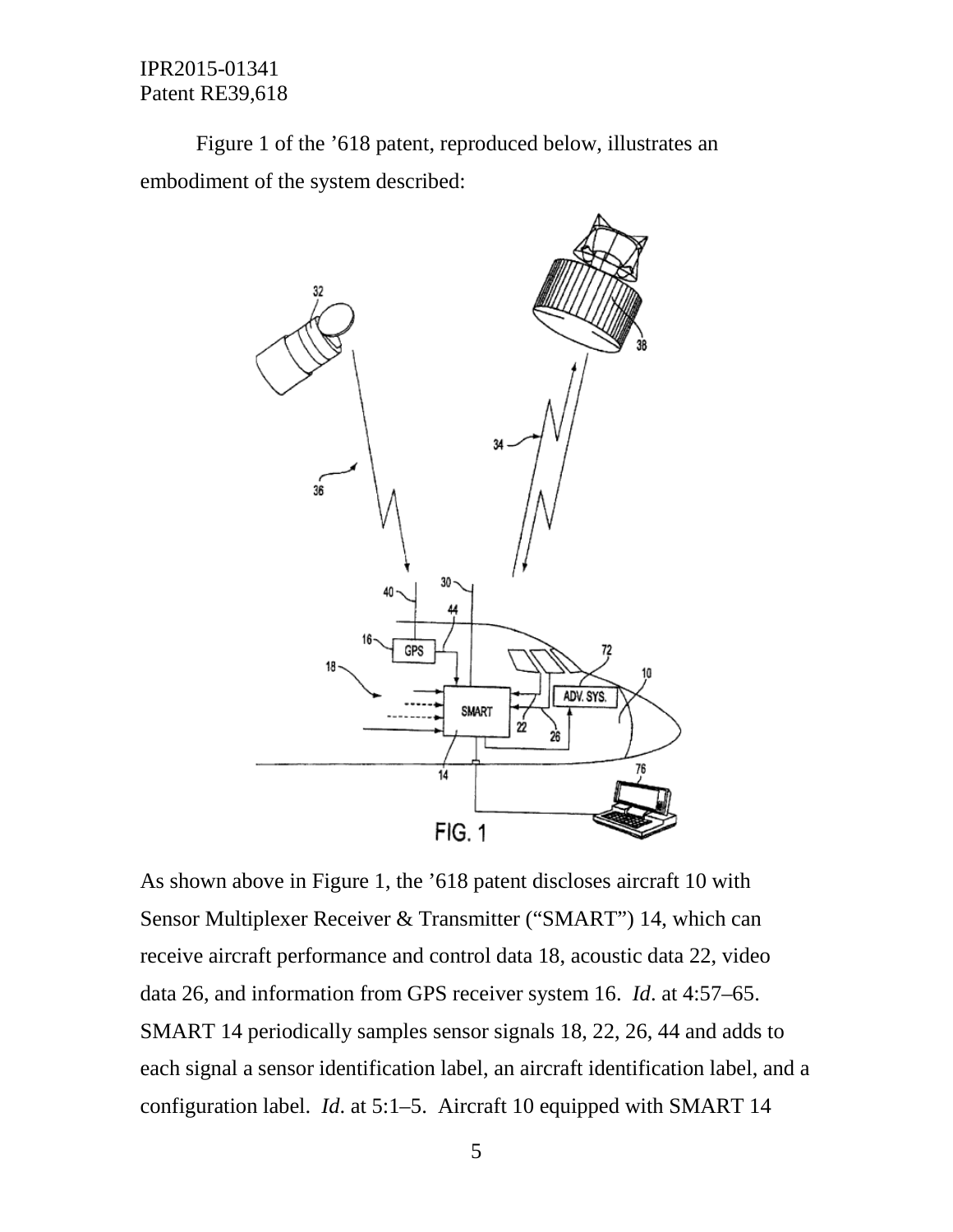transmits the sensor data over a UHF radio to communication satellite 38, which relays the data to Central Ground Based Processing Station ("CGBS") 42 (shown in Figure 2). *Id*. at 5:21–28. CGBS 42 includes processing station 62 for data analysis and problem simulation and advisory module 70 for generating aircraft advisories. *Id*. at 5:49–53.

## *D. Illustrative Claims*

Claims 4 and 8 are illustrative of the claimed subject matter and are reproduced below.

4. An aircraft maintenance system for use on an aircraft having a flight data recorder, the maintenance system comprising:

a transmitter portable to be placed on an aircraft, said transmitter configured for transmission of digital aircraft performance data across a communication network while said aircraft is in flight; and

a central station connected to said communication network configured to receive and analyze said digital aircraft performance data to generate maintenance advice for said aircraft while said aircraft is in flight,

wherein said digital aircraft performance data includes an identifier unique to a particular aircraft and a configuration label, and at least a portion of said digital aircraft performance data comprises data directed to the flight data recorder.

8. The aircraft maintenance system of claim 4 wherein said digital aircraft performance data includes aircraft position data directed to said flight data recorder.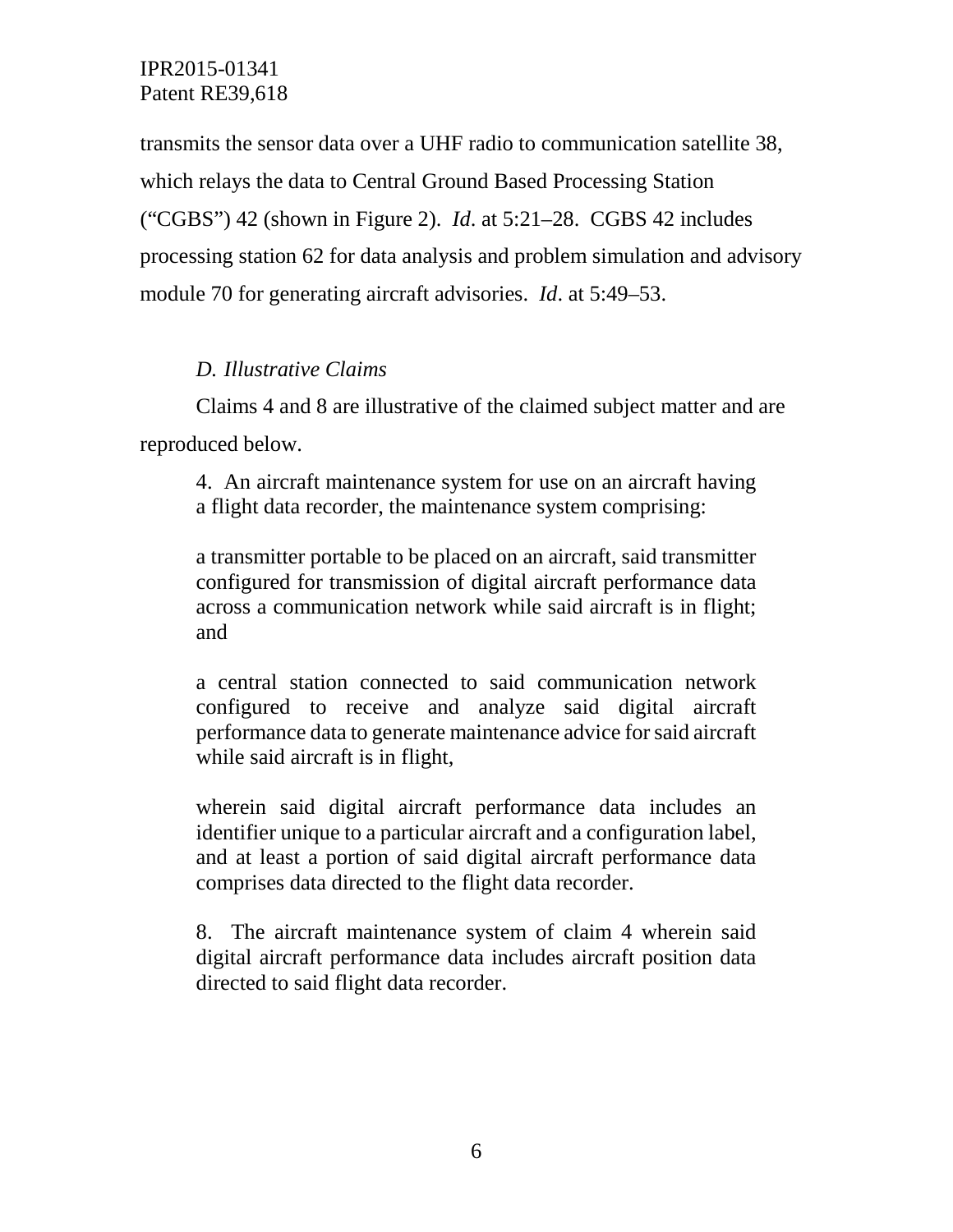#### II. ANALYSIS

#### *A. Claim Construction*

The Board will interpret claims of an unexpired patent using the broadest reasonable construction in light of the specification of the patent. 37 C.F.R. § 42.100(b); *Cuozzo Speed Techs., LLC v. Lee*, 136 S. Ct. 2131, 2144–46 (2016) (upholding the use of the broadest reasonable interpretation standard as the claim interpretation standard to be applied in *inter partes* reviews). Claim terms also generally are given their ordinary and customary meaning as would be understood by one of ordinary skill in the art in the context of the entire disclosure. *In re Translogic Tech., Inc.*, 504 F.3d 1249, 1257 (Fed. Cir. 2007). Also, we must be careful not to read a particular embodiment appearing in the written description into the claim if the claim language is broader than the embodiment. *See In re Van Geuns*, 988 F.2d 1181, 1184 (Fed. Cir. 1993) ("limitations are not to be read into the claims from the specification").

#### *1. "maintenance advice"*

Claim 4 recites "a central station connected to said communication network configured to receive and analyze said digital aircraft performance data to generate maintenance advice." Petitioner proposes that the term "maintenance advice" be construed as "problem-specific maintenance information, such as trends, alerts, or isolation of faults." Pet. 12. Petitioner argues that the term "maintenance advice" does not appear in the specification outside of the claims, but that the specification describes the presumably synonymous term of "maintenance advisories." Pet. 10–11 (citing Ex. 1001, 7:1–2). Petitioner argues that the specification discloses that, in one embodiment, these "advisories" "represent the latest diagnostic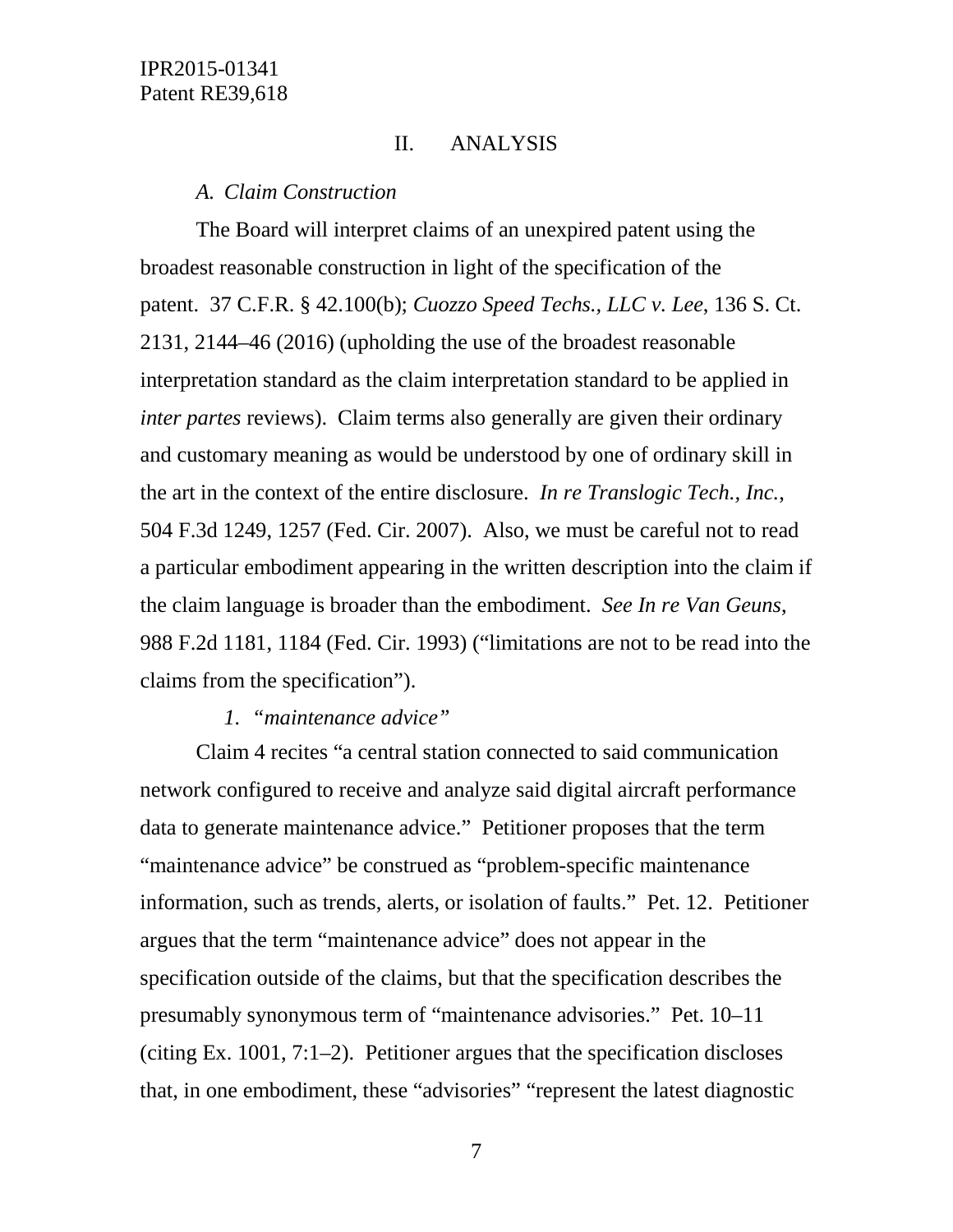procedures and *problem specific maintenance information*.'" Pet. 11 (quoting Ex. 1001,  $7:1-2$ ) (emphasis added).

Patent Owner agrees with the first portion of Petitioner's proposed construction, but argues that the term "maintenance advice" be construed to further include "problem-specific maintenance information, *including recommended maintenance actions*." PO Resp. 31–32 (emphasis added). More specifically, Patent Owner argues that the claimed "maintenance advice" must not only be information that could be used to assess or diagnose a problem, but must be actual advice, which recommends that certain maintenance activity be undertaken. *Id*. Patent Owner agrees with Petitioner that the term "maintenance advice" is synonymous with the term "maintenance advisories" used in the specification, but argues that the "maintenance advisories" rely upon the latest diagnostic procedures and problem specific maintenance information and, thus, must include some recommendation for an appropriate maintenance action. *Id*. at 32 (citing Ex. 1001, 7:1–2). Generally, we agree with Petitioner, although we see no need to include the examples set forth in Petitioner's proffered construction.

The specification of the '618 patent broadly describes various maintenance advisories, including those that "can be requested and viewed via a plug-in terminal 76" while "the aircraft is on the ground." Ex. 1001, 5:17–19. Additionally, the specification describes that a "preferred maintenance advisory" can be based "on an expert system for fault isolation." Ex. 1001, 3:36–37. Petitioner's Declarant Dr. Albert Helfrick provides that a person of ordinary skill in the art would understand that the terms "maintenance advice" and "maintenance advisories" could encompass a wide variety of computer-generated information useful for performing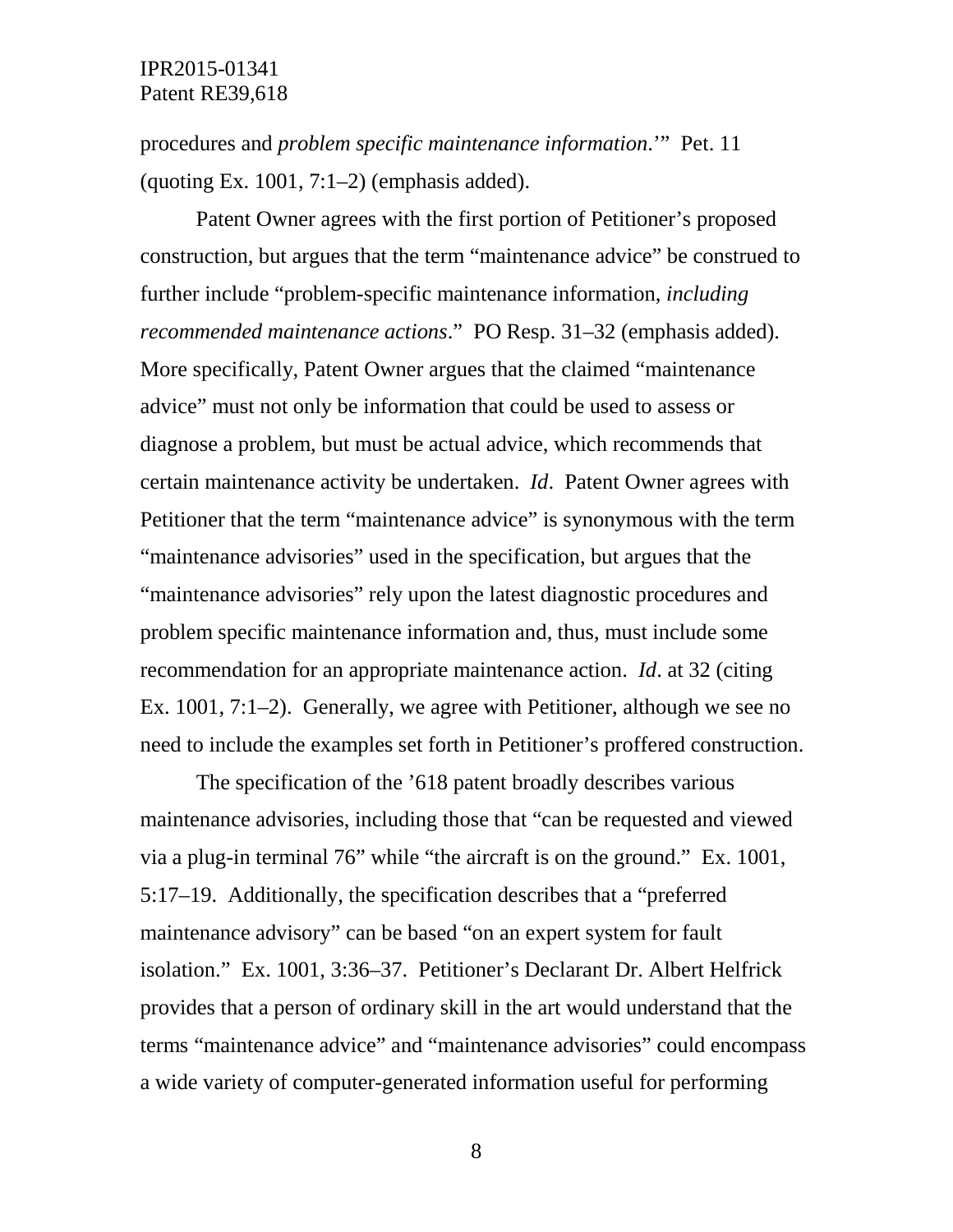maintenance. Ex. 1002 ¶ 63. None of this evidence requires "maintenance advice" to include "recommended maintenance actions."

The definition of "advice" is "information or notice given." Ex. 3001 (Webster's Third New International Dictionary 32 (1971), 3.). Thus, the plain and ordinary meaning of "maintenance advice" is consistent with the aforementioned evidence, in that "maintenance advice" can include maintenance information, but does not require "recommended maintenance actions." Patent Owner argues that this dictionary definition cited by the Board includes an alternative definition of "advice" as a "recommendation regarding a decision or course of conduct." PO Resp. 33 (citing Ex. 3001, 3). Patent Owner further argues that this alternative definition of "advice" is most consistent with specification. PO Resp. 33. Patent Owner fails, however, to cite to any portions of the specification to support this argument (*see id*.) and fails to explain why we should not be guided by the more general statements in the specification, such as the description in the specification that a "preferred maintenance advisory" can be based "on an expert system for fault isolation," which is in no way "recommended maintenance actions." Ex. 1001, 3:36–37.

We are not persuaded by Patent Owner's argument that "maintenance advice" must include recommended maintenance actions. Accordingly, we adopt the portion of the proposed definitions on which the parties agree and determine that the term "maintenance advice" means "problem-specific maintenance information." *See also* Dec. 7–8.

#### *2. "configuration label"*

Claim 4 also recites "wherein said digital aircraft performance data includes an identifier unique to a particular aircraft and a configuration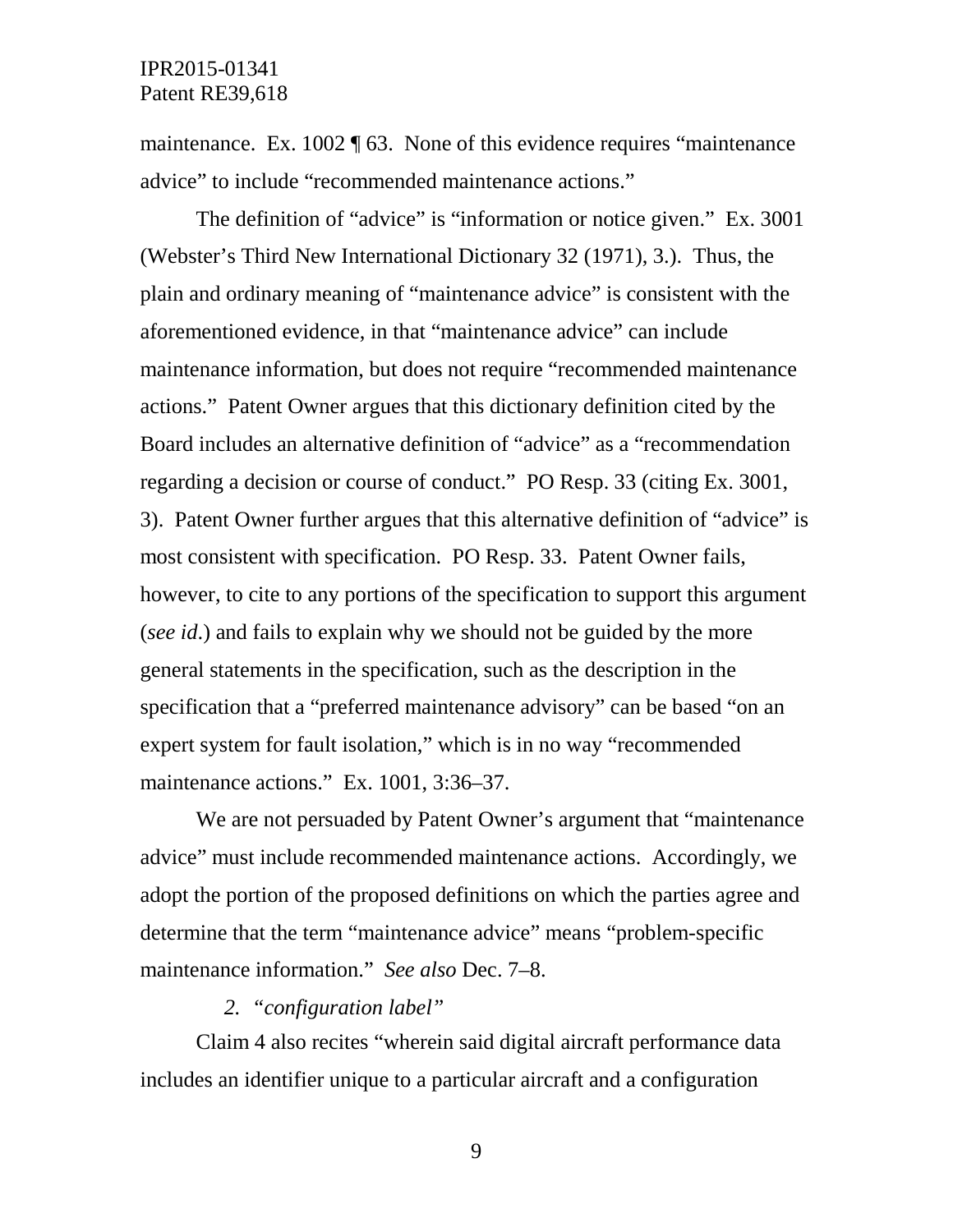label." Petitioner proposes that the term "configuration label" be construed to mean "an indicator identifying or describing equipment onboard an aircraft." Pet. 15. In the Patent Owner Response, Patent Owner did not expressly propose a construction of "configuration label."

Outside of the claims, the '618 patent specification only uses the term "configuration label" once, in the following description:

SMART 14 periodically samples the sensor signals 18, 22, 26, 44 converts all non-digital sensor signals 18, 22, 26, 44 into digital format, adds a sensor identification label to each signal 18, 22, 26, 44 plus an aircraft identification and *configuration label*.

Ex. 1001, 5:1–5 (emphasis added). In the prosecution history for the reissue application, Patent Owner addressed the term "configuration label" and stated that "even identical models of aircraft are likely configured differently" and that the "present invention circumvents this issue by transmitting the aircraft configuration along with the aircraft ID." Ex. 1004, 123–124. Patent Owner further stated that this configuration information could include "[n]avigational equipment, radios, avionics, instrumentation . . . hydraulic systems, electrical systems, flight controls, etc." *Id*. at 123. "[T]he prosecution history . . . is to be consulted even in determining a claim's broadest reasonable interpretation." *Straight Path IP Group, Inc. v. Sipnet EU S.R.O.*, 806 F.3d 1356, 1362 (Fed. Cir. 2015) (citing *Microsoft Corp. v. Proxyconn, Inc.*, 789 F.3d 1292, 1298 (Fed. Cir. 2015)). Petitioner argues that the statements in the specification and the prosecution history require the broadest reasonable interpretation of "configuration label" to mean an indicator identifying or describing equipment onboard an aircraft, including the make, model, position, or version of an onboard system. Pet. 15.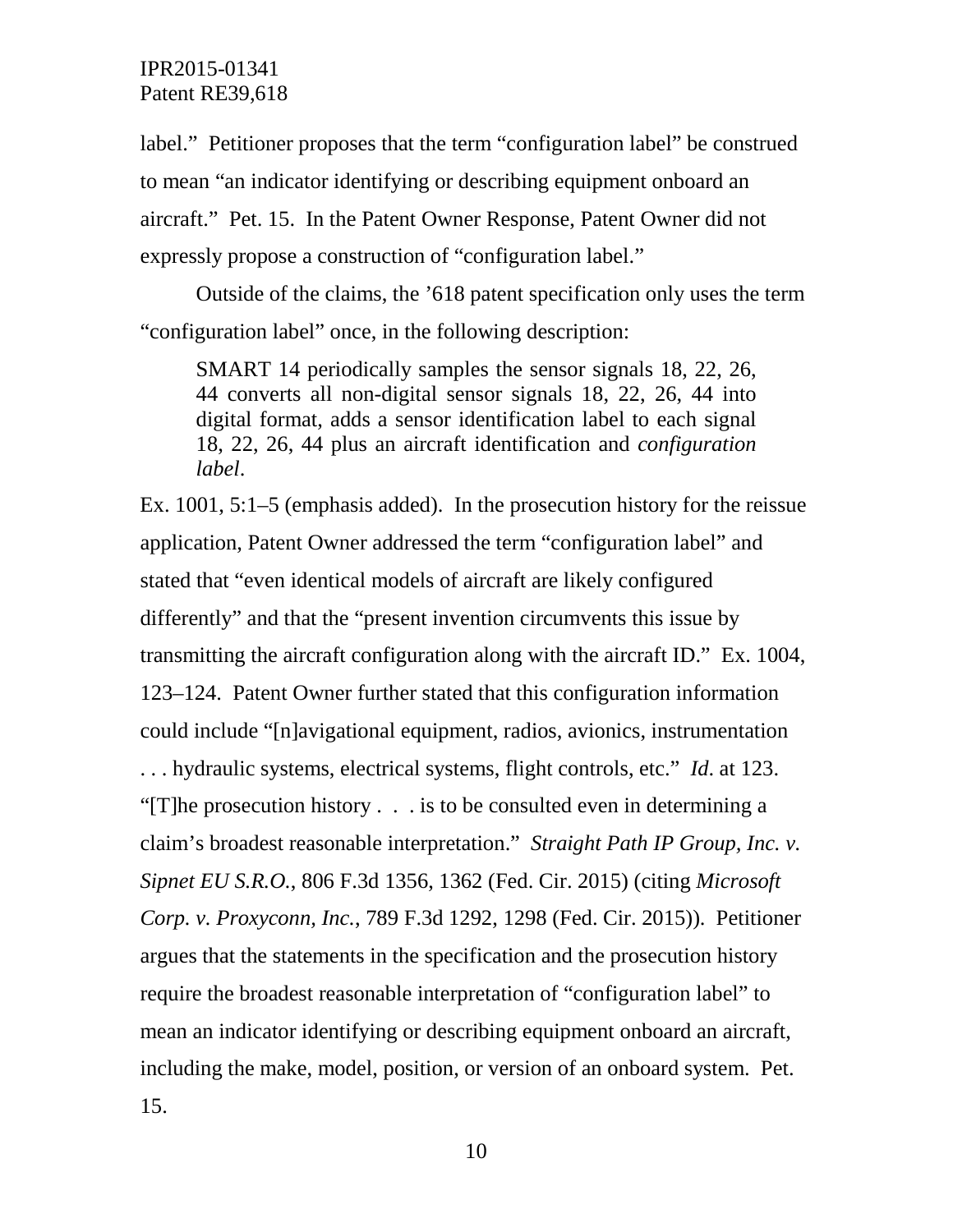For the reasons set forth by Petitioner, we agree with Petitioner's proposed construction. Accordingly, we construe the term "configuration label" to mean "an indicator identifying or describing equipment onboard an aircraft."

#### *B. Principles of Law*

A patent claim is unpatentable under 35 U.S.C. § 103(a) if the differences between the claimed subject matter and the prior art are such that the subject matter, as a whole, would have been obvious at the time the invention was made to a person having ordinary skill in the art to which said subject matter pertains. *KSR Int'l Co. v. Teleflex Inc.*, 550 U.S. 398, 406 (2007). The question of obviousness is resolved on the basis of underlying factual determinations including: (1) the scope and content of the prior art; (2) any differences between the claimed subject matter and the prior art; (3) the level of ordinary skill in the art; and (4) objective evidence of nonobviousness. *Graham v. John Deere Co.*, 383 U.S. 1, 17–18 (1966).

In that regard, an obviousness analysis "need not seek out precise teachings directed to the specific subject matter of the challenged claim, for a court can take account of the inferences and creative steps that a person of ordinary skill in the art would employ." *KSR*, 550 U.S. at 418; *see also Translogic Tech.,* 504 F.3d at 1259. "If a person of ordinary skill [in the art] can implement a predictable variation, [and would see the benefit of doing so,] § 103 likely bars its patentability." *KSR*, 550 U.S. at 417. "[A] court must ask whether the improvement is more than the predictable use of prior art elements according to their established functions." *Id*. After *KSR*, the Federal Circuit has recognized that obviousness is not subject to a "rigid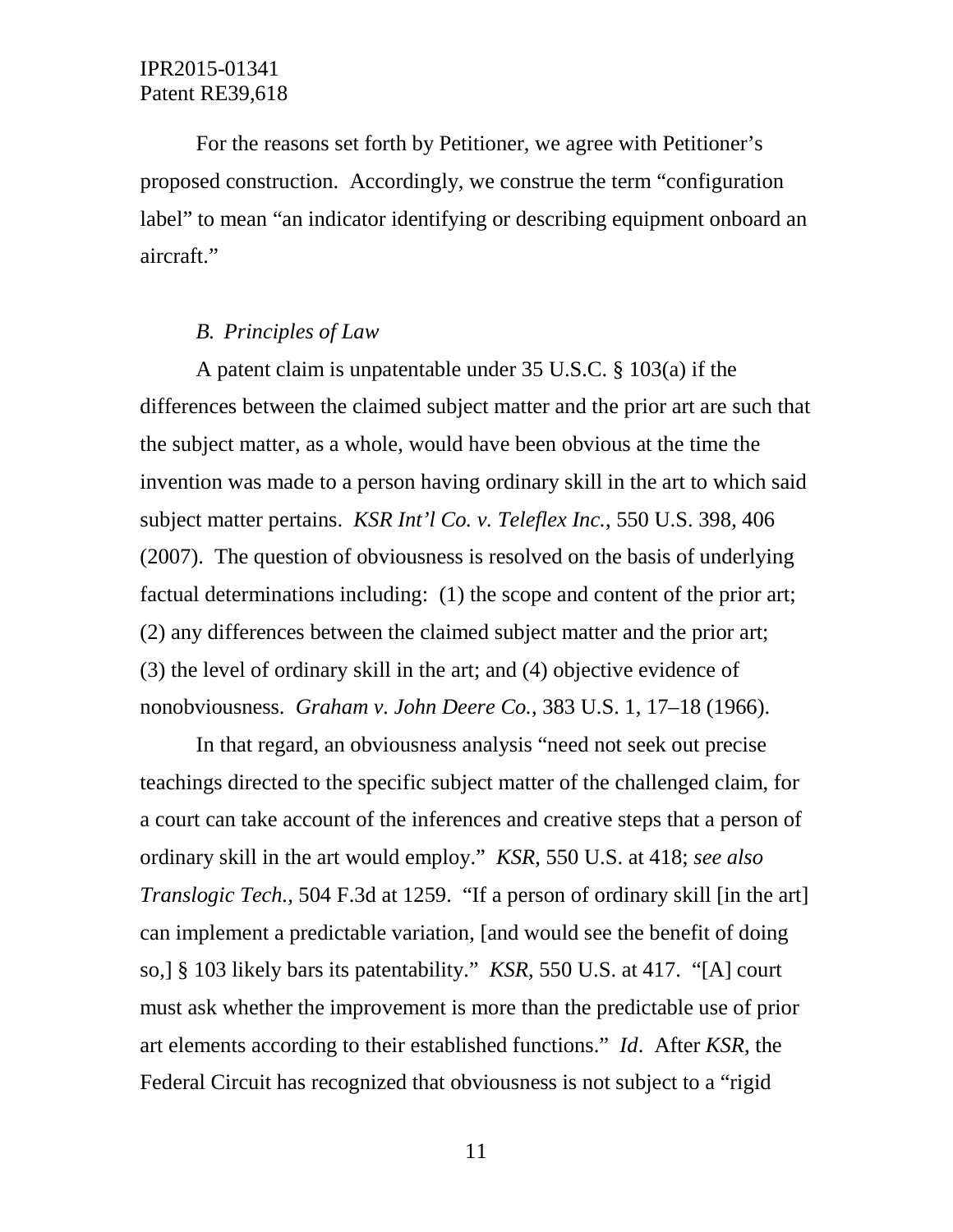formula," and that "common sense of those skilled in the art demonstrates why some combinations would have been obvious where others would not." *Leapfrog Enters. v. Fisher-Price, Inc.*, 485 F.3d 1157, 1161 (Fed. Cir. 2007).

*KSR* expanded the sources of information for a properly flexible obviousness inquiry to include market forces; design incentives; the "interrelated teachings of multiple patents"; "any need or problem known in the field of endeavor at the time of invention and addressed by the patent"; and the background knowledge, creativity, and common sense of the person of ordinary skill.

*Perfect Web Techs., Inc. v. InfoUSA, Inc.*, 587 F.3d 1324, 1329 (Fed. Cir. 2009) (quoting *KSR*, 550 U.S. at 418–21).

The level of ordinary skill in the art is reflected by the prior art of record. *See Okajima v. Bourdeau*, 261 F.3d 1350, 1355 (Fed. Cir. 2001); *In re GPAC Inc*., 57 F.3d 1573, 1579 (Fed. Cir. 1995); *In re Oelrich*, 579 F.2d 86, 91 (CCPA 1978).

We analyze the asserted grounds of unpatentability in accordance with the above-stated principles.

### *C. Level of Ordinary Skill in the Art*

According to Petitioner's Declarant, Dr. Helfrick, a person of ordinary skill in the art relevant to the '618 patent would have a "B.S. degree in electrical, systems, or computer engineering, or an FAA Mechanic Certificate with an airframe rating in accordance with 14 CFR part 65.71 and 65.85." Ex. 1002 ¶ 15. According to Patent Owner's Declarant, Mr. Grabowsky, a person of ordinary skill in the art relevant to the '618 patent would have "at least a B.S. degree in electrical, systems, or computer engineering, or an FAA Mechanic Certificate with an airframe rating in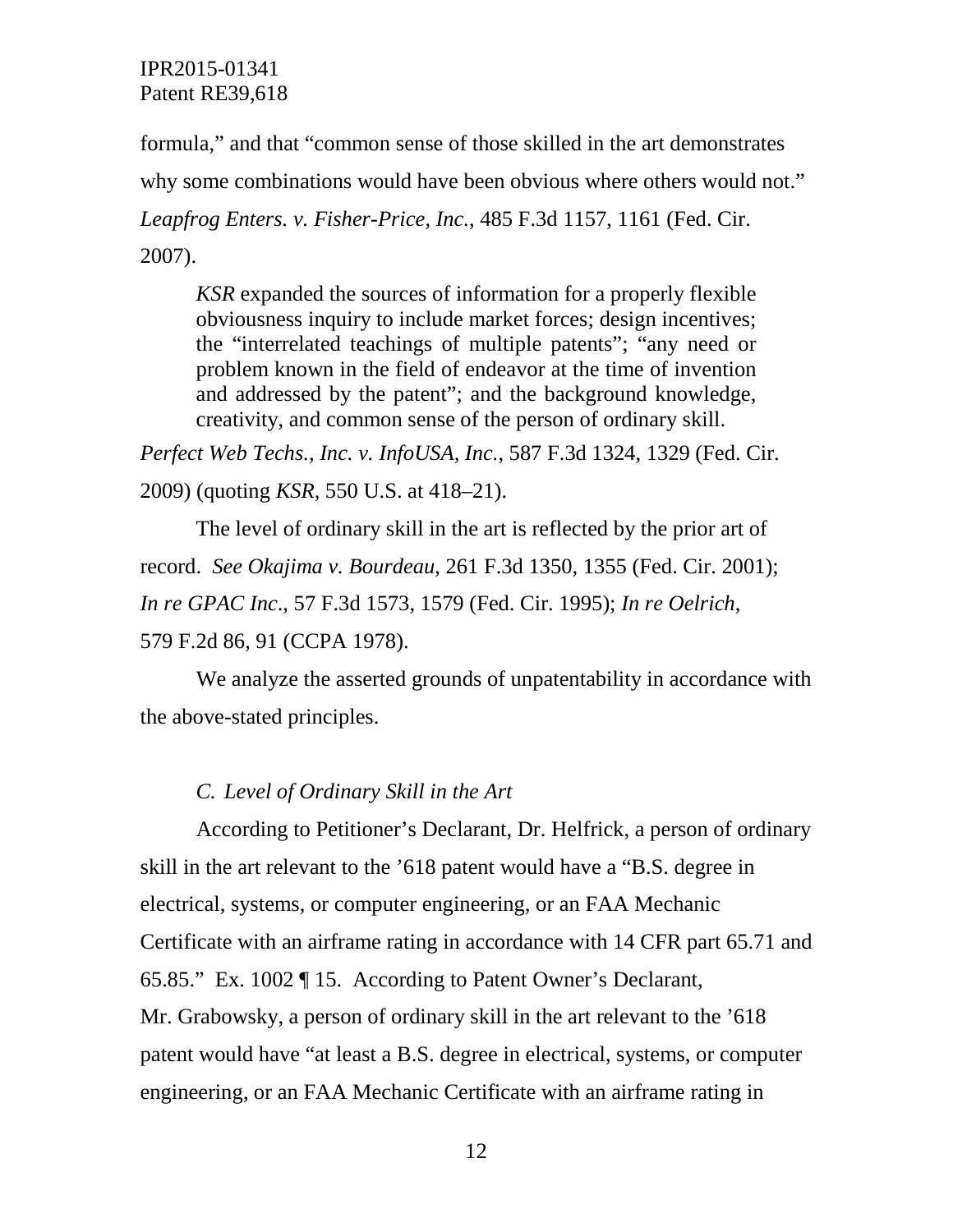accordance with 14 CFR part 65.71 and 65.85; as well as either an M.S. or equivalent work experience, such as 3-5 years of experience in avionics." Ex. 2011 ¶ 8. Thus, both declarants generally agree on the level of skill, although Mr. Grabowsky suggests experience is required in addition to the B.S. degree or the FAA Mechanic Certificate. *See id*.

Based on our review of the '618 patent, the types of problems and solutions described in the '618 patent and cited prior art, and the testimony of Petitioner's Declarant and Patent Owner's Declarant, we adopt Petitioner's definition of a person of ordinary skill in the art at the time of the claimed invention. We are not persuaded that the additional experience of an M.S. or equivalent work experience, such as 3-5 years of experience in avionics, is required, as suggested by Mr. Grabowsky, as we are unclear as to why the claimed subject matter is beyond the abilities of someone who otherwise meets applicable federal regulatory standards. Based on the stated qualifications of Dr. Helfrick (Ex. 1002 ¶¶ 5–9) and the stated qualifications of Mr. Grabowsky (Ex. 2011 ¶¶ 6–7), Petitioner's Declarant and Patent Owner's Declarant both meet the requirements of this definition. We note that the applied prior art also reflects the appropriate level of skill at the time of the claimed invention. *See Okajima*, 261 F.3d at 1355.

## *D. Alleged Non-Functional Descriptive Material and Intended Use Limitations*

Petitioner argues that certain limitations in the challenged claims are non-functional descriptive material entitled to no patentable weight. Pet. 17. Petitioner argues that limitations in the challenged claims are analogous to limitations found to be non-functional descriptive material in the Board's decision in *Ex parte Nehls*, 88 USPQ2d 1883 (2008) (precedential). Pet. 17.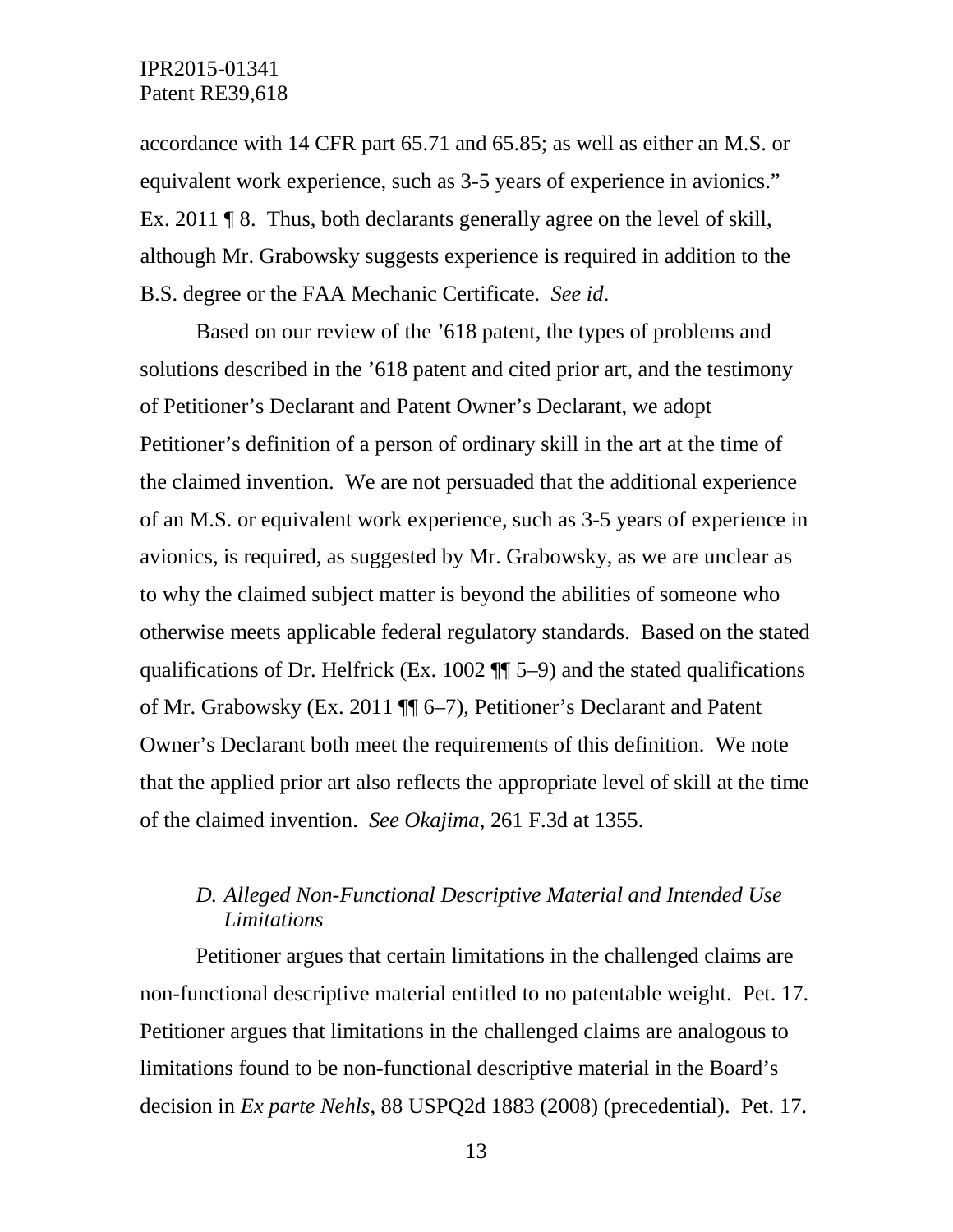In *Ex parte Nehls*, the Board stated that "the nature of the information being manipulated does not lend patentability to an otherwise unpatentable computer-implemented product or process." 88 USPQ2d at 1889.

Here, Petitioner argues that claim 4 indicates that "digital aircraft performance data" is analyzed for the purpose of generating "maintenance advice," but nothing in the claims at issue specifies which types of "digital aircraft performance data" are used to generate such advice. Pet. 16–17 (quoting claim 4). Additionally, Petitioner argues that neither the specification nor the claims describe the use of configuration information or aircraft position information to generate maintenance advice. Pet. 18. Patent Owner counters that the '618 patent "specification expressly describes how various flight parameters are transmitted and subsequently 'analyzed in conjunction with [various data] to allow identification of maintenance problems, on-ground safety advisories and in-flight safety advisories,' including 'maintenance actions.'" PO Resp. 8 (quoting Ex. 1001, 2:30–38).

We are not persuaded by Petitioner that the limitations on the claimed "digital aircraft performance data" should be construed as non-functional descriptive material. In *Ex parte Nehls*, the Board stated that "'functional descriptive material' consists of data structures and computer programs which impart functionality when employed as a computer component." 88 USPQ2d at 1889. As discussed in the specification of the '618 patent and set forth in claim 4, the identifier unique to a particular aircraft and configuration label is explicitly considered by, and, thus, may alter the functionality of, the claimed "central station" that is "to receive and analyze said digital aircraft performance data to generate maintenance advice for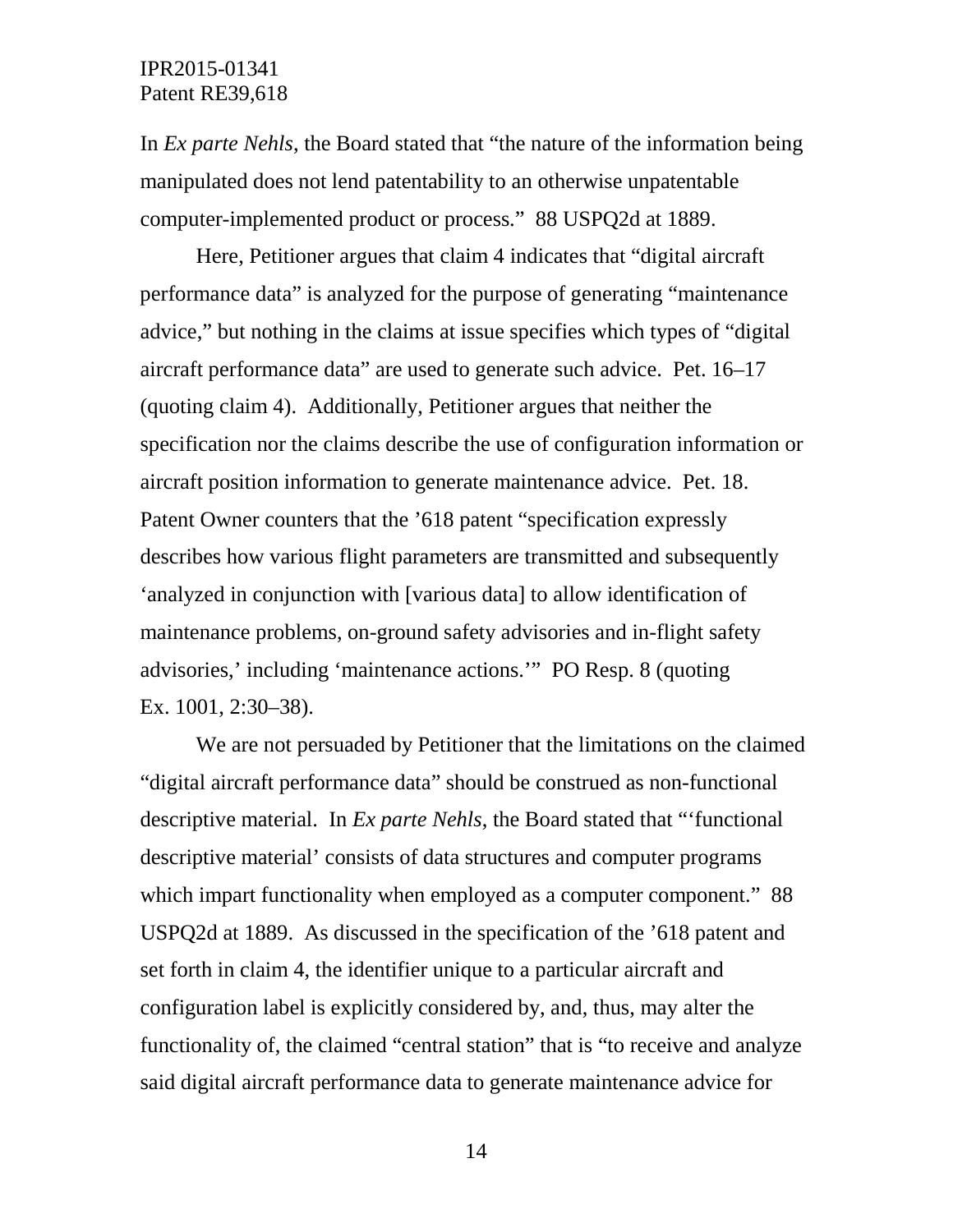said aircraft." *See* Ex. 1001, 5:1–5, claim 4. We are unpersuaded by Petitioner's implication that a lack of express disclosure of how the identifier is used in generating the maintenance advice, or that in some cases the identifiers may not alter the generated maintenance advice, is sufficient to render such identifiers as non-functional descriptive material.

In addition to arguing that the claims contain limitations constituting non-functional descriptive material, Petitioner argues that these limitations amount to statements of intended use and should be not be afforded patentable weight. Pet. 19–21. More particularly, Petitioner argues that claim recitations of a transmitter "configured for transmission of digital aircraft performance data" and a central station "configured to receive and analyze said digital aircraft performance data" are merely statements of intended use. Pet. 20. We are not persuaded by Petitioner, however, that these limitations are merely statements of the intended use of the "transmitter" and "central station," but instead determine that they comprise structural limitations for these components of the claimed "aircraft maintenance system." For similar reasons as to why we are not persuaded by Petitioner's arguments with respect to non-functional descriptive material, we are not persuaded that these claim limitations are statements of intended use.

## *E. Asserted Obviousness of Claims 4, 5, 14, and 16 Based on Ward and ARINC 624-1*

Petitioner argues that claims 4, 5, 14, and 16 would have been obvious in view of Ward and ARINC 624-1. Pet. 26–38; Pet. Reply 2–5. Patent Owner disputes Petitioner's position, arguing the proposed combination fails to render the challenged claims obvious. PO Resp. 26–29. We have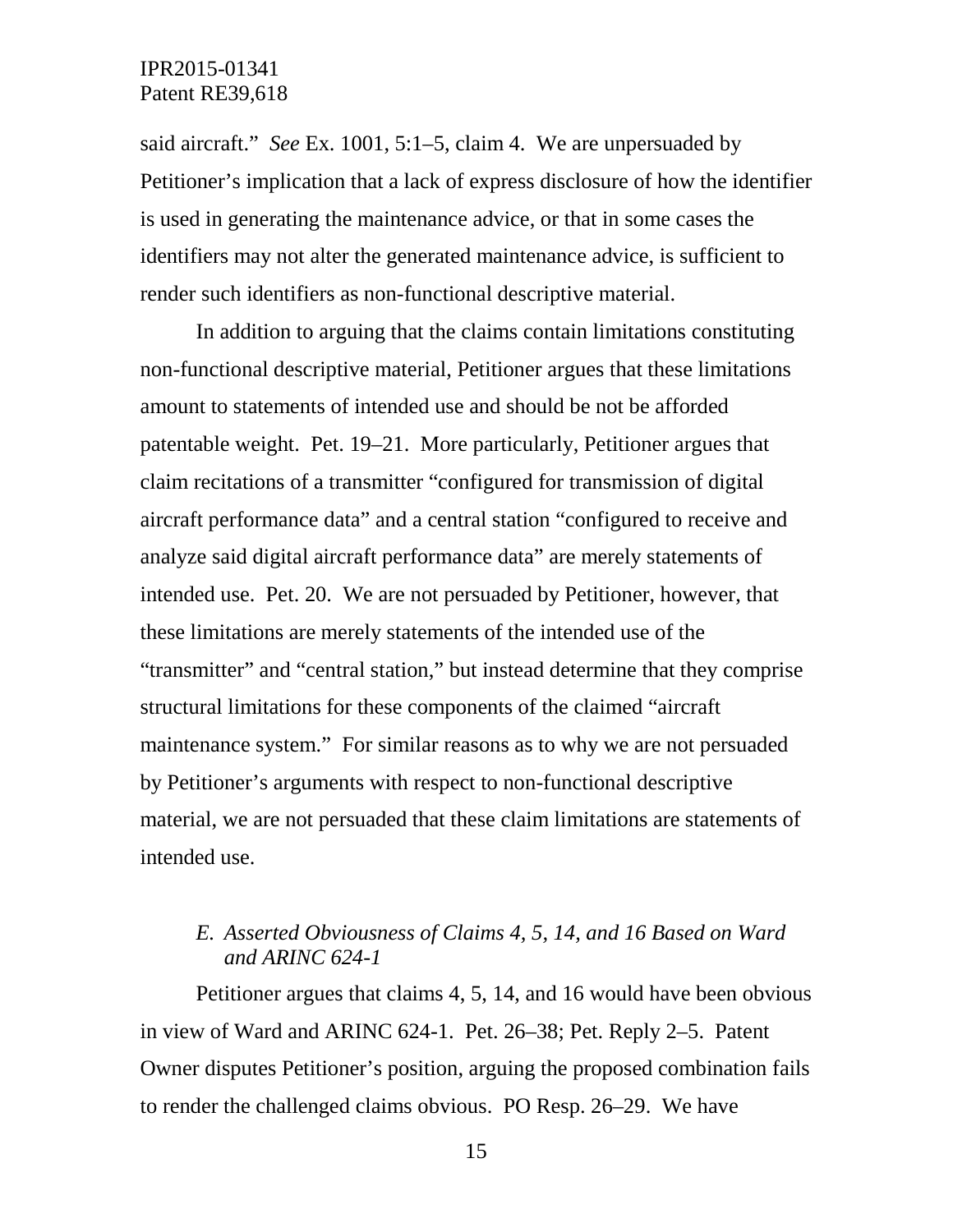reviewed the Petition, Patent Owner's Response, Petitioner's Reply, and the relevant evidence discussed in those papers and other record papers. As described in further detail below, we determine that the record supports Petitioner's contentions for claims 4, 5, 14, and 16 challenged as obvious in view of Ward and ARINC 624-1, and we adopt Petitioner's contentions discussed below as our own. For reasons that follow, we determine that Petitioner has shown by a preponderance of the evidence that claims 4, 5, 14, and 16 would have been obvious in view of Ward and ARINC 624-1.

## *1. Overview of Ward*

Ward is titled "Power Plant Health Monitoring – The Human Factor" and provides a discussion of condition monitoring systems and particularly, various types of Engine Condition Monitoring ("ECM") systems that have been employed in gas turbine aero engines. Ex. 1015, 1. Figure 7 from Ward illustrates a condition monitoring system overview, and is reproduced below:



As shown above in Figure 7 from Ward, the system includes an airplane with an onboard Aircraft Condition Monitoring System ("ACMS") which can continually monitor the Aeronautical Radio, Inc. ("ARINC") databases.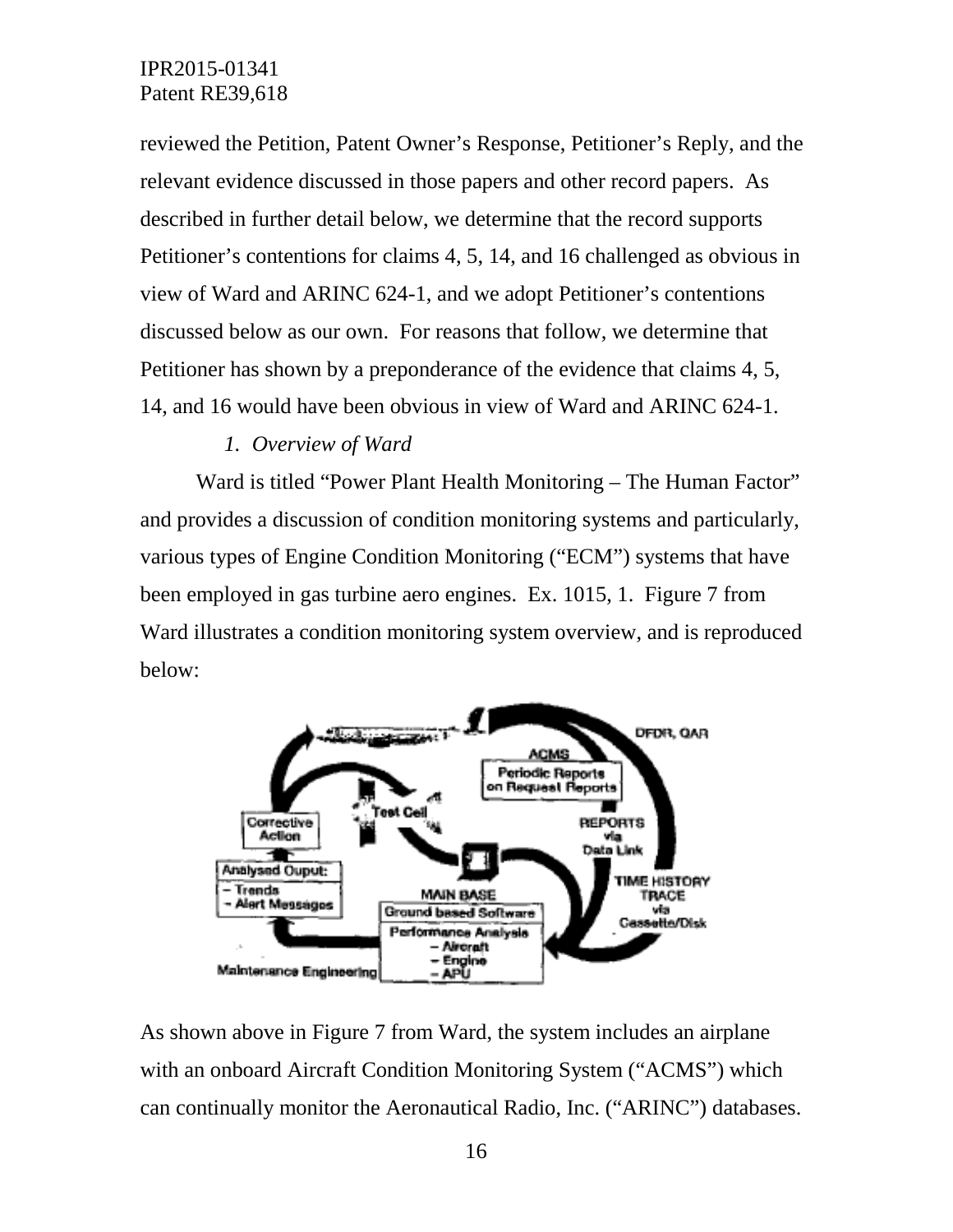*Id.* at 7. Ward discloses that the onboard ACMS system can send reports via near "real time" data links, such as an Aircraft Communications Addressing and Reporting System ("ACARS"). *Id*. Ward discloses that the ACARS system provides data links that allow a multitude of messages/data to be sent between an aircraft and the airline ground base using VHF communication satellites or ground network systems. *Id*.

## *2. Overview of ARINC 624-1*

ARINC 624-1 is titled "Design Guidance for Onboard Maintenance System" and provides a discussion of an ACMS, which "monitors and records selected airplane data related to airplane maintenance, performance, troubleshooting, and trend monitoring," thereby "allowing the user to plan timely maintenance actions." The figure below from ARINC 624-1 illustrates an onboard maintenance system: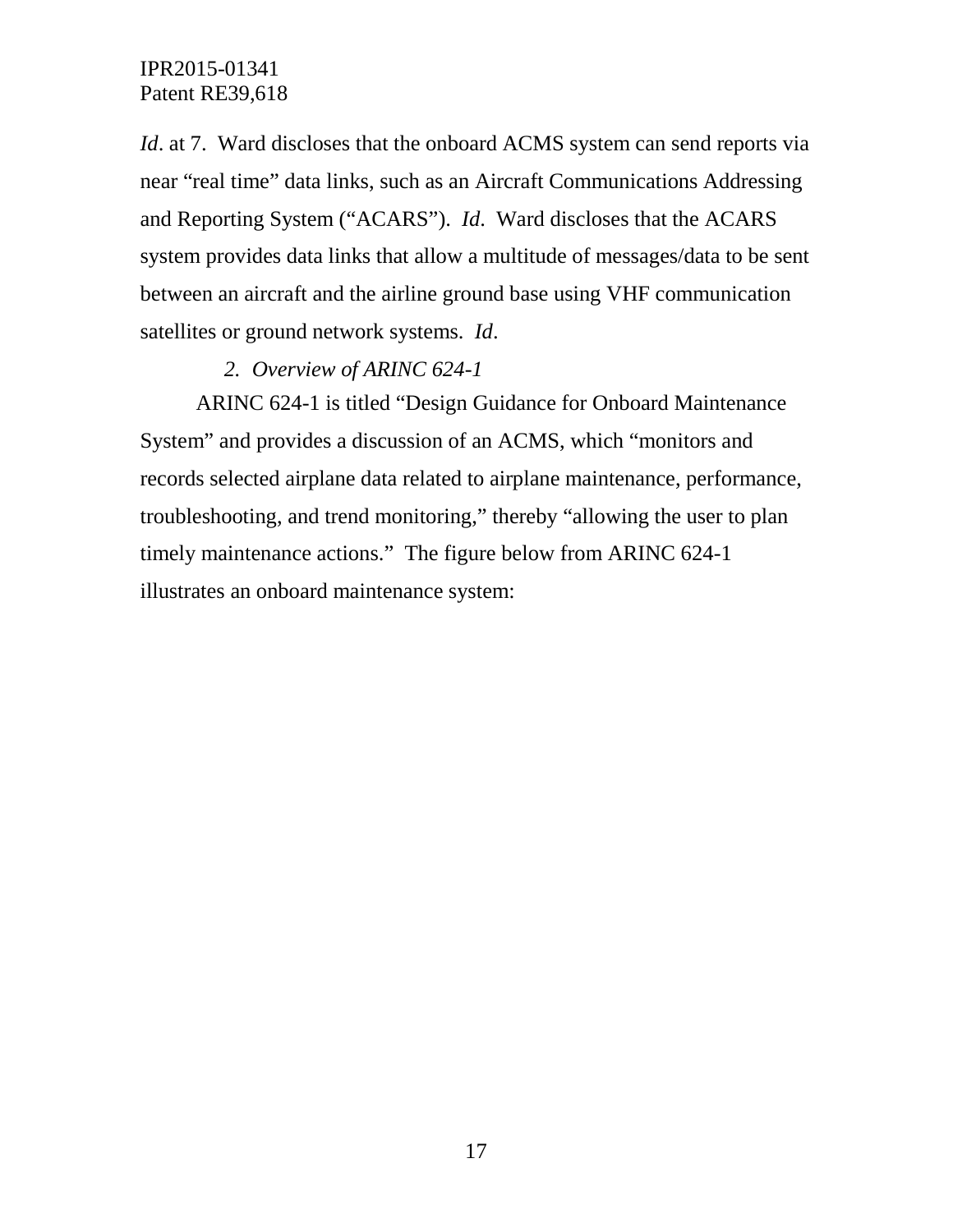

Ex. 1014, 57. The On-board Maintenance System ("OMS"), shown in the figure from ARINC 624-1 above, discloses a Central Maintenance Computer ("CMC") that collects fault and failure data aircraft systems. "Member systems fault detection and [Built-In Test Equipment] BITE will be the primary source of data used by the OMS for detection and isolation of internal LRU faults, internal system faults and external interface faults." *Id*. at 6. ARINC 624-1 discloses that the failures reported to the CMC should include a "[f]ailed LRU, part number or serial number, or interface." *Id*. at 9.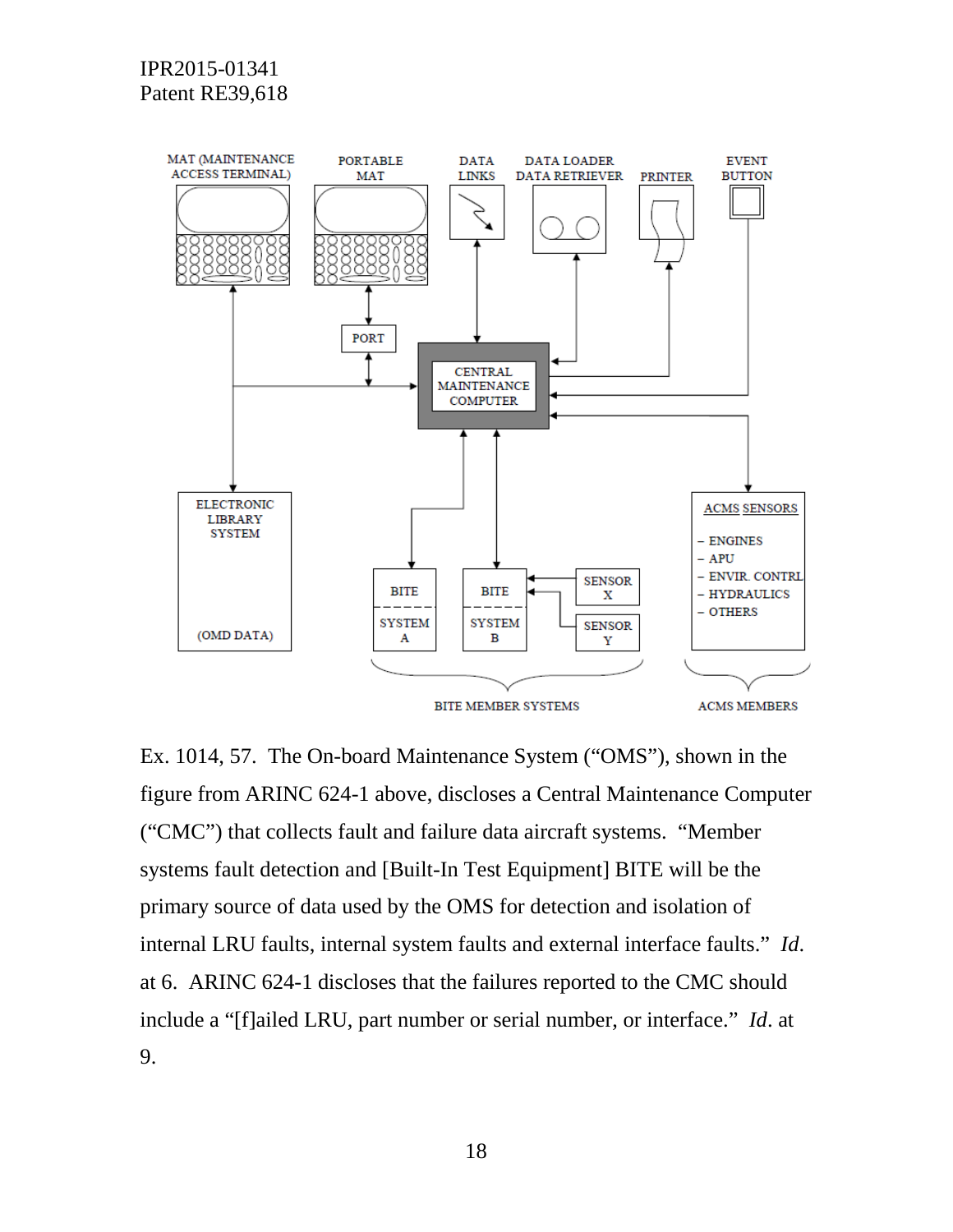#### *3. Analysis*

Petitioner argues that claims 4, 5, 14, and 16 would have been obvious in view of Ward and ARINC 624-1. Pet. 26–38. In support of these asserted grounds of unpatentability, Petitioner provides its arguments and proffers a Declaration of Dr. Helfrick to support its contentions. Pet. 26–38; Ex. 1002.

#### *a. Claim 4*

Claim 4 recites a "transmitter configured for transmission of digital aircraft performance data across a communication network while said aircraft is in flight." With respect to this limitation in claim 4, Petitioner argues that Ward discloses an ECM system including an aircraft with an onboard ACMS, which collects data from "engine mounted units" and "other engine/flight/aircraft data" and transmits it to the ground via a data link, such as an ACARS system. Pet. 26–27 (quoting Ex. 1015, 7). Claim 4 also recites "a central station connected to said communication network configured to receive and analyze said digital aircraft performance data." With respect to this limitation in claim 4, Petitioner argues that Ward discloses that ACMS reports are provided to "ground based software" that performs a "performance analysis" and outputs "trends" and "alert messages" so that the airline can take "corrective action." Pet. 27 (citing Ex. 1015, 7). With respect to the claim 4 recitation of generating maintenance advice for the aircraft, Petitioner argues that Ward discloses a variety of maintenance advice is generated by the ground-based software by disclosing that an "expert system" uses condition monitoring data to automatically diagnose engine problems and direct the user to "maintenance manuals" that "complement the diagnosis." Pet. 27 (citing Ex. 1015, 11). In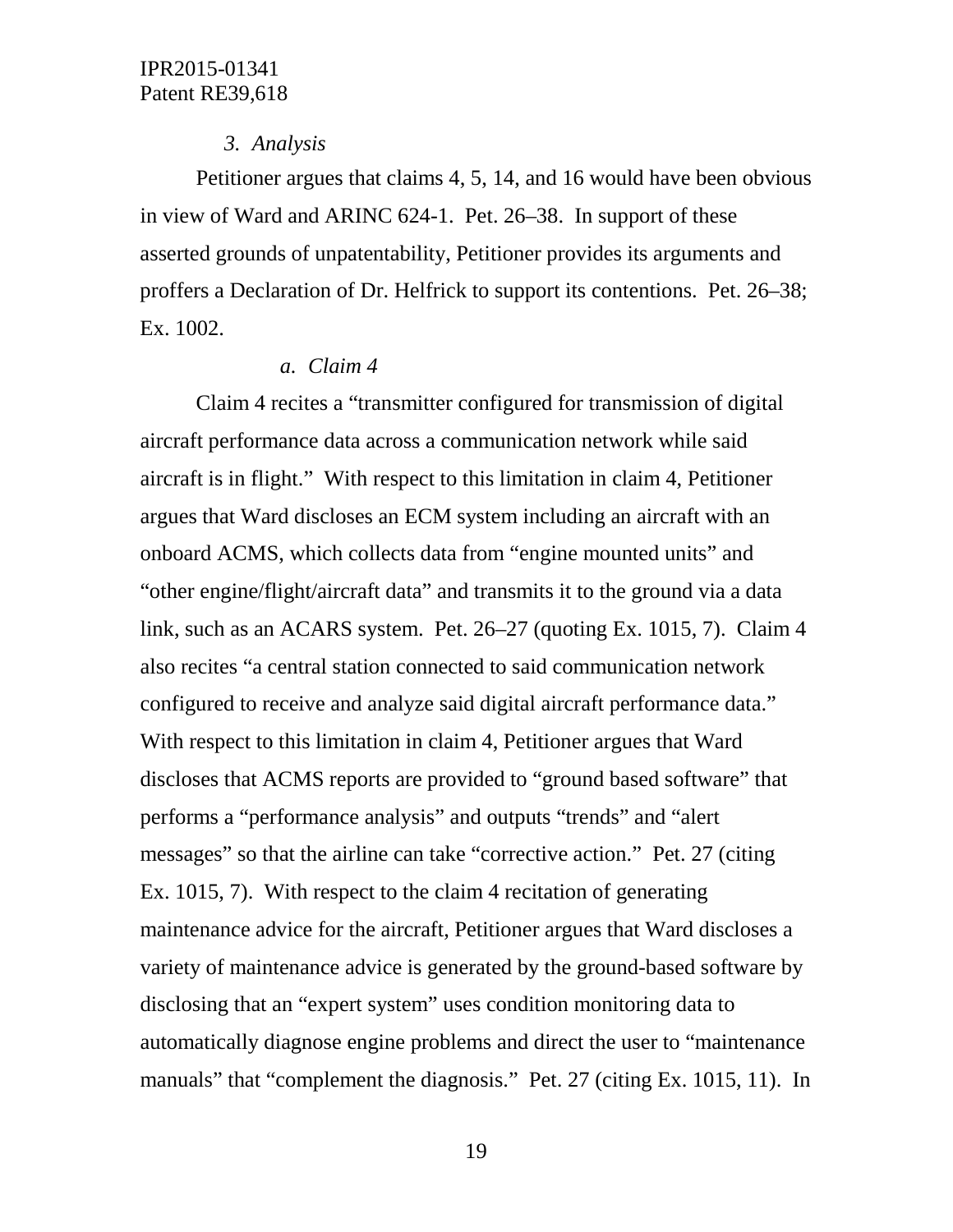fact, Ward discloses that its ECM system is capable of "*giving recommended maintenance action*" and Figure 12 discloses "Maintenance Engineering" including "Alert summaries (auto)," "engine trends," and "module trends." Ex. 1015, 11, Fig. 12 (emphasis added).

Petitioner admits that Ward does not expressly discuss the "configuration label," recited in claim 4. Pet. 27. Petitioner argues that ARINC 624-1 teaches the "configuration label" by disclosing a Central Maintenance Computer ("CMC") that integrates ACMS function and teaches reporting failures on an aircraft to a CMC, including the "part number or serial number" of a failed Line-Replaceable Unit ("LRU"). Pet. 28–29 (quoting Ex. 1014 §§ 3.3.1.1, 3.2.2.2.7). Petitioner also argues that ARINC 624-1 discloses in-flight transmission of "airplane data related to airplane maintenance, performance, troubleshooting and trend monitoring" to the ground for maintenance purposes. Pet. 28 (citing Ex. 1014 §§ 2.2.4, 3.4.1 ("The OMS should be designed to provide the capability to transmit data to the ground for advance initiation and preparation for maintenance actions. . . .")). Petitioner argues that ARINC 624-1 teaches a data link configured to transmit all of this fault information and associated configuration information, as well as ACMS reports, to the ground. Pet. 29 (Ex. 1014 § 2.2.4).

Petitioner further argues that it would have been obvious to one of skill in the art to combine Ward and ARINC 624-1 in the manner set forth the Petition, as both references disclose using ACMS to collect aircraft performance data and the use of an ACARS system to transmit the data to a ground station. Pet. 30 (citing Ex. 1002 ¶¶ 75, 76 (Dr. Helfrick states that he believes "it would have been obvious to a skilled artisan to combine Ward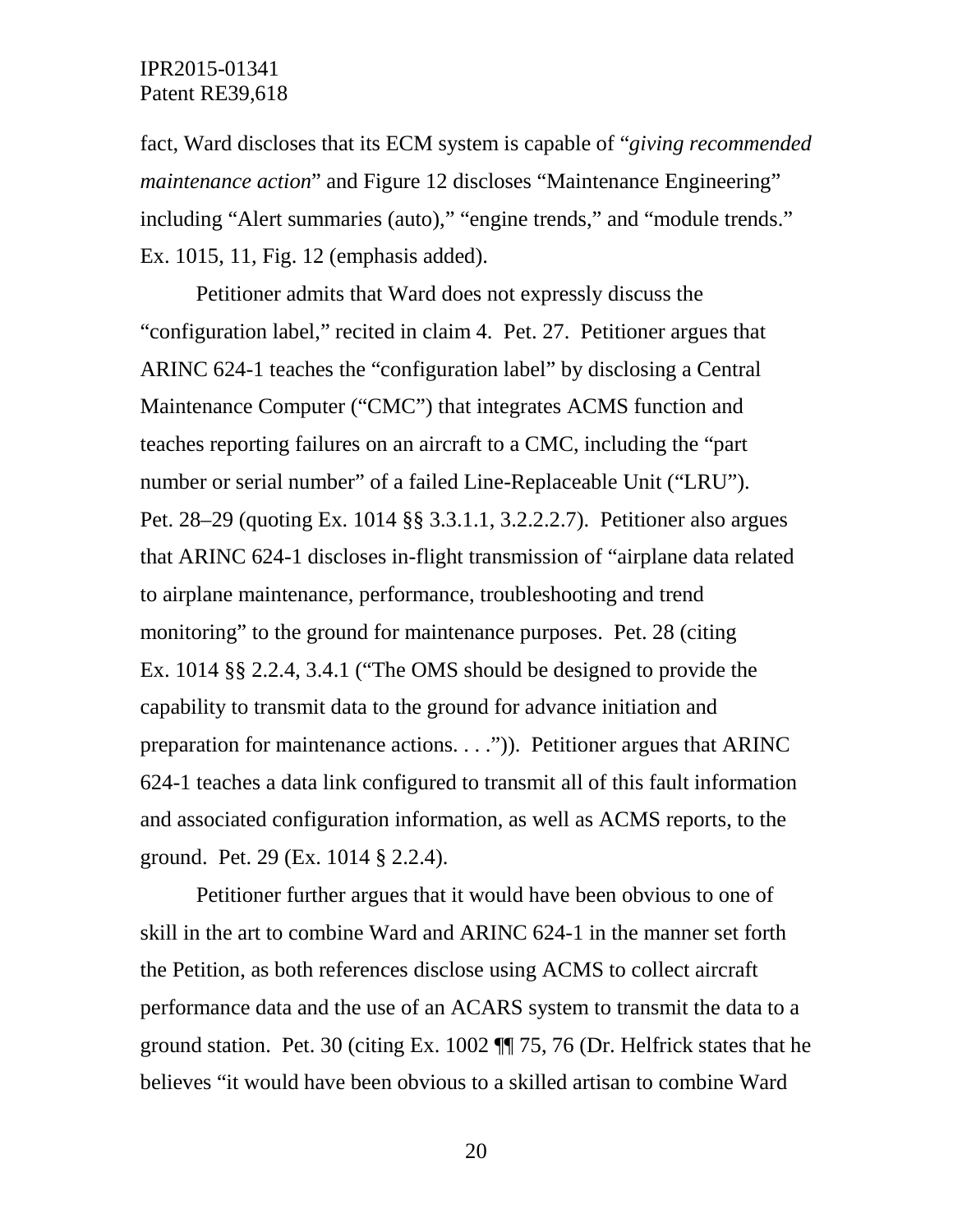and ARINC 624-1 because ARINC 624-1 is a standard directed to the very types of on-board systems discussed in Ward.")). Additionally, Petitioner contends that ARINC publishes standards for the aviation industry, developed by committees that include aircraft manufacturers, avionics manufacturers, and airlines, and that the ACARS transmitter disclosed in Ward is based on, and, thus, would follow, an ARINC standard. Pet. 30 (citing Ex. 1002 ¶¶ 23, 75). Also, Petitioner contends that both Ward and ARINC 624-1 discuss utilizing (1) onboard maintenance systems including ACMS to collect aircraft performance data and (2) an ACARS transmitter to transmit such data to a ground station. Pet. 30. Petitioner adds that ARINC 624-1 provides an explicit motivation to utilize Ward's ground based maintenance analysis software in implementing its maintenance system, because ARINC 624-1 states that "if known in advance of an airplane's arrival at a terminal, selected information held in the OMS central maintenance computer's memory could be useful to line maintenance personnel in planning timely corrective action." Pet. 30–31 (quoting Ex. 1014 § 2.2.4). We agree, for the reasons stated by Petitioner, that, given the similarity and overlap in disclosures, and applicability of the ARINC standard to the ACARS transmitter of Ward, a person of skill in the art would have been motivated to improve the system in Ward with the teachings in ARINC 624-1.

In view of the foregoing, we determine Petitioner has presented and sufficiently established an "articulated reasoning with some rational underpinning to support the legal conclusion of obviousness" with respect to claim 4 for this ground, and we adopt its contentions as our own. *KSR*, 550 U.S. at 418 (quoting *In re Kahn*, 441 F.3d 977, 988 (Fed. Cir. 2006)).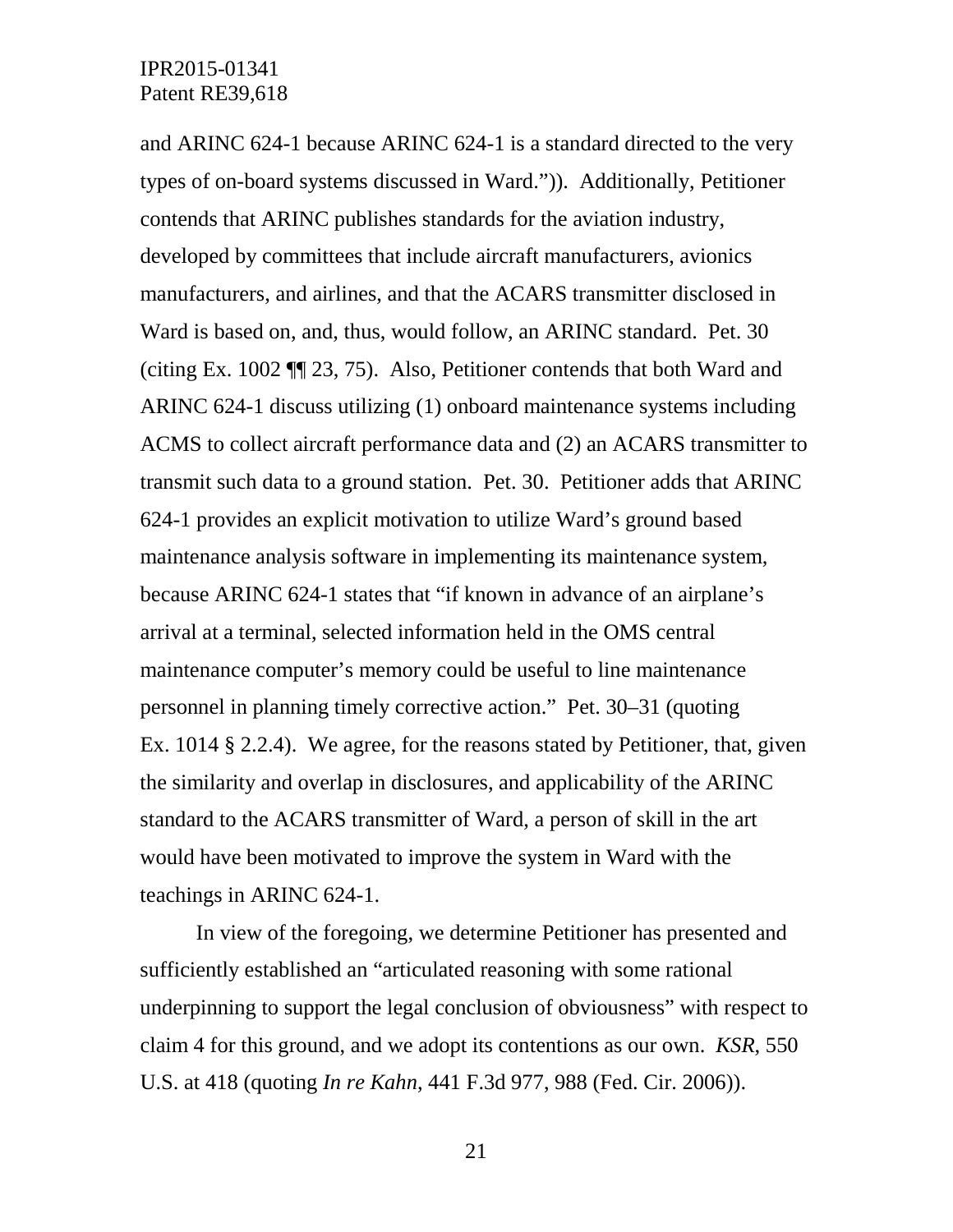Patent Owner argues that Petitioner's challenge based on Ward and ARINC 624-1 is deficient because Petitioner fails to identify a transmitter in either reference that is "portable," as set forth in claim 4. PO Resp. 26. Patent Owner provides that the parties agreed in the related District Court action that "transmitter portable" and "transmitter positionable" be construed to mean "a removable device for generating radio frequency signals." PO Resp. 27 (quoting Ex. 2001 (Joint Claim Construction and Prehearing Statement), 1). As discussed in our Decision on Institution, the plain and ordinary meaning of "removable" is "capable of being removed, displaced, transferred, dismissed or eradicated." Dec. 15 (citing Ex. 3002, Webster's Third New International Dictionary 1971, 3). Thus, in order for the transmitter device to be "removable" or "positionable," a person of ordinary skill in the art would simply need to be able to change the location of the transmitter. Patent Owner stated in its Response that it "does not challenge" this construction. PO Resp. 27.

Petitioner argues that "Ward discloses a transmitter portable to be placed on an aircraft." Pet. 33 (citing Ex. 1015, 7) (emphasis removed). More particularly, Ward discloses that the data link to the ground systems is an ACARS system, a system that includes a transmitter. Ex. 1015, 7. Furthermore, Petitioner offers Dr. Helfrick's statement that the general ACARS standard, provided in ARINC 618–1 (Ex. 1020), discloses that a standards-compliant ACARS system provides an ACARS Management Unit, which could be connected to a (1) VHF transceiver to access the VHF ACARS air-ground network, (2) an HF transceiver to access the HF data network, or (3) a Satellite Data Unit ("SDU") to access the SATCOM ACARS air-ground network. Ex. 1002 ¶ 25 (citing Ex. 1020 § 1.5.2).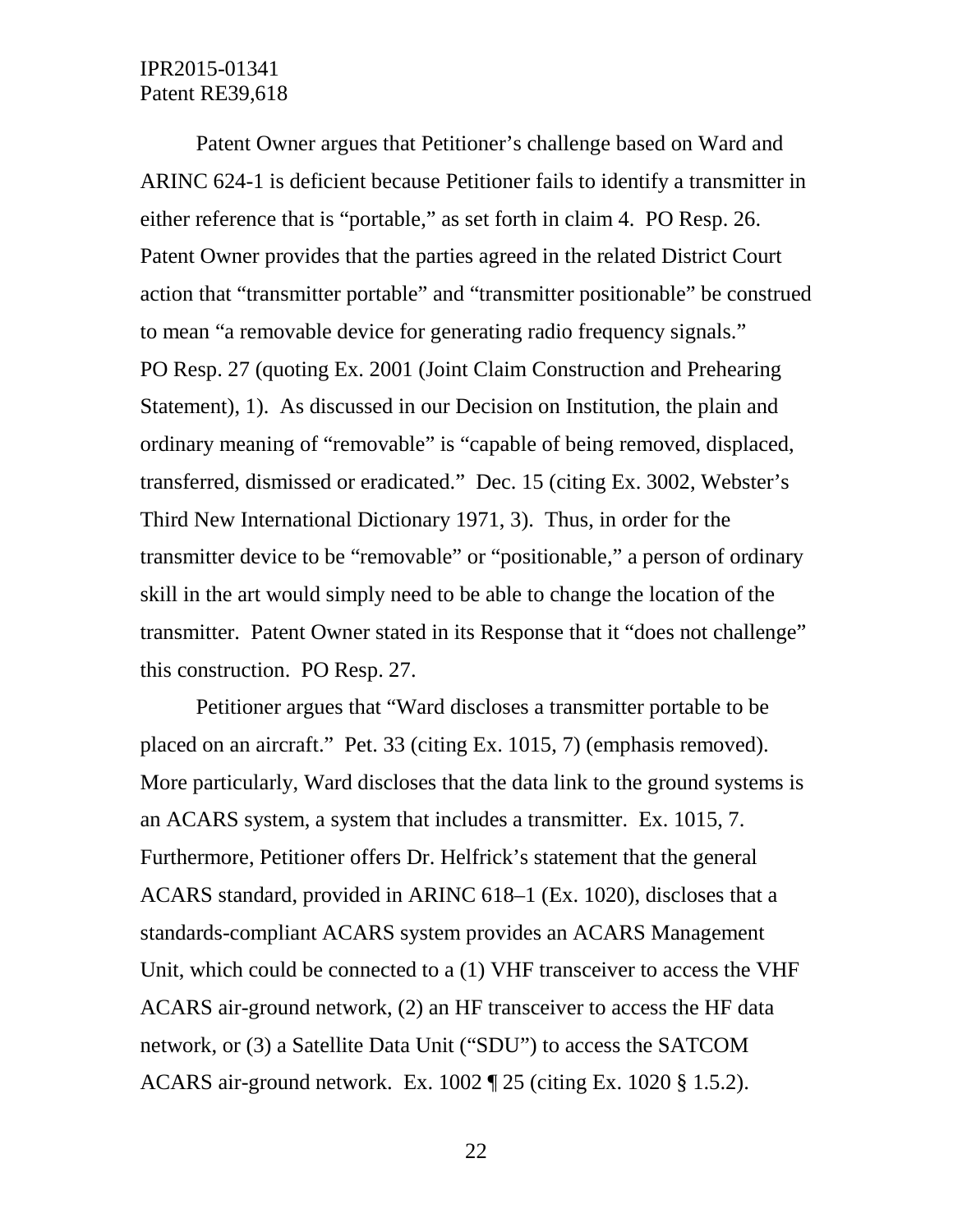Dr. Helfrick states that each of the industry standards for the VHF, HF, and SDU transmitters, used in conjunction with ACARS, requires that these transmitters be Line Replaceable Units ("LRUs"). Ex. 1042 ¶ 4 (citing Ex. 1020 § 1.8). For example, Dr. Helfrick cites to the standard for the Aviation Satellite Communication System, ARINC 741P17, which states "satellite system avionics suite comprises sub-systems made up of *multiple line replaceable units (LRUs)*" each of which must be "designed to be autonomous for installation purposes." *Id*. ¶ 4 (citing Exhibit A § 1.7) (emphasis added). Dr. Helfrick states that a Line Replaceable Unit ("LRU") is a piece of hardware that can be exchanged for a replacement part in a relatively short time, typically at the gate, by only opening and closing fasteners and connectors. *Id*. ¶ 1.

Significantly, the '618 patent specification expressly discloses that the transmitter in an embodiment of the claimed invention in the '618 patent is a Line Replaceable Unit ("LRU"). Ex. 1001, 4:57–59 ("FIG. 1 shows an aircraft 10 equipped with a Sensor Multiplexer Receiver & *Transmitter (SMART) 14 which is a line replaceable unit*." (emphasis added)). Accordingly, we are persuaded that a person of ordinary skill in the art would have understood that the transmitters in an ACARS systems were LRUs and, thus, removable and capable of changing location. *See* Pet. Reply 4–5; Ex. 1002 ¶ 25; Ex. 1042 ¶¶ 1, 4.

Patent Owner argues that the VHF and HF transceivers for the ACARS system could have been built into a specific location in the aircraft that would prevent them from being removable or capable of changing location. PO Resp. 28. We are not persuaded by Patent Owner's argument because such a configuration of the components of an ACARS system would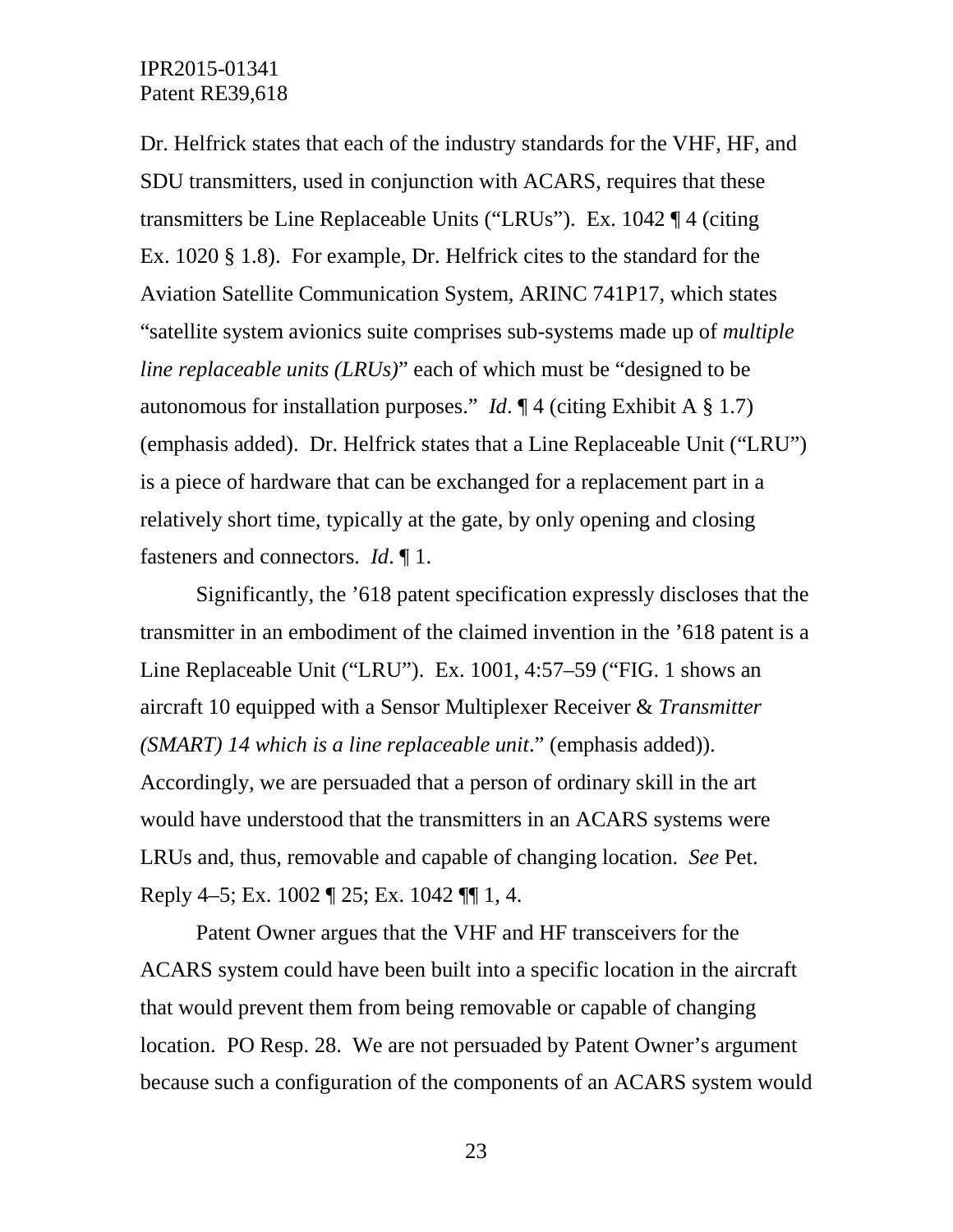go against the requirements of the ACARS system standards that the transmitters used in conjunction with ACARS must be Line Replaceable Units. *See* Pet. Reply 3–4 (citing Ex. 1042 ¶ 3, 4 (citing Ex. 1020 § 1.8)). We determine the record supports Petitioner's contention that it would have been obvious to a person of ordinary skill in the art that the ACARS system disclosed in each of Ward and ARINC 624-1 would have been portable/positionable.

For these reasons, we are persuaded that the record supports Petitioner's contention that claim 4 would have been obvious over Ward in view of ARINC 624-1.

#### *b. Claims 5, 14, and 16*

Claim 5 depends from claim 4 and further recites a "sensor multiplexer" having inputs for "receiving aircraft performance and control parameters from existing aircraft sensors" and an output for providing "digital aircraft performance data" to the transmitter. With respect to claim 5, Petitioner argues that Ward discloses an ACMS that records all instruments and data sources and receives data from engine mounted units. Pet. 35 (citing Ex. 1015, 5, Fig. 8). More particularly, Ward discloses that its system provides for the "integrated recording of all instruments and data sources (some of which have been fitted specifically for monitoring) on all pieces of equipment in use." Ex. 1015, 5. Figure 8 of Ward is reproduced below.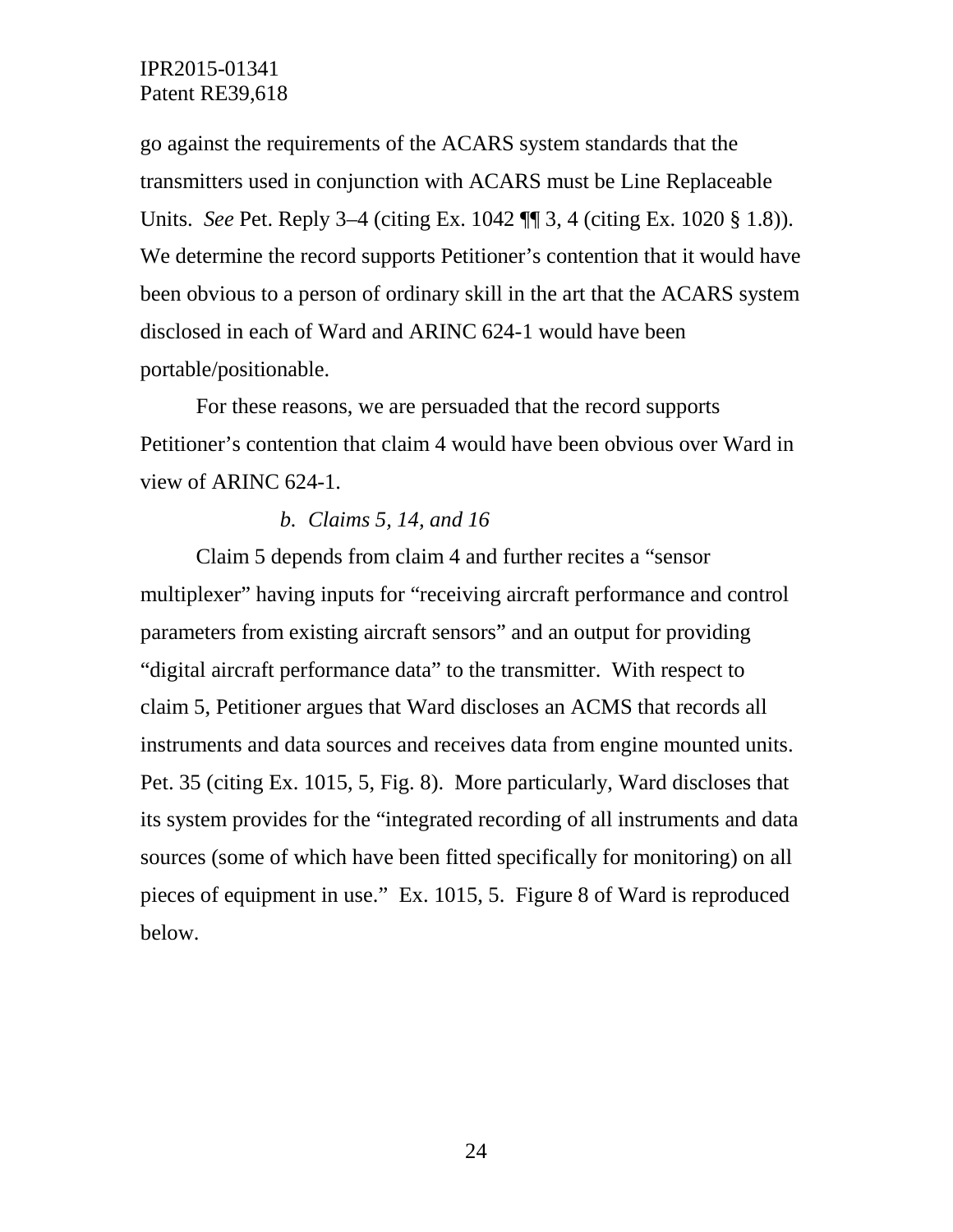

# Fig. 8 Schematic of Aircraft/COMPASS interface

Ex. 1015, Fig. 8. As shown in Figure 8 above, Ward discloses that the inputs can include data from "engine mounted units" and "other engine/flight/aircraft data." *Id*. Petitioner also argues that Ward discloses that the ACMS is connected to an ACARS transmitter or other datalink. Pet. 36 (citing Ex. 1015, 7). Petitioner further argues that ARINC 624-1 discloses the limitations of claim 5 by disclosing that the ACMS had the capability to provide reports with programmable parameters to be recorded and supply those reports to an output device. Pet. 36 (citing Ex. 1014, §§ 8.2.6, 8.3). We determine the record supports Petitioner's contention that the "sensor multiplexer" in claim 5 would have been obvious over Ward in view of ARINC 624-1.

Independent claim 14 recites limitations similar to those recited in claims 4 and 5. Petitioner's arguments with respect to claim 14 rely upon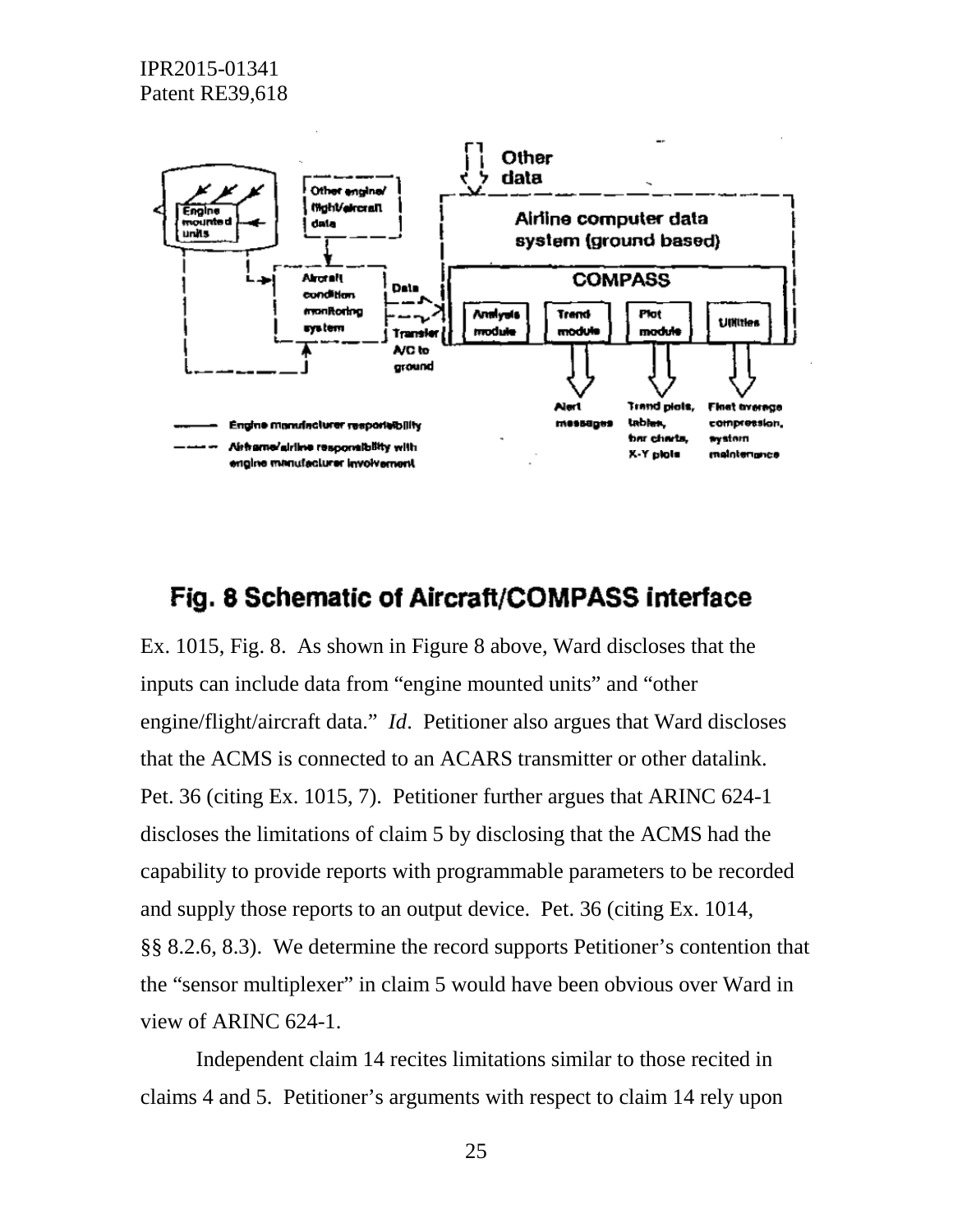the same arguments set forth in claims 4 and 5. Pet. 37–38. For the reasons explained above in connection with claims 4 and 5, we are persuaded that the record supports Petitioner's contentions that claim 14 would have been obvious over Ward in view of ARINC 624-1.

Claim 16 depends from claim 14 and requires that the "ground based station" include "a storage system for archiving said aircraft performance and control parameters." With respect to claim 16, Petitioner argues that Ward discloses a COMPASS system that performs "data management and storage." Pet. 38 (citing Ex. 1015, 9). Additionally, Petitioner argues that Ward's system stores and processes data from an operator's equipment in order to assist in making decisions. *Id*. (citing Ex. 1015, 4). We determine the record supports Petitioner's contention that the "storage system" in claim 16 would have been obvious over Ward in view of ARINC 624-1.

#### *c. Conclusion*

We have reviewed the parties' arguments and supporting evidence regarding the ground of obviousness based on Ward in view of ARINC 624- 1. We are persuaded that Petitioner has met its burden of showing, by a preponderance of the evidence, that claims 4, 5, 14, and 16 would have been obvious over Ward in view of ARINC 624-1.

## *F. Asserted Obviousness of Claims 8, 9, and 10 Based on Ward, ARINC 624-1, and Monroe*

Petitioner argues that claims 8, 9, and 10 of the '618 patent would have been obvious in view of Ward, ARINC 624-1, and Monroe. Pet. 31– 38; Pet. Reply 2–5. Patent Owner responds that Petitioner's challenge fails because it can swear behind the Monroe reference. PO Resp. 13–24. We have reviewed the Petition, Patent Owner's Response, Petitioner's Reply,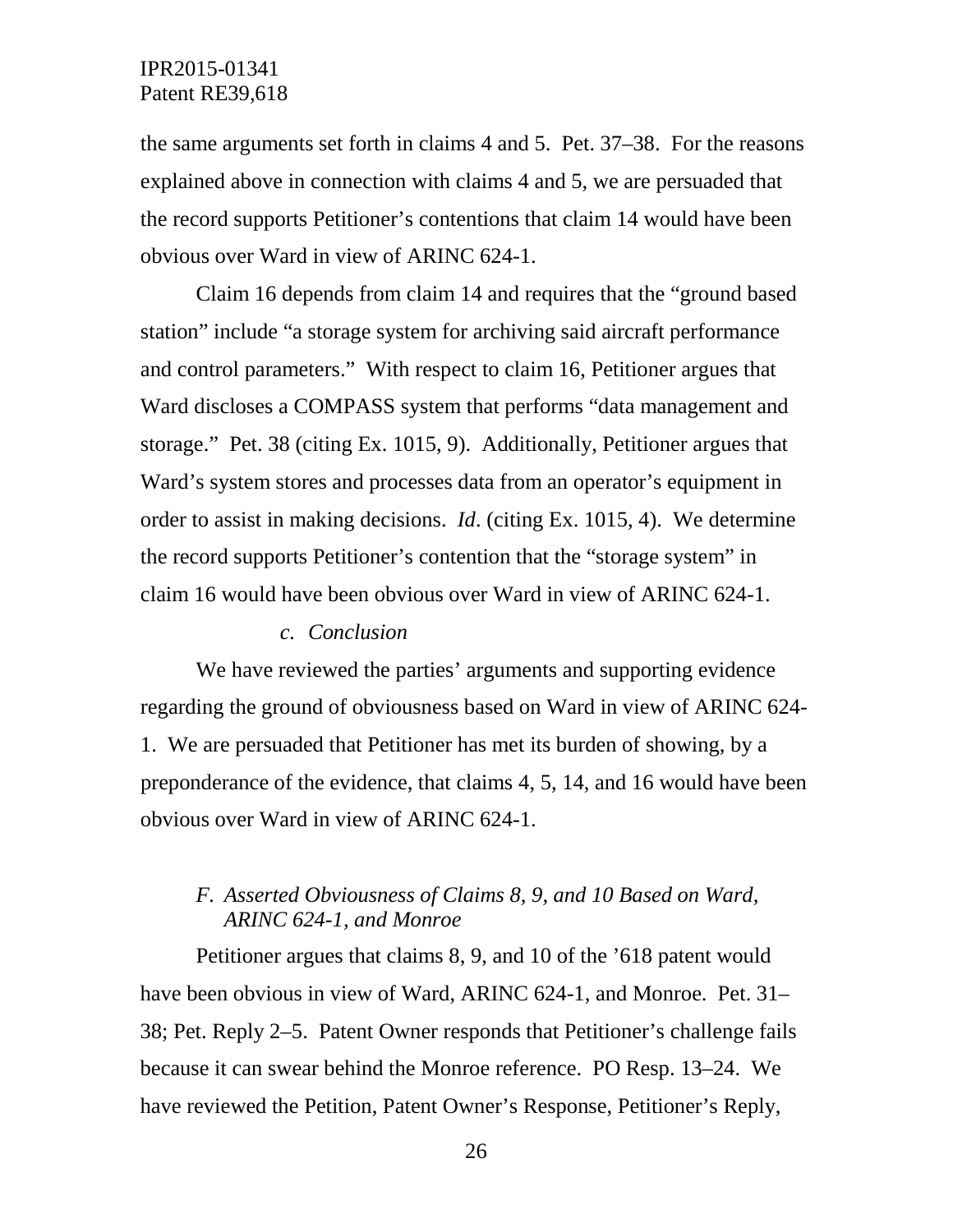and the relevant evidence discussed in those papers and other record papers. As described in further detail below, we determine that the record supports Petitioner's contentions that claims 8, 9, and 10 of the '618 patent would have been obvious in view of Ward, ARINC 624-1, and Monroe, and we adopt Petitioner's contentions discussed below as our own. For reasons that follow, we determine that Petitioner has shown by a preponderance of the evidence that claims 8, 9, and 10 of the '618 patent would have been obvious in view of Ward, ARINC 624-1, and Monroe.

#### *1. Overview of Monroe*

Monroe is titled "Acoustic Catastrophic Event Detection And Data Capture And Retrieval System For Aircraft" and discloses an acoustic sensor system for detecting failures or terrorist events in commercial aviation and is adapted for assisting in the detection and post event analysis of such events. Ex. 1017*,* Abstract. Figure 1 from Monroe illustrates a portion of this system and is reproduced below:



Ex. 1017, Fig. 1. As shown above in Figure 1 from Monroe, aircraft fuselage 10 is provided with multiple audio sensor devices 19a–19m, "for detecting acoustic energy and transmitting a signal which may be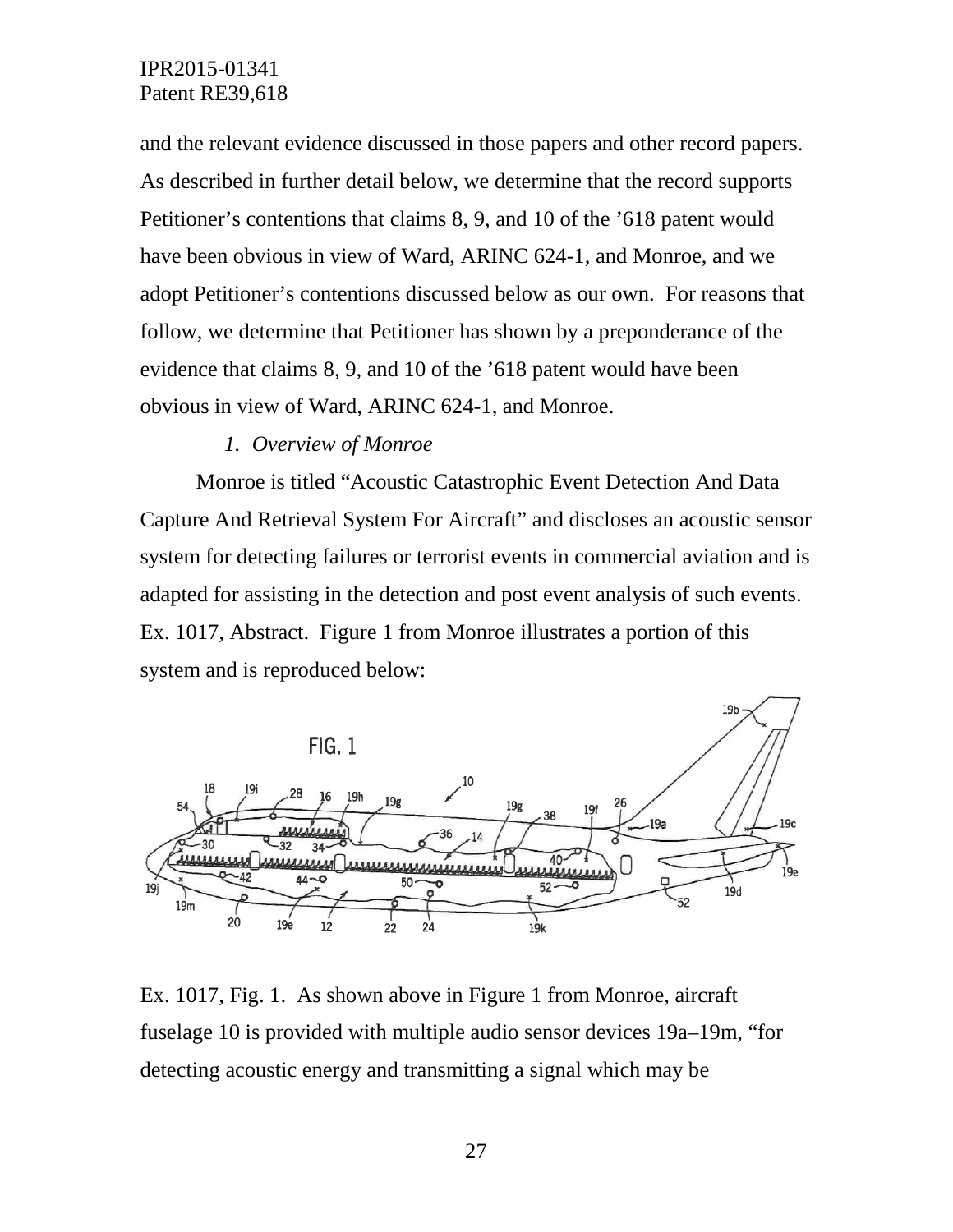transmitted to [the] ground, recorded in a 'black box' recorder, monitored on board, and[] analyzed for action." *Id.* at 4:66–5:8. Monroe further discloses that other signals can be collected for recording, transmission, and monitoring, including "global positioning" data. *Id.* at 8:1–17.

### *2. Analysis*

Petitioner argues that claims 8, 9, and 10 would have been obvious in view of Ward, ARINC 624-1, and Monroe. Pet. 31–38.

#### *a. Status of Monroe as Prior Art*

Patent Owner argues that Monroe does not qualify as prior art because Patent Owner can swear behind Monroe. PO Resp. 13–21. Patent Owner argues that Monroe has an effective filing date no earlier than October 11, 1996. *Id*. at 13. Patent Owner states that Mr. Levine, the named inventor of the '618 patent, conceived of his invention as early as May of 1996, prior to the earliest effective date of Monroe. *Id*. at 14–15 (citing Ex. 2009 ¶ 2; Ex. 2002). Furthermore, Patent Owner argues that reasonable diligence was exercised from before Monroe's earliest effective date, October 11, 1996, until Patent Owner's alleged constructive reduction to practice on December 17, 1996. *Id*. at 20. Petitioner disagrees in almost every respect, asserting that Patent Owner has not provided sufficient corroboration of conception, and that even if conception was shown, that Patent Owner was not reasonably diligent in reducing that conception to practice. Pet. Reply 10– 21.

An inventor may swear behind a reference if he was the first to conceive of a patentable invention, and then connects the conception of his invention with its reduction to practice by reasonable diligence on his part, such that conception and diligence are substantially one continuous act.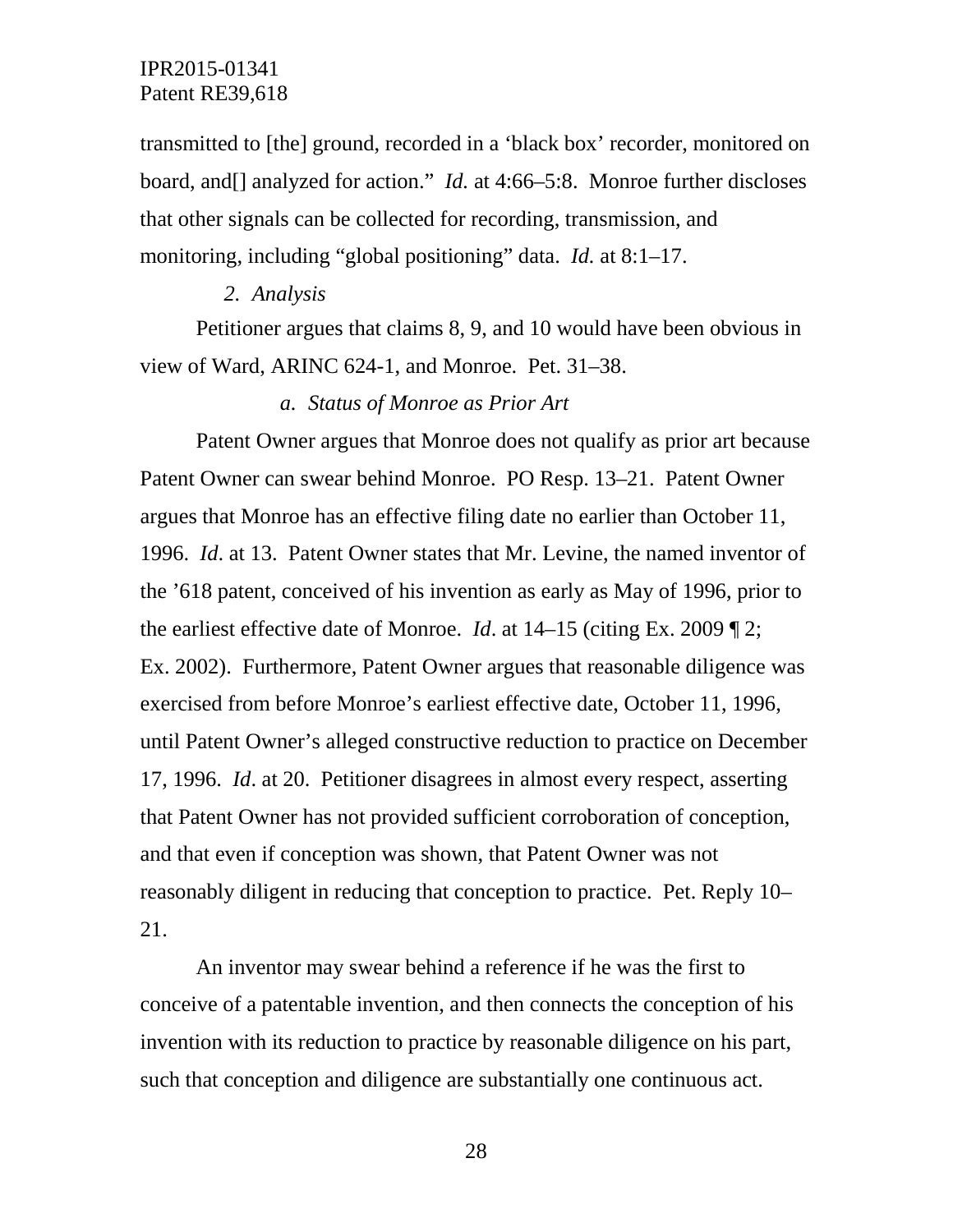*Mahurkar v. C.R. Bard, Inc.*, 79 F.3d 1572, 1577 (Fed. Cir. 1996). An inventor's testimony, standing alone, is insufficient to prove conception and diligence, as some form of corroboration is required. *Mahurkar*, 79 F.3d at 1577; *Price v. Symsek*, 988 F.2d 1187, 1194 (Fed. Cir. 1993). A rule of reason applies to determine whether the inventor's testimony has been corroborated. *Price*, 988 F.2d at 1194. "A patent owner . . . must show there was *reasonably continuous* diligence." *Perfect Surgical Techniques, Inc. v. Olympus Am., Inc.*, 841 F.3d 1004, 1009 (Fed. Cir. 2016) (citations omitted) (vacating and remanding the Board's decision finding Patent Owner had not proven the inventor was reasonably diligent in reducing his invention to practice).

A party alleging diligence must provide corroboration with evidence that is specific both as to facts and dates. *Gould v. Schawlow*, 363 F.2d 908, 920 (CCPA 1966); *Kendall v. Searles*, 173 F.2d 986, 993 (CCPA 1949). The rule of reason does not dispense with the need for corroboration of diligence that is specific as to dates and facts. *Gould*, 363 F.2d at 920; *Kendall*, 173 F.2d at 993; *see also Coleman v. Dines*, 754 F.2d 353, 360 (Fed. Cir. 1985) ("The rule of reason . . . does not dispense with the requirement for some evidence of independent corroboration.").

The inventor of the '618 patent, Seymour Levine, submitted a Declaration (Ex. 2009) testifying that he conceived of the inventions disclosed in the '618 patent on or before May 18, 1996, and that he recorded the details of his invention in handwritten notes contained in Ex. 2002. Ex. 2009 ¶ 2. Mr. Levine also testifies that sometime prior to the September 27, 1996, he contacted patent attorney Norton Townsley to obtain a patent. *Id.* 13. Mr. Levine states that prior to contacting Mr. Townsley, he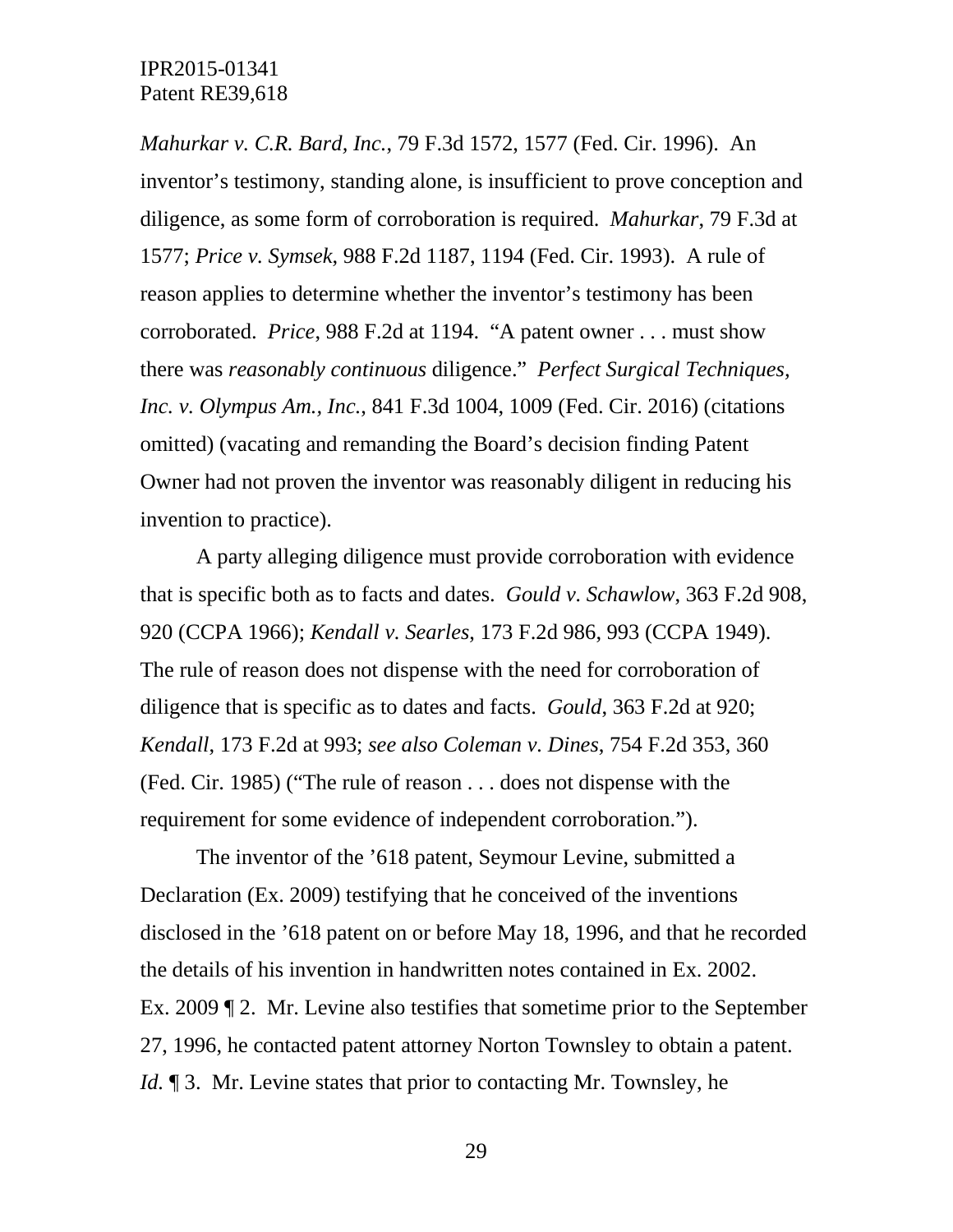converted his original notes into a draft invention disclosure. *Id*. ¶ 4. Mr. Levine testifies that a "true and correct copy of one version of the invention disclosure is contained in Exhibit 2003," but that he "provided an earlier version of this draft invention disclosure to Mr. Townsley." *Id*. Mr. Levine testifies that the draft invention disclosures were recorded by him at or near the time indicated on Exhibit 2003 (October 9, 1996) ("October 9, 1996 Invention Disclosure"). *Id*.; *see* Ex. 2003.

Conception is defined as "the complete performance of the mental part of the inventive act" and it is "the formation in the mind of the inventor of a definite and permanent idea of the complete and operative invention as it is thereafter to be applied in practice." *Townsend v. Smith*, 36 F.2d 292, 295 (CCPA 1929). "Conception requires an idea to be so 'definite and permanent' that 'all that remains to be accomplished . . . belongs to the department of construction.'" *Dawson v. Dawson*, 710 F.3d 1347, 1355 (Fed. Cir. 2013) (citation omitted). "Conception exists when a definite and permanent idea of an operative invention, including *every feature of the subject matter sought to be patented*, is known." *Sewall v. Walters*, 21 F.3d 411, 415 (Fed. Cir. 1994) (emphasis added). Furthermore, "[t]he conception analysis necessarily turns on the inventor's ability to describe his invention with particularity. Until he can do so, he cannot prove possession of the complete mental picture of the invention." *Burroughs Wellcome Co. v. Barr Labs., Inc.*, 40 F.3d 1223, 1228 (Fed. Cir. 1994) .

Petitioner identifies that independent claim 4 of the '618 patent, and the claims depending on it, require "[a]n aircraft maintenance system for use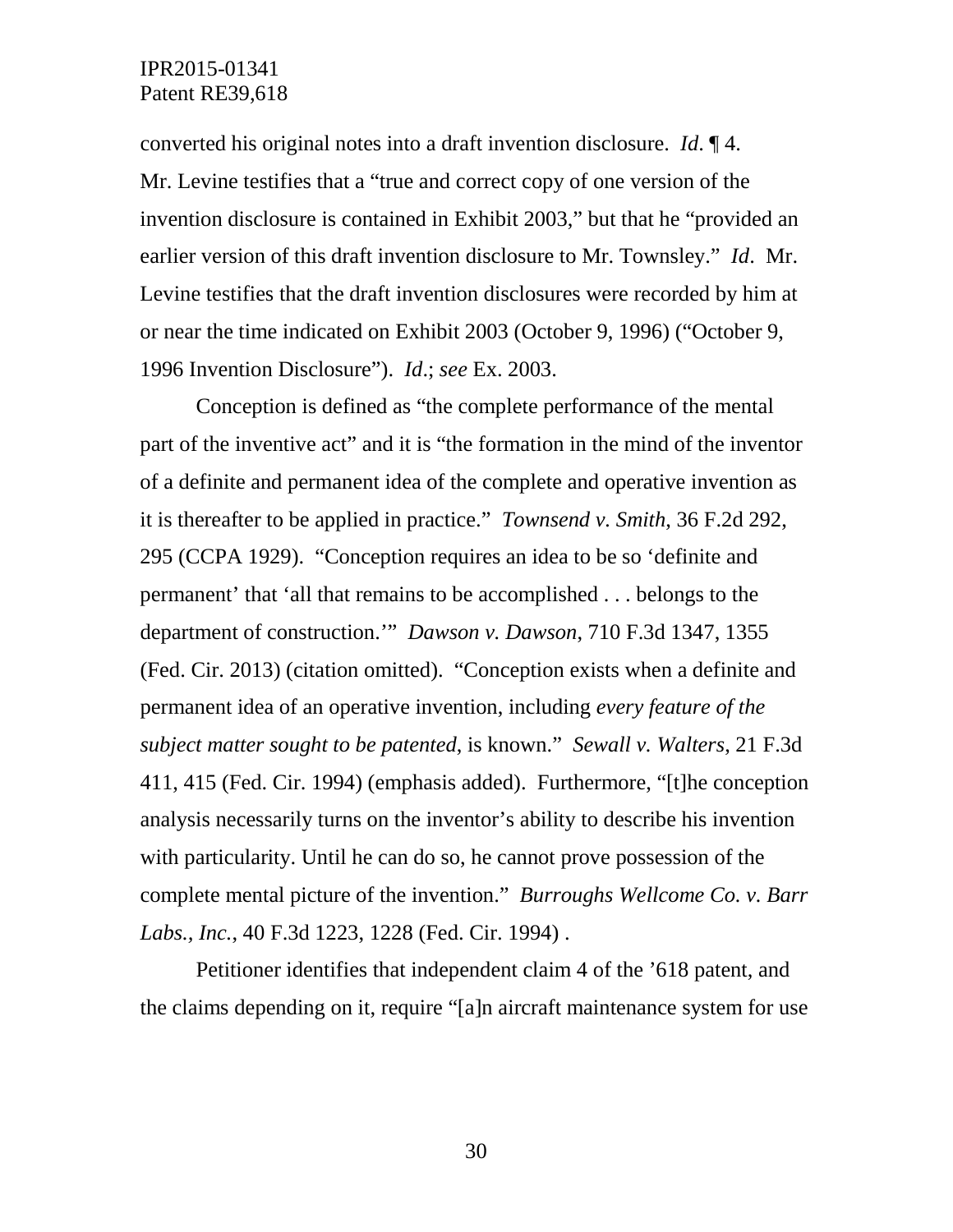on an aircraft having a flight data recorder." Pet. Reply 15.[10](#page-30-0) Furthermore, Petitioner identifies that claims 8–10 all require "aircraft position data directed to said flight data recorder." *Id*. Petitioner argues that Mr. Levine's October 9, 1996 Invention Disclosure is insufficient, because it does not reflect the conception of the invention that Patent Owner ultimately claimed, which requires two data recorders—one onboard the aircraft and a second, remote recorder on the ground. *Id*. We do not agree with Petitioner's argument that claims 4 and 8–10 require a flight data recorder on the ground, as claim 4 merely recites a "central station" "configured to receive and analyze said digital aircraft performance." We do agree, however, with Petitioner's argument that the express language of independent claim 4 requires "an *aircraft having a flight data recorder*." Furthermore, claim 4 requires that the "digital aircraft performance data," which the "central station" is configured to receive and analyze, is "data directed to the flight data recorder." Thus, the invention recited in independent claim 4, and its dependent claims, must include a flight data recorder onboard the aircraft and, separately, a central station configured to receive and analyze data directed to the onboard flight data recorder.

<span id="page-30-0"></span> $10$  The recitation "[a]n aircraft maintenance system for use on an aircraft having a flight data recorder" appears in the preamble of claim 4. "In general, a preamble limits the invention if it recites essential structure or steps, or if it is 'necessary to give life, meaning, and vitality' to the claim." *Catalina Marketing Int'l., Inc. v. Coolsavings.com, Inc.*, 289 F.3d 801, 808 (Fed. Cir. 2002) (quoting *Pitney Bowes, Inc. v. Hewlett-Packard Co.*, 182 F.3d 1298, 1305 (Fed. Cir. 1999)). Here, the body of claim 4 refers to "the flight data recorder" as an active limitation in the claim. Therefore, we determine that the preamble is limiting for claim 4.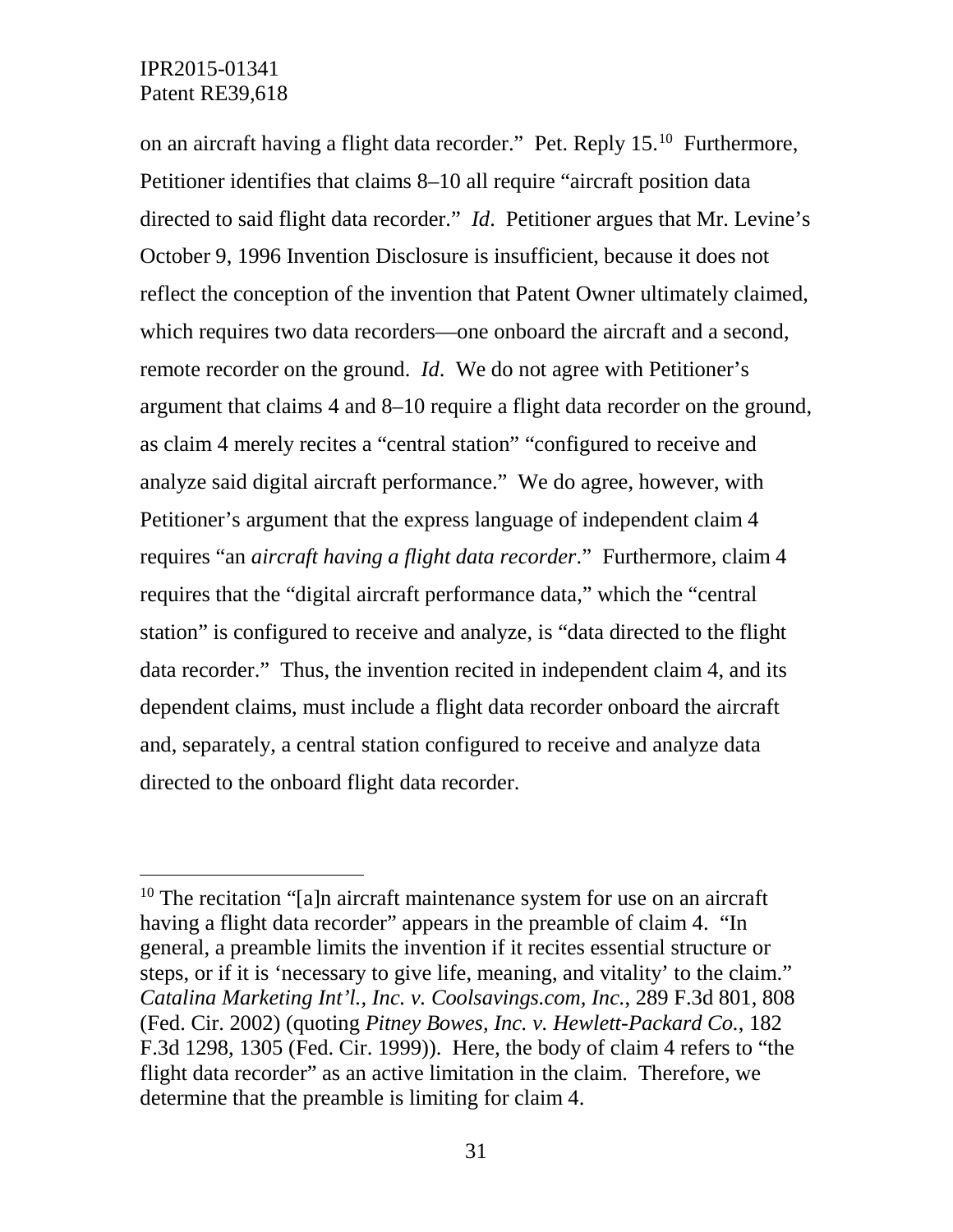Patent Owner argues that the October 9, 1996 Invention Disclosure contains evidence that Mr. Levine had a "definite and permanent" idea of each concept claimed in the '618 patent prior to the earliest date of Monroe. PO Resp. 16. Specifically, Patent Owner argues that claim 4's recitation of "an aircraft having a flight data recorder" is set forth by disclosure of transmission signals "presently sent to the *existing flight crash recorders aboard the aircraft*" in the October 9, 1996 Invention Disclosure. *Id*. (citing Ex. 2003, 6) (emphasis added). Petitioner disagrees. Pet. Reply 15. We agree with Petitioner.

Contrary to Patent Owner's arguments, we are not persuaded that the above-cited portion of the October 9, 1996 Invention Disclosure discloses "an aircraft having a flight data recorder," as required by claim 4. In fact the October 9, 1996 Invention Disclosure describes how its system, which relies upon a "ground based recorder," is superior to the prior art systems with "flight crash recorders aboard the aircraft." Ex. 2003, 1, 6. The cited paragraph of the October 9, 1996 Invention Disclosure provides the following:

Referring to Figure 1, the aircraft is fitted with a device, named Sensor Multiplexer Receiver & Transmitter (SMRT) module, that accepts sensor signals that depict the performance of many of the flight safety critical assemblies. It converts any of the analog sensor data into a digital format. *These signals are the same as those that are presently sent to the existing flight crash recorders aboard aircraft* which records vital flight information such as air speed, height, attitude, landing gear status as well as the position of the aircraft controls. *Unlike the existing crash recorder that must be recovered from a crash site* to obtain an understanding of the cause of the aircraft, the system depicted in Figure 1 has a telemetry system to radio the these signals to a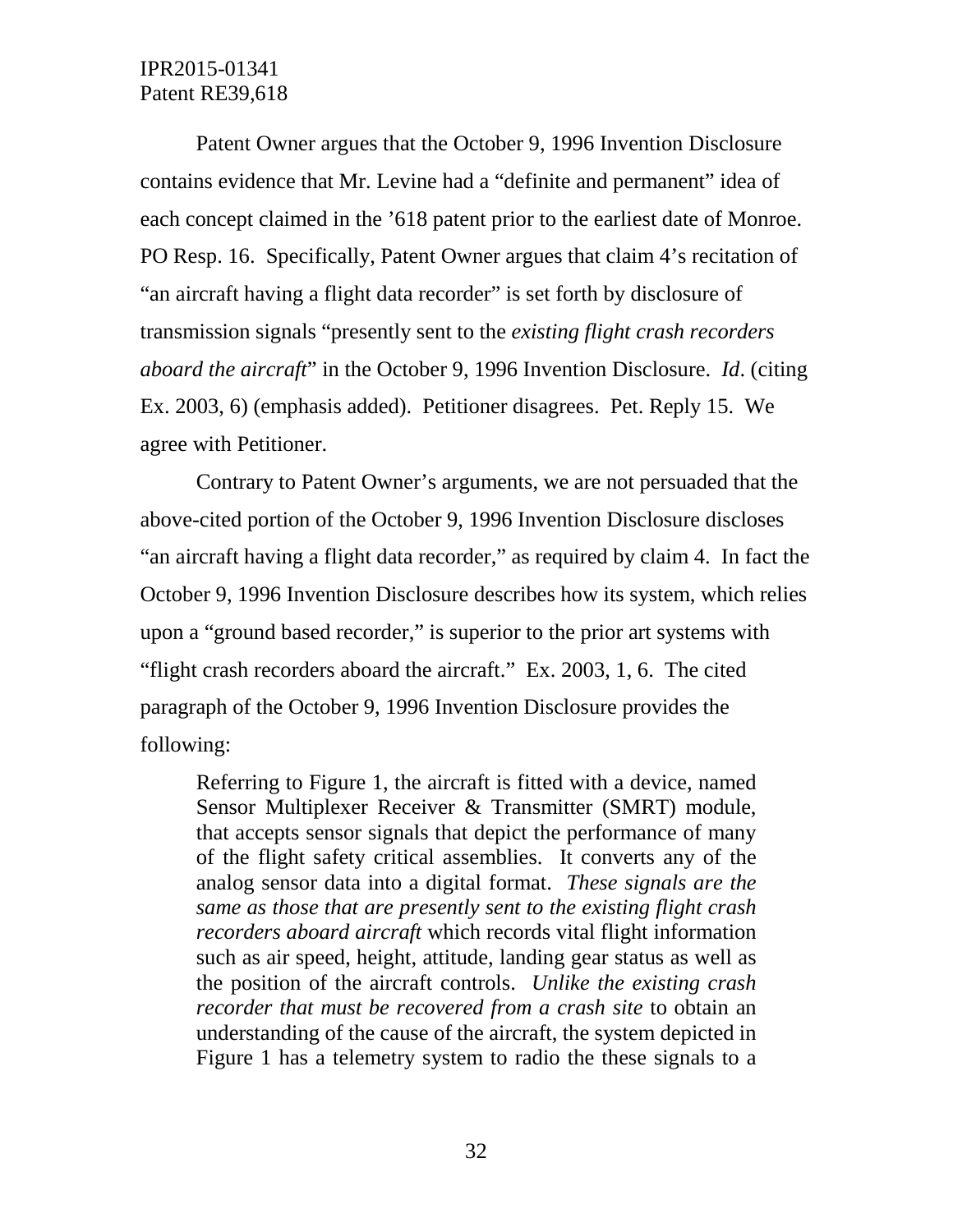world wide communication system and to a final destination known as the Central Ground Based Processing Station (CGBS). Ex. 2003, 6 (emphasis added). Therefore, the October 9, 1996 Invention Disclosure describes that its ground based recorder system uses the same signals "that *are presently sent* to the existing flight crash recorders aboard aircraft," but that the ground based recorder system is superior because it is not onboard and does not have to be "recovered from a crash site." *Id*. (emphasis added). To overcome the alleged disadvantages of onboard flight data recorders, the October 9, 1996 Invention Disclosure discloses "a *remote located flight crash recorder* and a real time aircraft pilot crash avoidance safety advisory system," which continuously monitors aircraft sensors with a SMRT module and sends the parameters via satellite communication links to a "central ground monitoring station." Ex. 2003, 1. The October 9, 1996 Invention Disclosure further discloses that an additional advantage of the ground based recorder system is that because it is "on the ground [its] temperature environment, humidity and air can be controlled so that the archive storage of the aircraft's sensor data is very reliable." *Id*. at 8. We find that, in the October 9, 1996 Invention Disclosure, Mr. Levine did not consider "an aircraft having a flight data recorder" as part of the invention set forth in that document as the disclosure illustrates that Mr. Levine perceived his ground-based system to be a replacement to the prior art onboard flight data recorder.

In addition to the failure of Patent Owner to identify any disclosure in the October 9, 1996 Invention Disclosure that the invention includes an onboard flight data recorder, there is evidence directly on-point that Mr. Levine expressly conceded that the October 9, 1996 Invention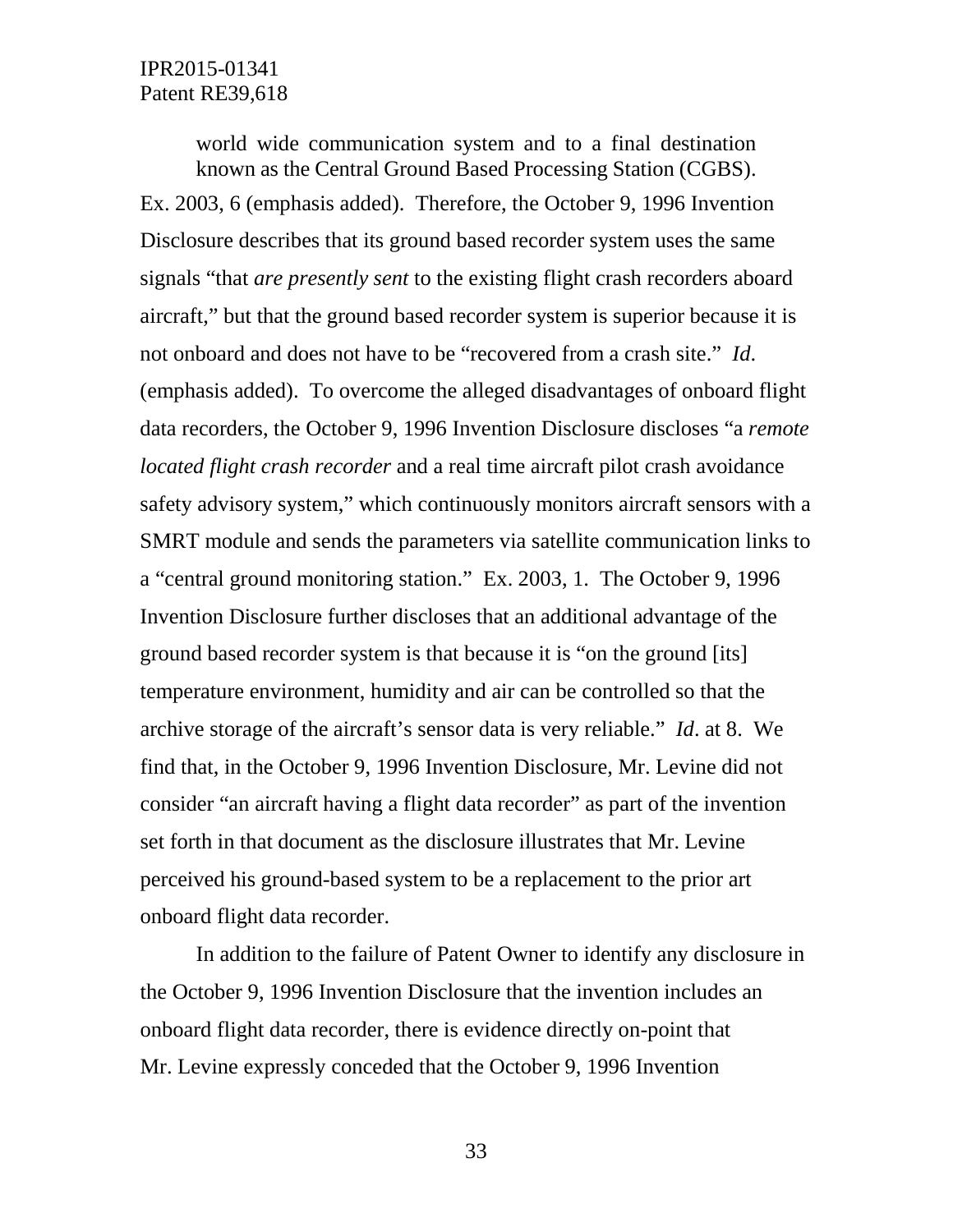Disclosure did not require "an aircraft having a flight data recorder." *See* Ex. 1043, 76:13–17. At deposition, Mr. Levine stated the following:

Q. Okay. But your invention, as you can see at least at this time, October 9th, 19[96], it didn't require that there also be a flight data recorder on the aircraft. Correct? A. *No. It didn't require it*.

Ex. 1043, 76:13–17 (emphasis added). Again, here, we have an unambiguous concession, from Mr. Levine himself, that the invention set forth at the time of the October 9, 1996 Invention Disclosure did not require an "aircraft having a flight data recorder," as required by independent claim 4 and its dependent claims. Therefore, we are not persuaded that the October 9, 1996 Invention Disclosure sufficiently corroborates Mr. Levine's testimony that he had a "definite and permanent" idea of each concept claimed in the challenged claims of the '618 patent prior to the earliest effective date of Monroe. ). *See Sewall v. Walters*, 21 F.3d 411, 415 (Fed. Cir. 1994) ("Conception exists when a definite and permanent idea of an operative invention, including *every feature of the subject matter sought to be patented*, is known.") (emphasis added).

Other than Exhibit 2003, Patent Owner's Response does not provide an analysis of any other potentially corroborating evidence, such as an invention disclosure, other document, or testimony, that Mr. Levine had a "definite and permanent" idea of each concept claimed in the '618 patent prior to the earliest effective date of Monroe. *See* PO Resp. 16. In Patent Owner's Opposition to Petitioner's Motion to Exclude Exhibits 2002–2004, Patent Owner provides a table comparing Exhibit 2002 to claims 4–10 of the '618 patent. Paper 41 ("Opp."), 10–13. For purposes of completeness, we consider this table. With respect to the recitation of an "aircraft having a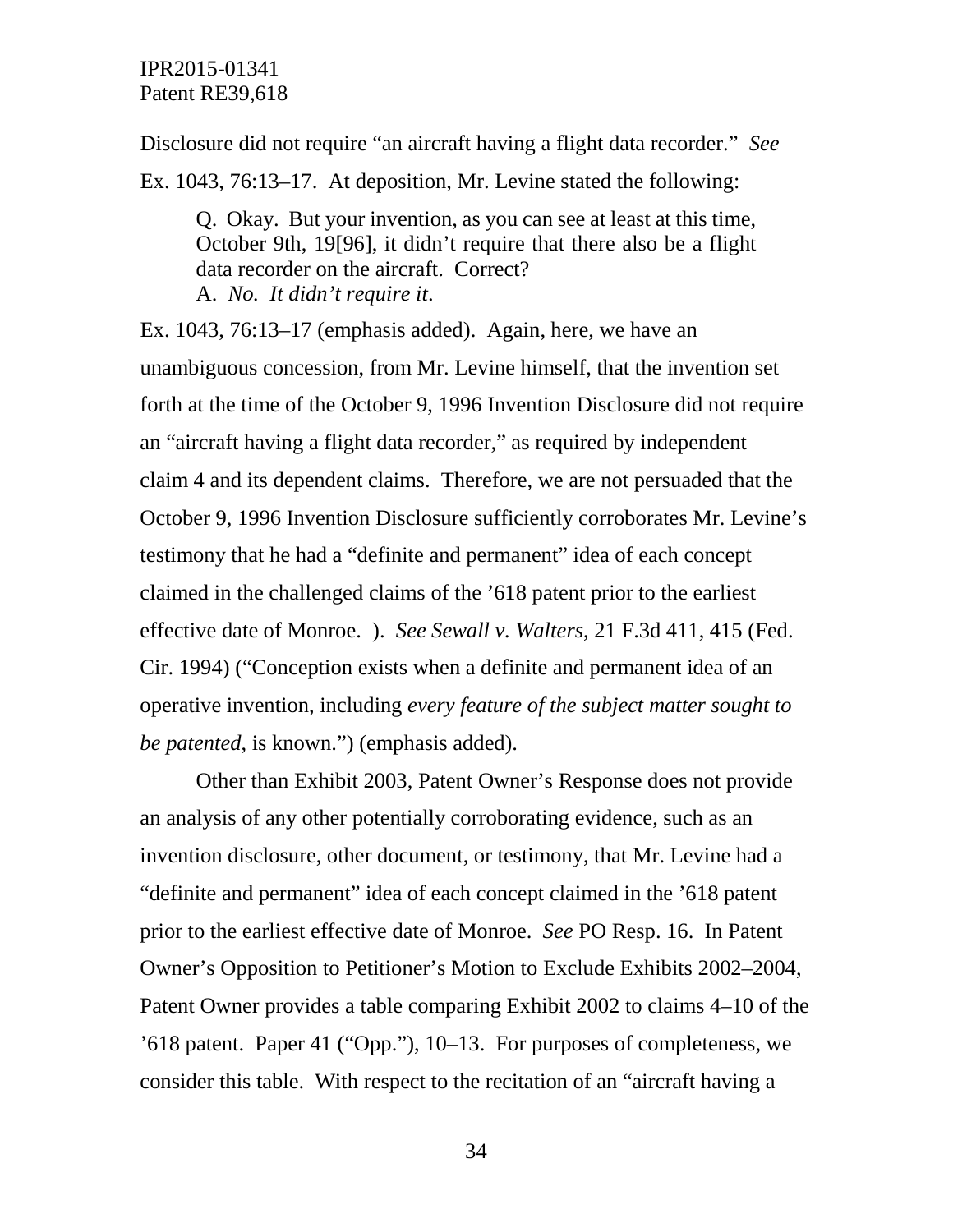flight data recorder" recited in claim 4, Patent Owner cites the statement in Exhibit 2002 that "since the equipment need not survive/function after a crash, the equipment can be designed to be more compact, more reliable and more cost effective than the present day crash recorders." *Id*. at 11 (citing Ex. 2002, 4233). Patent Owner fails to explain sufficiently how these statements provide a definite and permanent idea that Mr. Levine's invention as of these May 18, 1996 notes included an "aircraft having a flight data recorder," as recited in claim 4. In fact, the disclosure that "*since the equipment need not survive/function after a crash*, the equipment can be designed to be more compact, more reliable and more cost effective than the present day crash recorders" (Ex. 2002, 4233 (emphasis added)) implies that a flight data recorder is not present aboard the aircraft, but some other set of less durable equipment that need not survive the crash. Patent Owner also argues that Exhibit 2002 discloses a system that "provides world-wide telemetry of the aircraft sensors including those that go to the flight recorders." Opp. 10 (quoting Ex. 2002, 4231). This statement from Exhibit 2002 implies that the new system handles data from all aircraft sensors, even data that previously went to the flight recorders, but makes no statement about whether the new system must include a flight data recorder onboard the aircraft. *See* Ex. 2002, 4231. Furthermore, Exhibit 2002 states that the new system "eliminates the deficiencies in the present day aircraft flight recorders" by sending the data to a central data processing and analysis station where ground processing can perform extensive real time analysis. Ex. 2002, 4231. Thus, even considering this table, which was not relied upon in Patent Owner's conception arguments set forth in the Patent Owner Response but presented Patent Owner's Opposition to Petitioner's Motion to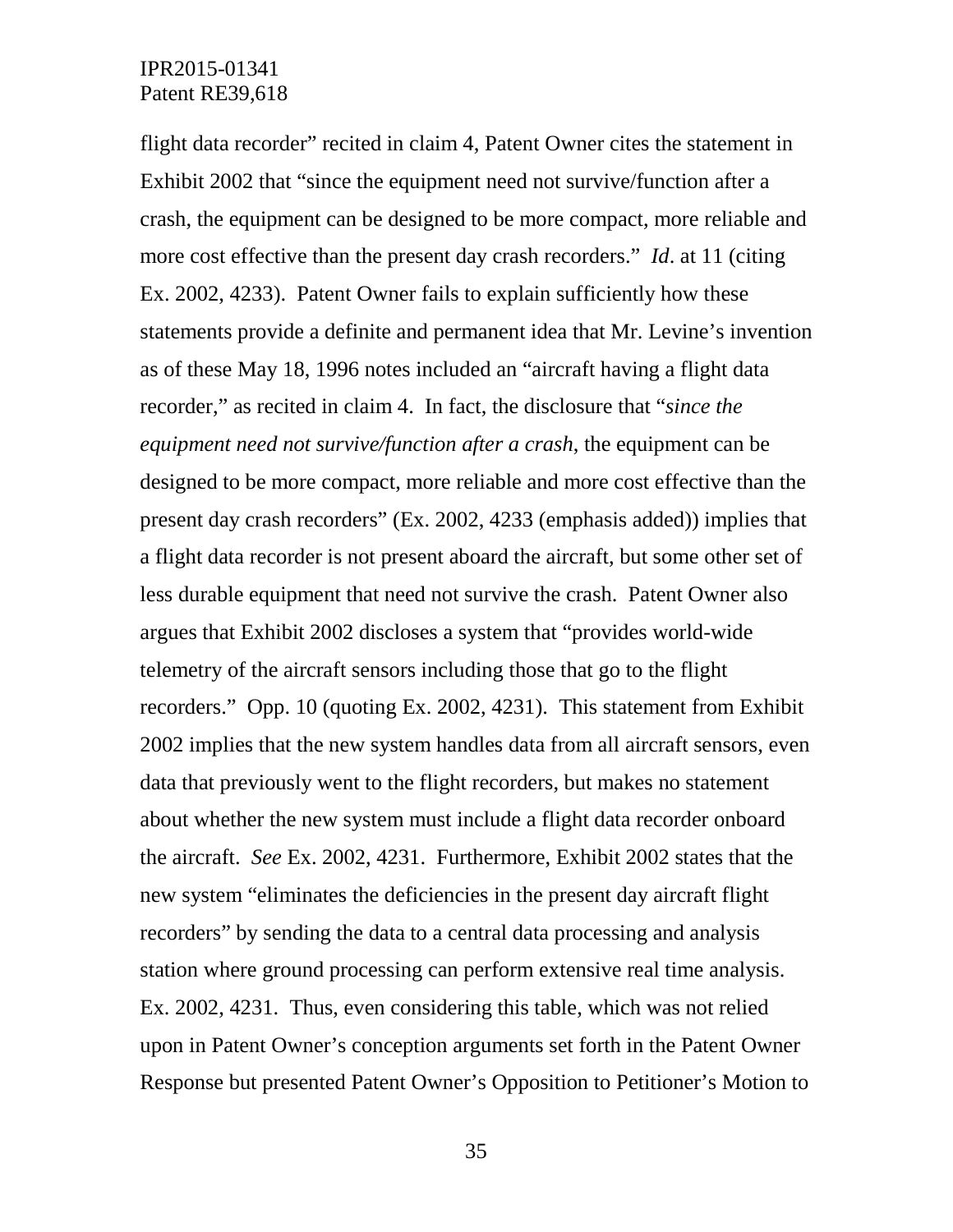Exclude, we are not persuaded that Exhibit 2002 provides a definite and permanent idea of an "aircraft maintenance system for use on an aircraft having a flight data recorder." *See, e.g., Mycogen Plant Science, Inc. v. Monsanto Co.*, 252 F.3d 1306, 1314 (Fed. Cir. 2001) ("Conception requires contemporaneous recognition and appreciation of the limitations of the claimed invention, not merely fortuitous inherency."). Furthermore, we are not persuaded that anything in Exhibit 2002 overcomes the unambiguous concession, from Mr. Levine himself, that the invention did not require an "aircraft having a flight data recorder." Ex. 1043, 76:13–17.

Upon reviewing the record as a whole under the "rule of reason," we determine that the evidence does not establish that Mr. Levine conceived the invention of the challenged claims prior to the earliest date of Monroe. We, therefore, find that Petitioner has met its burden of proving that Monroe is prior art to the challenged claims..

## *b. Analysis of Alleged Obviousness Based on Ward, ARINC 624-1, and Monroe*

Claim 8 depends from claim 1 and recites that "digital aircraft performance data includes *aircraft position data* directed to said flight data recorder" (emphasis added). Petitioner argues that claim 8 would have been obvious in view of Ward, ARINC624-1, and Monroe, because Monroe discloses an aircraft monitoring system that collects sensor data, including "global positioning" data, records it in a flight recorder, and transmits it to the ground during flight for analysis. Pet. 31 (citing Ex. 1017, 8:1–17, Fig. 12). Figure 12 of Monroe is reproduced below.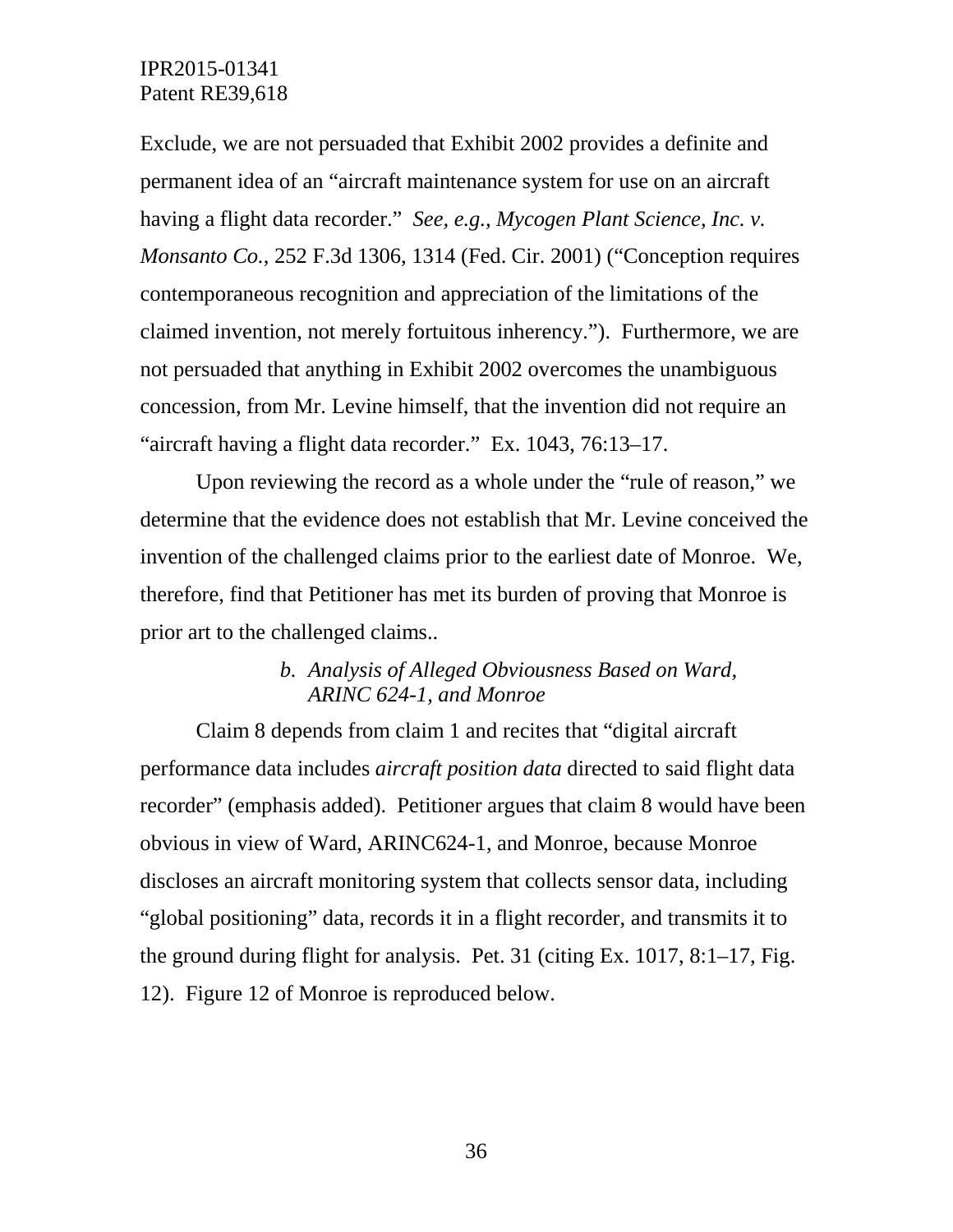

Ex. 1017, Fig. 12. Petitioner argues that Figure 12 of Monroe illustrates how data from GPS receiver 72 and other sensor data 95 is provided to recorder 70 and to transceiver/radio 76/80 for transmission to the ground. Pet. 36 (citing Ex. 1017, 7:4–29, 8:1–17, Fig. 2). Furthermore, Petitioner argues that it would have been obvious to one of ordinary skill in the art to combine Monroe with Ward and ARINC 624-1, because each discloses a system for transmitting data collected and recorded onboard the aircraft during flight to the ground for analysis. Pet. 32; Ex. 1002 ¶ 77. Additionally, Petitioner argues that Monroe provides a motivation to combine position data with other sensor data that is transmitted to the ground, because it teaches that such data is of "great value" when reconstructing in-air incidents. Pet. 32 (citing Ex. 1017, 6:54–55); Ex. 1002 ¶ 77. We agree that a person of ordinary skill in the art would have been motivated to combine Monroe with Ward and ARINC 624-1 to improve the combined system for the reasons articulated by Petitioner.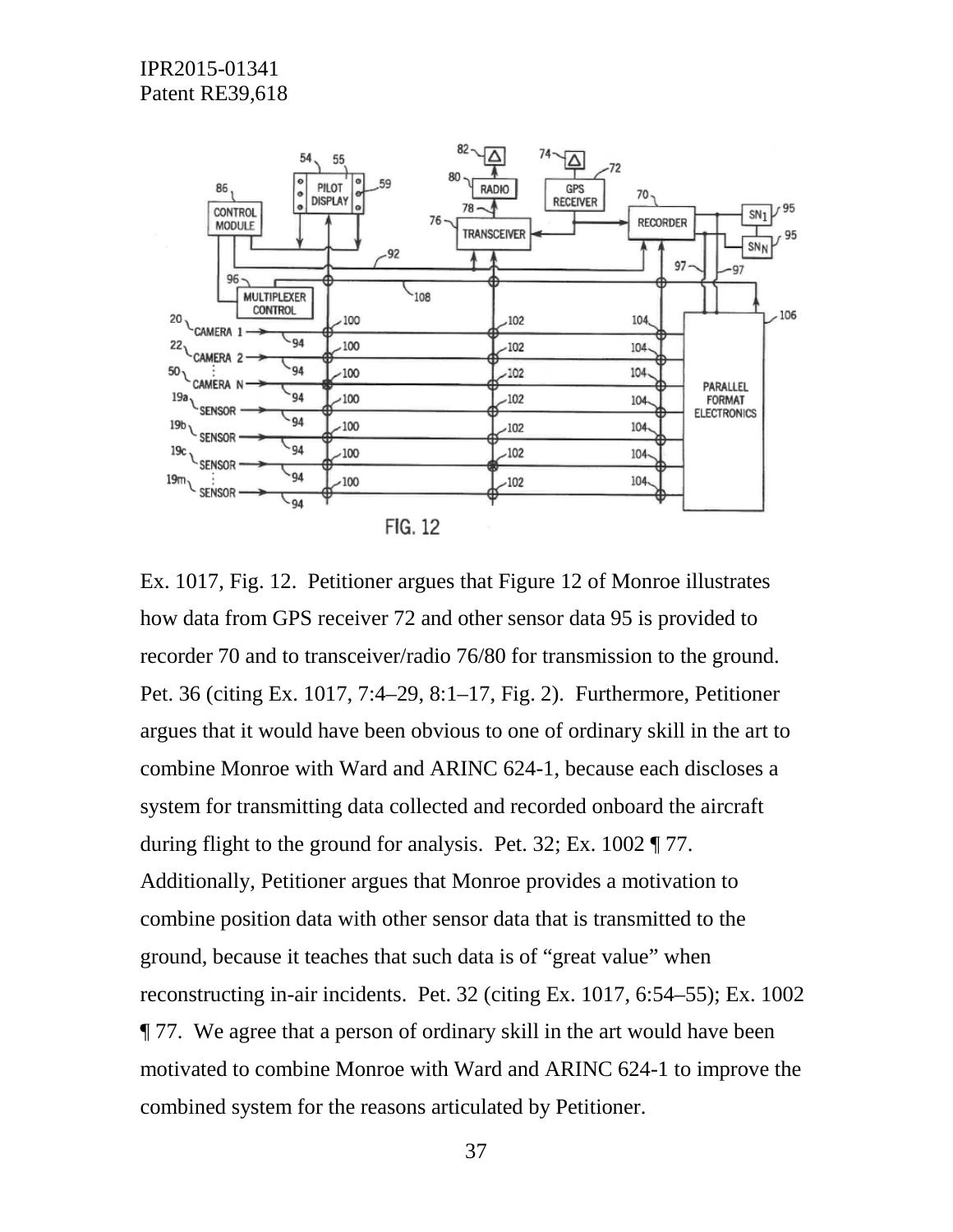Other than arguing that Monroe is not prior art, Patent Owner's Response does not present additional arguments for claim 8 with respect to this challenge. *See generally* PO Resp. 13–21. We determine the record adequately supports Petitioner's contentions that claim 8 would have been obvious in view of Ward, ARINC624-1, and Monroe, and we adopt Petitioner's contentions as our own.

Claim 9 depends from claim 8, and recites that "information provided by a GPS receiver is used in the calculation of said aircraft position data." With respect to claim 9, Petitioner argues that Monroe discloses that a GPS receiver is used in the calculation of position data that is transmitted to a recorder and to the ground. Pet. 36–37 (citing Ex. 1017, 2:53–56, 3:33–39, 6:55–60, 8:52–56, Figs. 8, 12). Monroe discloses that

the system is adapted for incorporating the data signal generated by the aircraft navigational data such as that provided by a global positioning system (GPS) for tracking the altitude, latitude and longitude coordinates synchronized with the collected data in order to provide accurate information of where the aircraft is in its flight plan when an incident occurs.

Ex. 1017, 3:33–39. Other than arguing that Monroe is not prior art, Patent Owner's Response does not present additional arguments for claim 9 with respect to this challenge. *See generally* PO Resp. 13–21. We determine the record adequately supports Petitioner's contentions that claim 9 would have been obvious in view of Ward, ARINC624-1, and Monroe, and we adopt Petitioner's contentions as our own.

Claim 10 depends from claim 9, and recites that "information provided by an inertial navigation system is used in the calculation of said aircraft position data." With respect to claim 10, Petitioner argues that Monroe discloses using information provided by an inertial navigation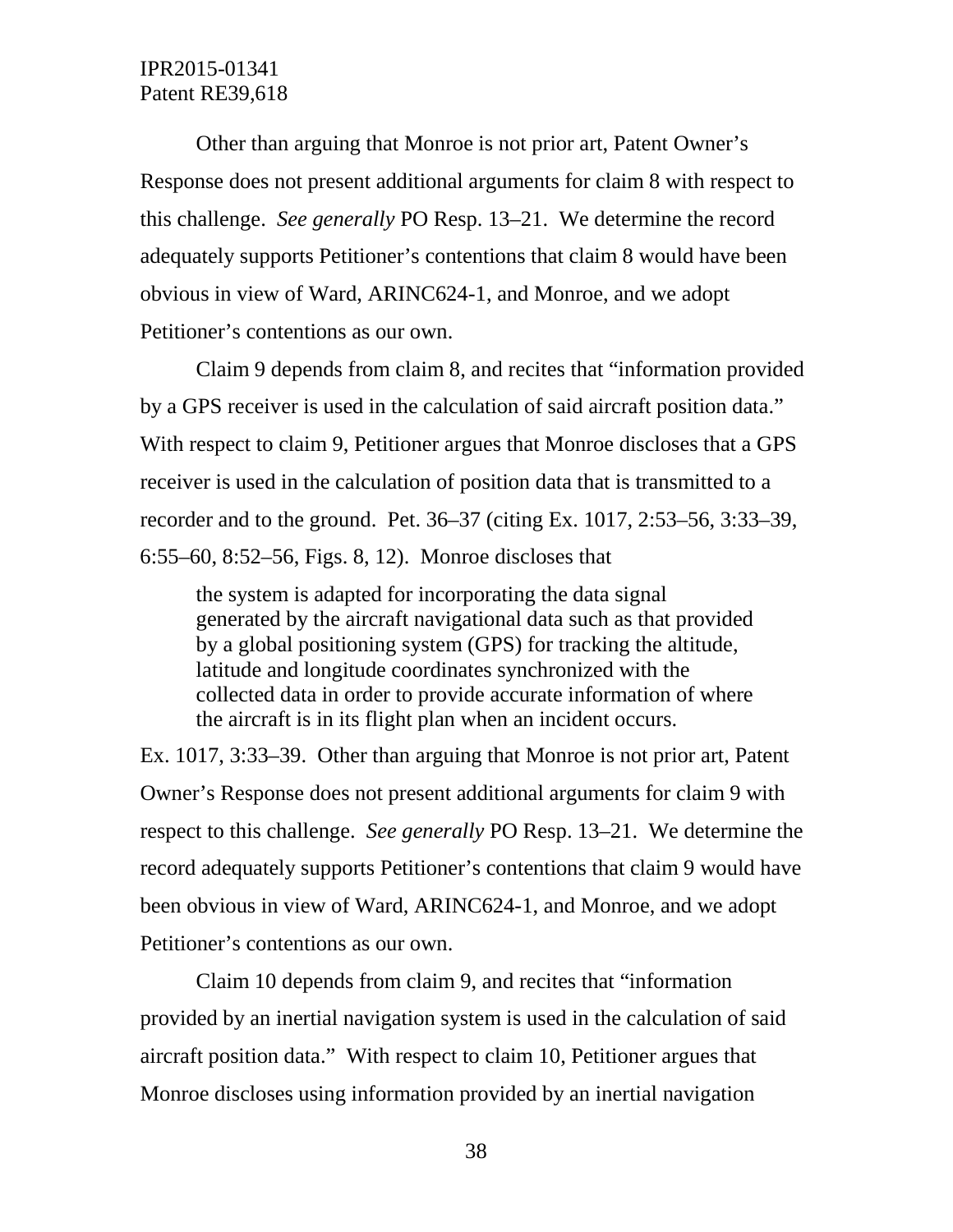system in calculation of the aircraft position. Pet. 37 (citing Ex. 1017, 4:18– 22). Monroe discloses "a system for linking recorded acoustic data with an inertial navigation system or other navigational data source such as, by way of example, a global positioning system for archival purposes." Ex. 1017, 4:18–22. Furthermore, Dr. Helfrick testifies that "commercial INS systems in 1991 already used GPS input to correct INS positional information." Ex. 1002 ¶ 79. Other than arguing that Monroe is not prior art, Patent Owner's Response does not present additional arguments for claim 10 with respect to this challenge. *See generally* PO Resp. 13–21. We determine the record adequately supports Petitioner's contentions that claim 10 would have been obvious in view of Ward, ARINC624-1, and Monroe, and we adopt Petitioner's contentions as our own.

We have reviewed the parties' arguments and supporting evidence regarding the proposed ground of obviousness based on Ward, ARINC 624- 1, and Monroe. On the record before us, we are persuaded that Petitioner has met its burden of showing, by a preponderance of the evidence, that claims 8, 9, and 10 of the '618 patent would have been obvious in view of Ward, ARINC 624-1, and Monroe.

## *G. Asserted Obviousness of Claims 4, 5, 14, and 16 Based on Dyson in view of Chetail*

Petitioner argues that claims 4, 5, 14, and 16 would have been obvious over Dyson in view of Chetail. Pet. 38–47; Pet. Reply 2–5, 23–26. Patent Owner disputes Petitioner's position, arguing the proposed combination fails to render the challenged claims obvious. PO Resp. 29–36. We have reviewed the Petition, Patent Owner's Response, Petitioner's Reply, and the relevant evidence discussed in those papers and other record papers. As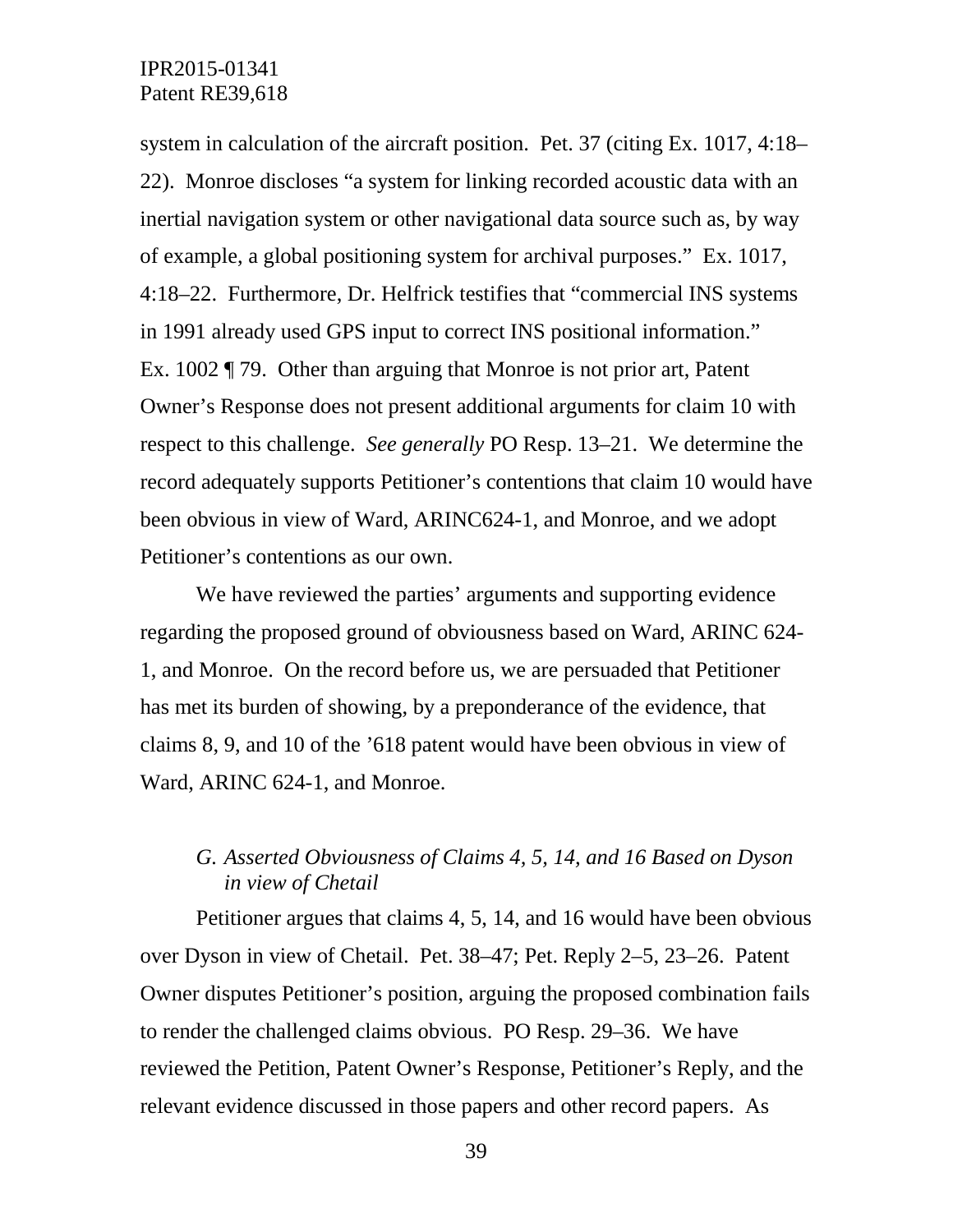described in further detail below, we determine that the record supports Petitioner's contentions for claims 4, 5, 14, and 16 would have been obvious over Dyson in view of Chetail, and we adopt Petitioner's contentions discussed below as our own. For reasons that follow, we determine that Petitioner has met its burden of showing, by a preponderance of the evidence, that claims 4, 5, 14, and 16 would have been obvious over Dyson in view of Chetail.

## *1. Overview of Dyson*

Dyson is titled "Commercial Engine Monitoring Status at GE Aircraft Engines" and provides a discussion of the design and development of commercial engine monitoring systems at GE Aircraft Engines. Ex. 1019, 22-1. Dyson discloses Aircraft Integrated Monitoring System ("AIMS") enabled to tag acquired data with the appropriate serial number. *Id*. at 22-4. Figure 4 from Dyson illustrates the flow of engine monitoring data and is reproduced below: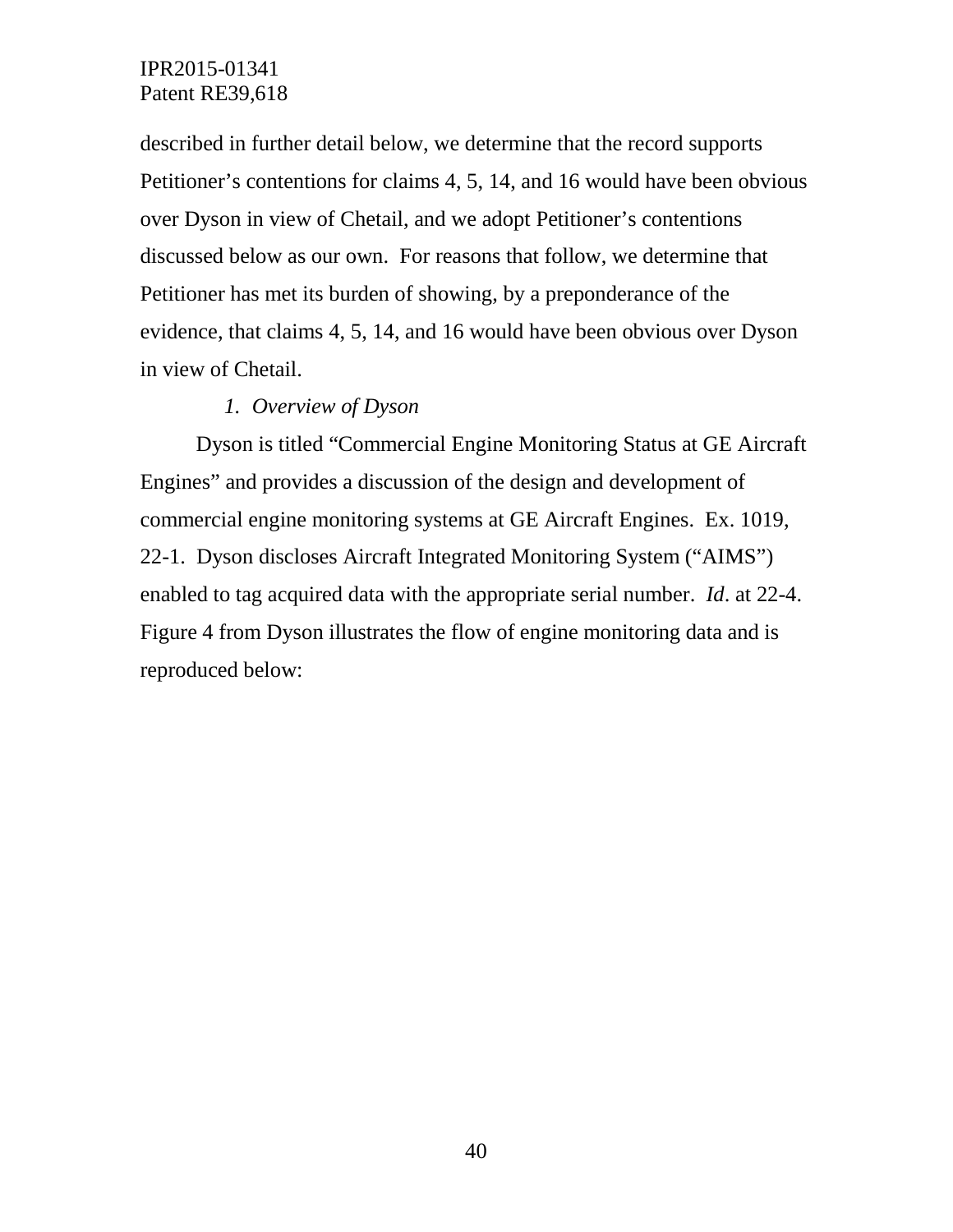

Figure 4

As shown above in Figure 4 from Dyson, the system includes onboard data acquisition (AIMS) and the capability to transmit that data via an ACARS system to Ground-based computer. *Id*. at 22-4 to 22-5. Dyson discloses that a Ground-based Engine Monitoring ("GEM") system can provide the capability to analyze and monitor a wide range of engine thermodynamic and mechanical functions. *Id*.

#### *2. Overview of Chetail*

Chetail is titled "LE CFM 56-5 SUR A320 A Air France" and provides a description of Air France's ground-based monitoring of jetengine cruising data. Ex. 1018, 15-1. Chetail describes that GEM Processing can be used to process data in real time and to recognize commonplace errors as soon as they appear. *Id*. at 15-3. Chetail further describes that messages regarding errors and alarms can be sent to the main maintenance base at the Charles de Gaulle airport. *Id*.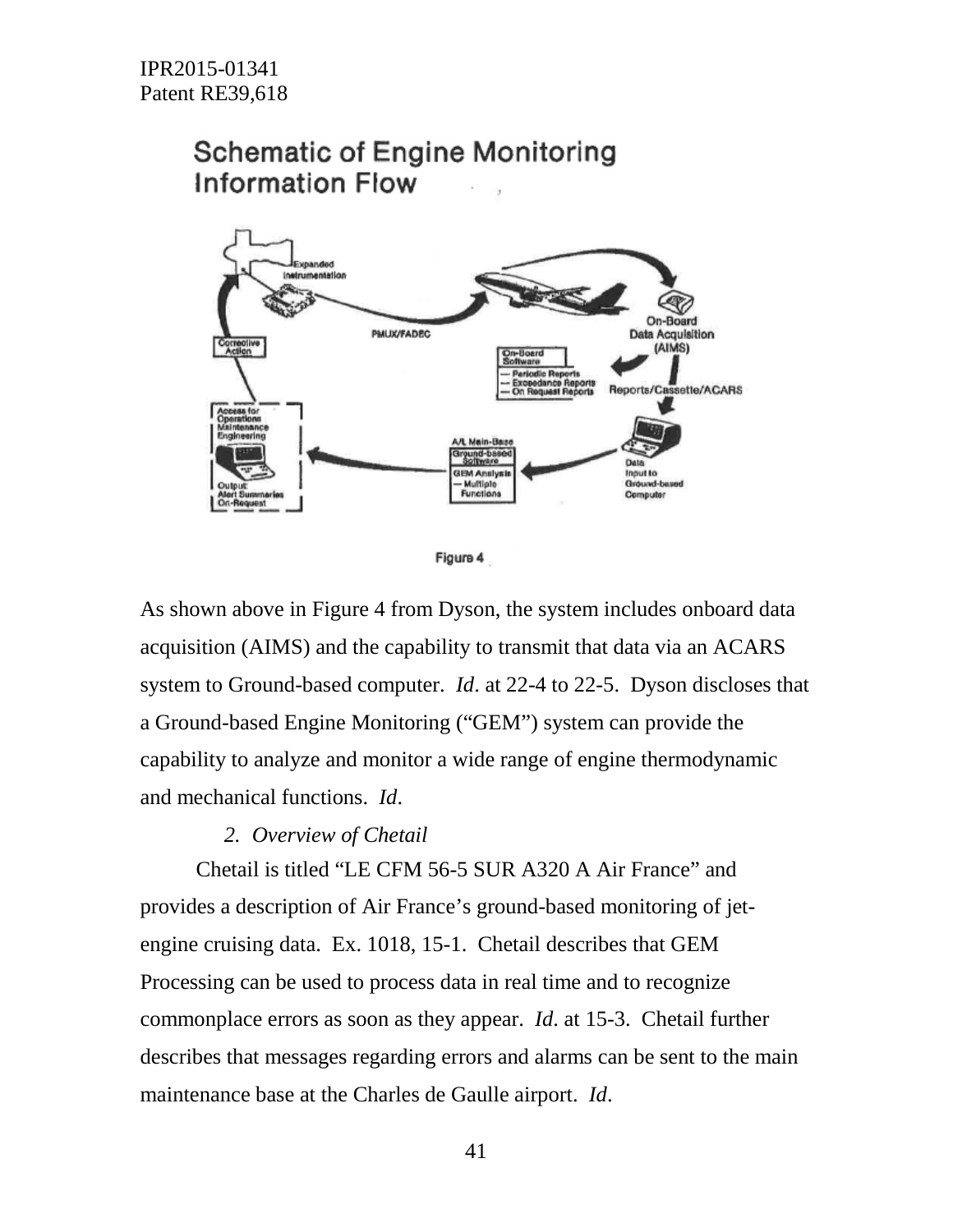#### *3. Analysis*

Petitioner argues that claims 4, 5, 14, and 16 would have been obvious over Dyson in view of Chetail. Pet. 39–47.

#### *a. Claim 4*

With respect to claim 4, Petitioner argues that Dyson discloses a commercial engine monitoring system for GE Aircraft engines for use on aircraft having a flight data recorder. Pet. 39–42 (citing Ex. 1019, 22-1, Fig. 8). With respect to the "transmitter" recited in claim 4, Petitioner argues that Dyson discloses an ACARS system that includes a transmitter that provides digital aircraft performance data to the Aircraft Integrated Monitoring System ("AIDS"). Pet. 42 (citing Ex. 1019, 22-3 to 22-4). Regarding the "central station" to "generate maintenance advice" recited in claim 4, Petitioner argues that Dyson discloses "Ground-Based Engine Monitoring" including the generation of alert messages based on trend analysis. Pet. 43 (citing Ex. 1019, 22-4 to 22-7). Dyson discloses that advances in engine monitoring include "[d]evelopment of software analysis techniques and availability of computer facilities to guide troubleshooting, maintenance, logistic support, and planning." Ex. 1019, 22-10. With respect to the claim 4 requirement that the "digital aircraft performance data" includes "an identifier unique to a particular aircraft and a configuration label," Petitioner argues that Dyson references ACARS, which requires messages to identify the aircraft. Pet. 43 (citing Ex. 1019, Fig. 4). Dr. Helfrick testifies that ARINC 618-1 requires that messages sent by ACARS must include an aircraft registration mark, which identifies the aircraft. Ex. 1002 ¶ 33 (citing Ex. 1020 § 2.2.3 ("The MU should not transmit any downlink messages unless it has a valid aircraft registration mark.")).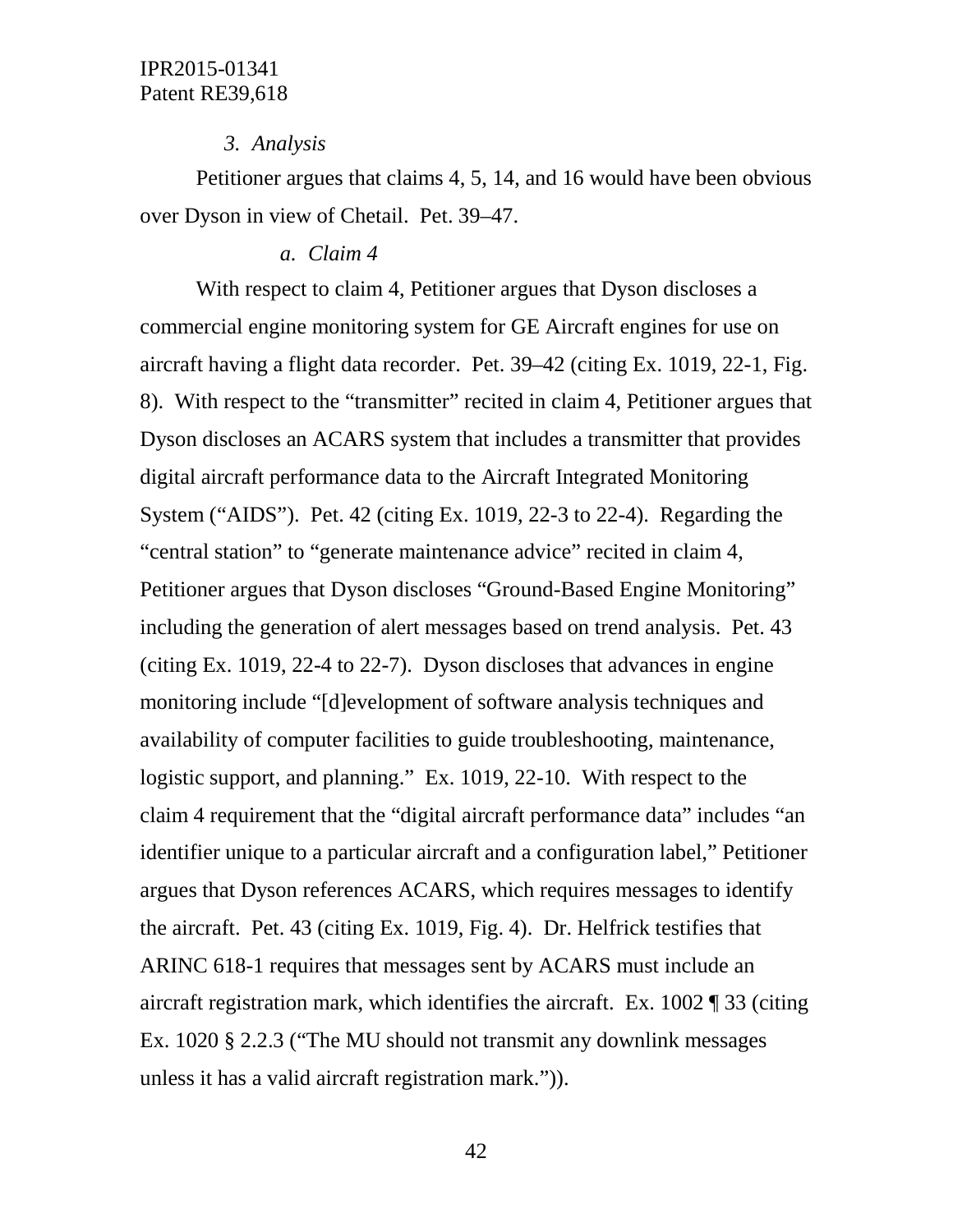Petitioner argues that Dyson discloses all elements of claim 4, except that it does not expressly discuss "maintenance advice" being generated "while said aircraft is in flight," as recited in claim 4. Pet. 40. Therefore, Petitioner relies upon Chetail's disclosure of real time processing of engine monitoring data. Pet. 40 (citing Ex. 1018, 15-3). Petitioner argues that Chetail discloses Air France's operational experience with "ground-based monitoring of jet-engine cruising data" where data is sent to the ground by an ACARS system. *Id.* (citing Ex. 1018, 15-2). Chetail discloses that "data is processed in real time using the GEM program (version 10.0), and automatic monitoring is programmed which seeks to recognize commonplace errors as soon as they appear." Ex. 1018, 15-3.

Petitioner further argues that it would have been obvious to one of skill in the art to combine Dyson and Chetail, because they were published in the same volume of conference proceedings and describe the very same commercially-available system for ground-based analysis. Pet. 41. Specifically, Petitioner argues that both references describe the GEM software system from General Electric. *Id*. Therefore, as both references discuss the GEM system, Petitioner argues that a person of ordinary skill in the art would have readily understood the "real time" analysis disclosed in Chetail is merely an application of the GEM system described in Dyson. *Id.* (citing Ex. 1018, 15-3). We agree that given the related disclosure of GEM systems, a person of ordinary skill in the art would have been motivated to improve the Dyson system with the disclosures in Chetail in the proffered manner.

In view of the foregoing, we determine Petitioner has presented and sufficiently established an "articulated reasoning with some rational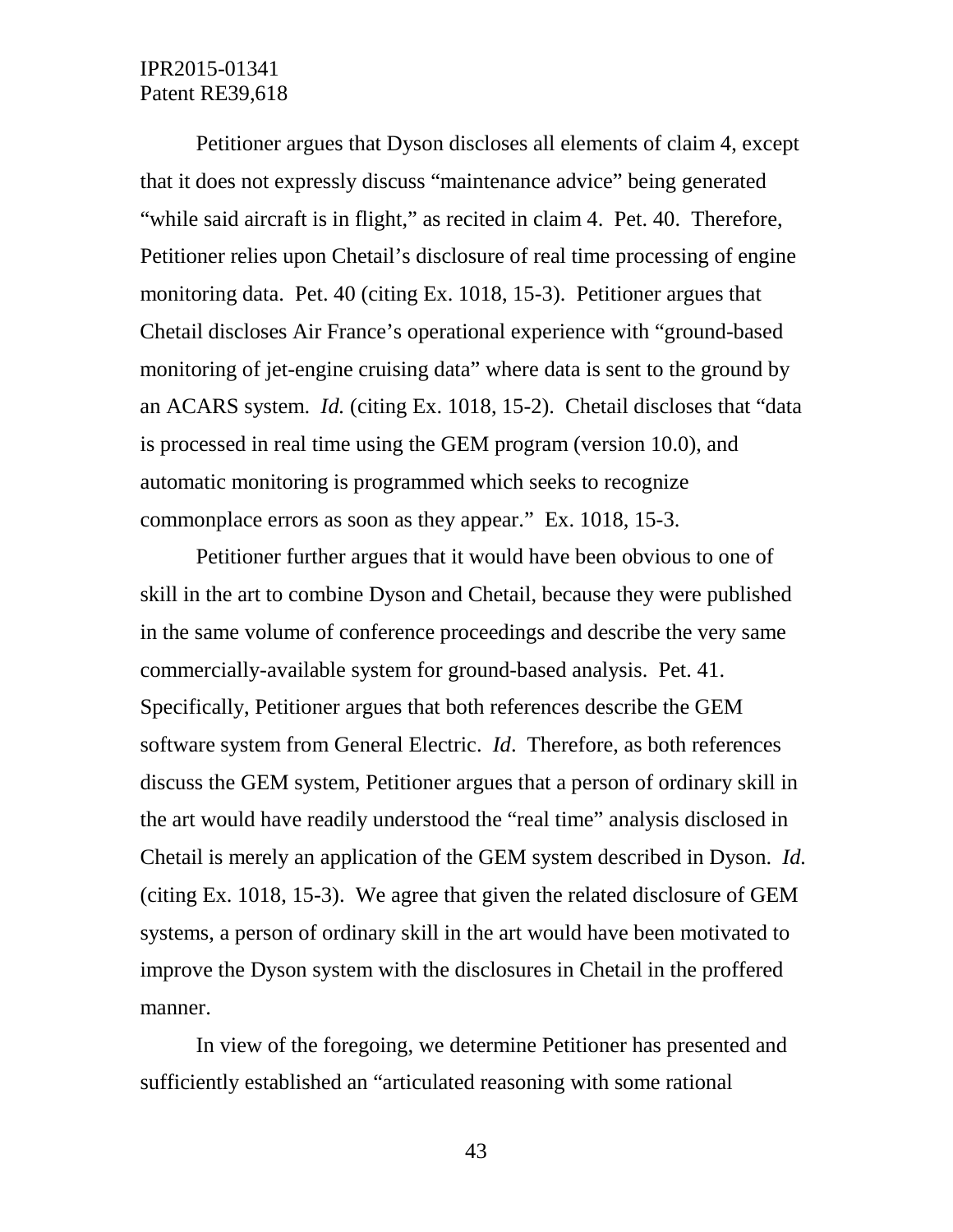underpinning to support the legal conclusion of obviousness" with respect to claim 4 for this ground, and we adopt its contentions as our own. *KSR*, 550 U.S. at 418 (citation omitted).

Patent Owner argues that Petitioner's challenge based on Dyson and Chetail is deficient because neither Dyson nor Chetail discloses the generation of the claimed "maintenance advice." PO Resp. 34. Patent Owner argues that the "alert messages and trend plots" disclosed in Dyson tell a user what is happening, but do not provide any information about what to do in response to the alert or what maintenance might be suggested by the plotted trends. *Id*. Patent Owner argues that Dyson's alert messages and trend plot are not the claimed "maintenance advice" because they do not recommend any specific action. *Id*. Similarly, Patent Owner argues that Chetail discloses alerting the maintenance personnel that some engine parameter has reached or exceeded some threshold but does not "provide any advice as to what the maintenance personnel should do to correct it." *Id*. at 35.

We determine that Patent Owner's arguments are not commensurate with the scope of the claims, as the claim term "maintenance advice" does not require a recommendation for a maintenance action as argued by Patent Owner. As discussed above, we construe "maintenance advice" to be "problem-specific maintenance information." We are persuaded that the fault information disclosed in Dyson and Chetail is such "problem-specific maintenance information." Accordingly, we are not persuaded by Patent Owner's argument that each of Dyson and Chetail fails to teach the claimed "maintenance advice."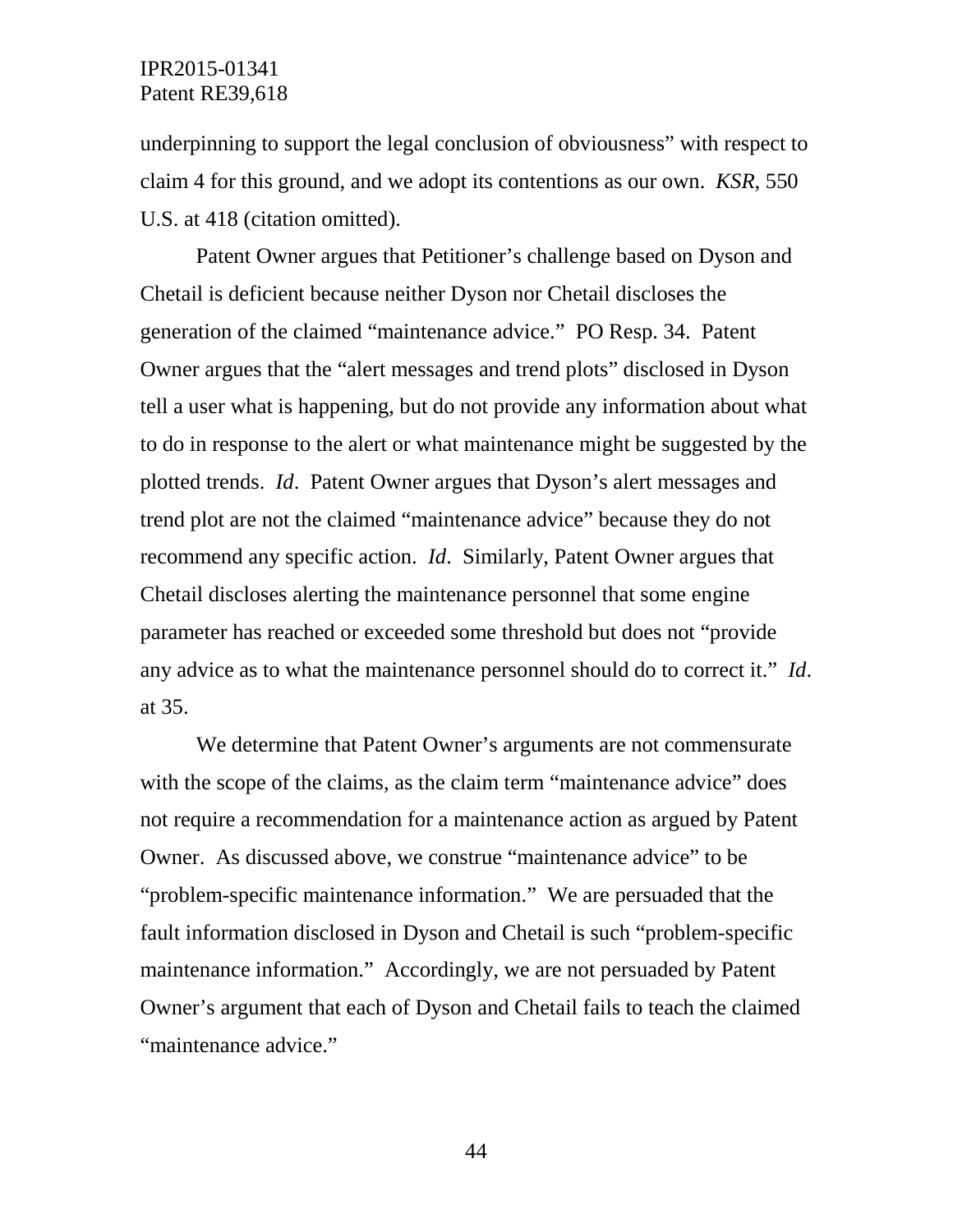Similar to Patent Owner's arguments against the challenge based on Ward and ARINC 624-1, Patent Owner argues that Petitioner's challenge based on Dyson and Chetail is deficient because Petitioner fails to identify a transmitter in the relied upon prior art that is "portable," as set forth in claim 4. PO Resp. 29. Patent Owner argues that Figure 4 of Dyson cited by Petitioner as illustrating a transmitter portable to be placed on aircraft (*see* Pet. 42 (citing Ex. 1019, Fig. 4)), is only a high-level diagram and does not mention the configuration of the transmitter. PO Resp. 29 (citing Pet. 42; Ex. 1019, 22-4). Furthermore, Patent Owner argues that Petitioner relies on Chetail's mention of ACARS but that Chetail does not suggest the physical characteristics of the transmitter. PO Resp. 29 (citing Pet. 42; Ex. 1002 ¶ 25).

As discussed above, the parties agreed in District Court that "transmitter portable" and "transmitter positionable" be construed to mean "a removable device for generating radio frequency signals." PO Resp. 27 (quoting Joint Claim Construction and Prehearing Statement, Ex. 2001, 1). For the reasons explained above in Section II.E.3.a. and as discussed in our Decision to Institute, with which we maintain after consideration of the full record, we discern that in order for the transmitter device to be "removable" or "positionable," a person of ordinary skill in the art would simply need to be able to change the location of the transmitter. *See* Dec. 15–16. Patent Owner stated in its Response that it "does not challenge" this construction. PO Resp. 27.

Petitioner argues that Dyson discloses a transmitter portable to be placed on aircraft as shown in Figure 4 of Dyson. Pet. 42 (citing Ex. 1019, Fig. 4). More particularly, Figure 4 of Dyson illustrates a system including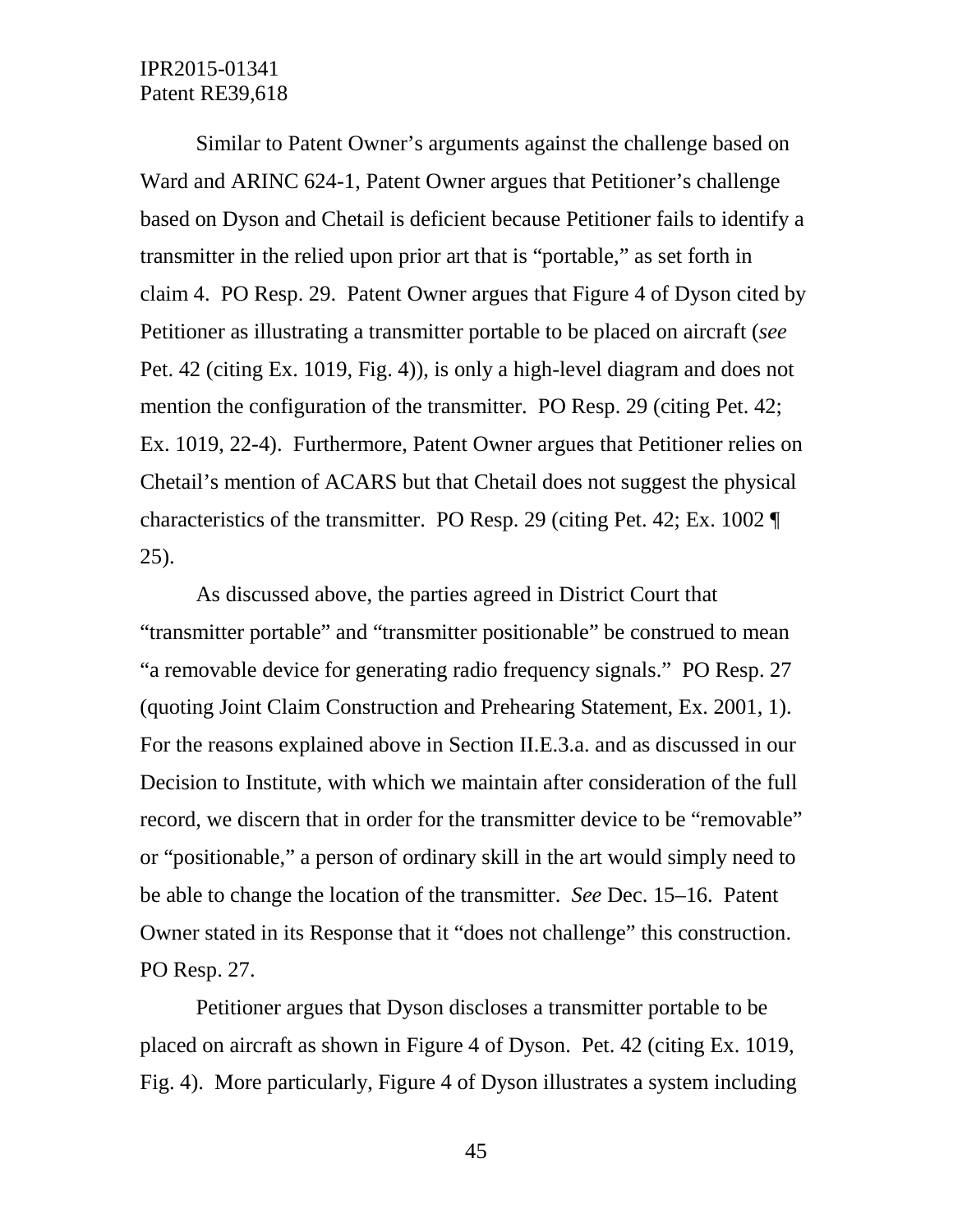onboard data acquisition (AIMS) and the capability to transmit that data via an ACARS system to ground-based computer. Ex. 1019, 22-4 to 22-5. Furthermore, Petitioner offers Dr. Helfrick's statement that the general ACARS standard, provided in ARINC 618–1 (Ex. 1020), discloses that a standards-compliant ACARS system provides an ACARS Management Unit, which could be connected to a (1) VHF transceiver to access the VHF ACARS air-ground network, (2) an HF transceiver to access the HF data network, or (3) a Satellite Data Unit ("SDU") to access the SATCOM ACARS air-ground network. Ex. 1002 ¶ 25 (citing Ex. 1020 § 1.5.2). Dr. Helfrick states that the industry standards for the VHF, HF, and SDU transmitters used in conjunction with ACARS require that these transmitters be Line Replaceable Units ("LRUs"). Ex. 1042 ¶ 4 (citing Ex. 1020 § 1.8). As discussed above, Patent Owner expressly discloses that the transmitter in the claimed invention of the '618 patent is a Line Replaceable Unit ("LRU"). Ex.  $1001$ ,  $4:57-59$  ("FIG. 1 shows an aircraft 10 equipped with a Sensor Multiplexer Receiver & *Transmitter (SMART) 14 which is a line replaceable unit.*" (emphasis added)). Accordingly, we are persuaded that a person of ordinary skill in the art would have understood that the transmitters in an ACARS systems were LRUs and, thus, removable and capable of changing location. *See* Pet. Reply 4–5; Ex. 1002 ¶ 25; Ex. 1042 ¶¶ 1, 4. We determine the record supports Petitioner's contention that it would have been obvious to a person of ordinary skill in the art to have a portable/positionable transmitter in the ACARS system disclosed in both Dyson and Chetail.

We have reviewed the parties' arguments and supporting evidence regarding the proposed ground of obviousness of claim 4 over Dyson in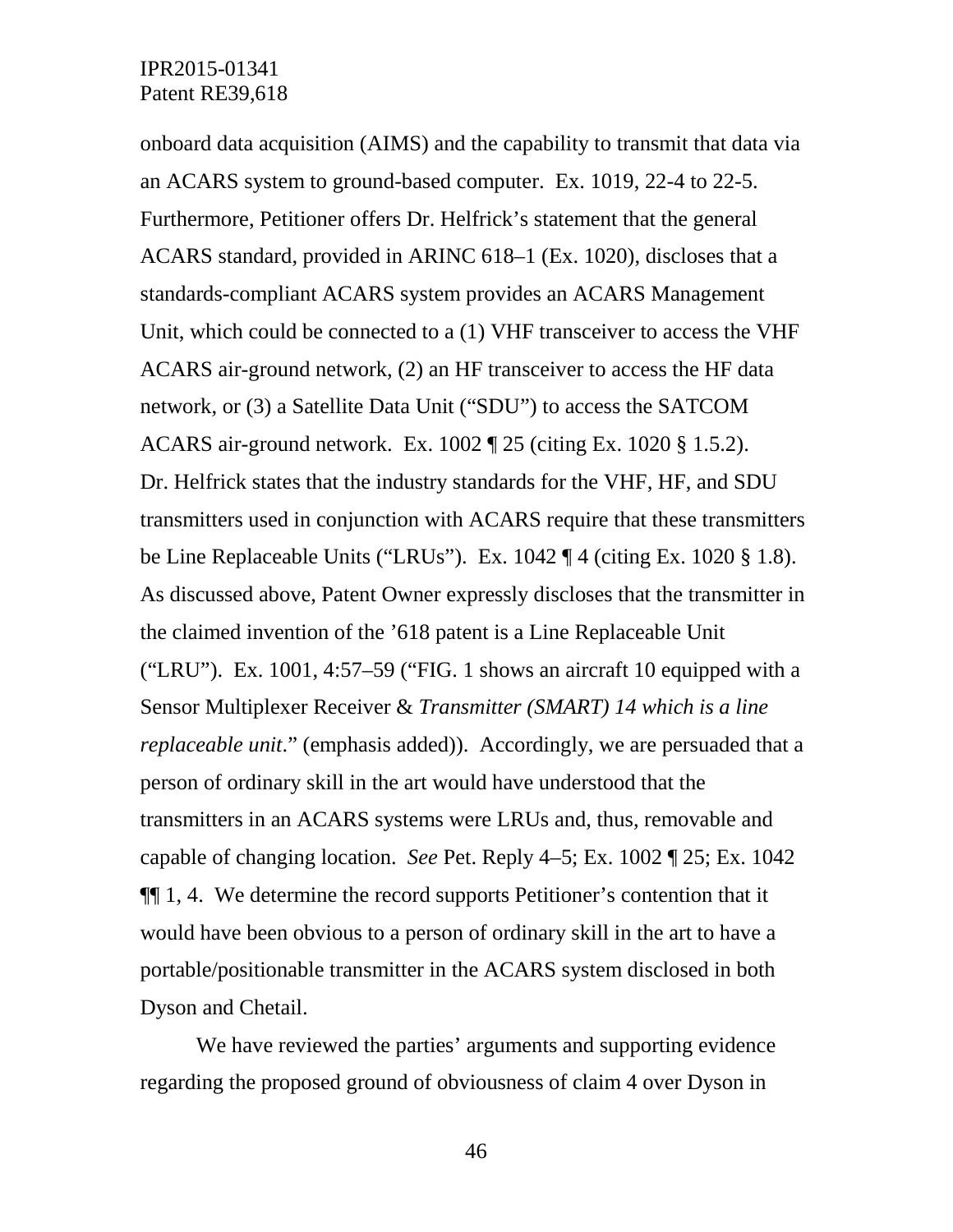view of Chetail. We persuaded that the record supports Petitioner's contention that claim 4 would have been obvious over Dyson in view of Chetail.

#### *b. Claims 5, 14, and 16*

Claim 5 depends from claim 4 and further recites a "sensor multiplexer" having inputs for "receiving aircraft performance and control parameters from existing aircraft sensors" and an output for providing "digital aircraft performance data" to the transmitter. With respect to claim 5, Petitioner argues that Dyson discloses a "Propulsion Multiplexer" ("PMUX") for receiving input from the aircraft sensors and an output via the AIMS to an ACARS transmitter. Pet. 44 (citing Ex. 1019, 22-1 to 22-4, Fig. 4). Dyson discloses that the PMUX was developed to provide consistent accurate data and provides an extensive list of signals routed through the PMUX, including Throttle Lever Angle, Fuel Flow, LP Turbine Inlet Temperature, and Fan Discharge Static Pressure. Ex. 1019, 22-2 to 22- 3. Petitioner also argues that Chetail discloses the limitations of claim 5 by disclosing an AIDS for collecting and recording aircraft parameters that is a sensor multiplexer and where the AIDS is connected to an ACARS transmitter. Pet. 44 (citing Ex. 1018, 15-2). We determine the record supports Petitioner's contention that the "sensor multiplexer" in claim 5 would have been obvious over Dyson in view of Chetail.

Independent claim 14 recites limitations similar to those recited in claim 4 and claim 5. Petitioner's arguments with respect to claim 14 rely upon the same arguments set forth claims 4 and 5. As with claims 4 and 5, we are similarly persuaded that the record supports Petitioner's contention that claim 14 would have been obvious over Dyson in view of Chetail.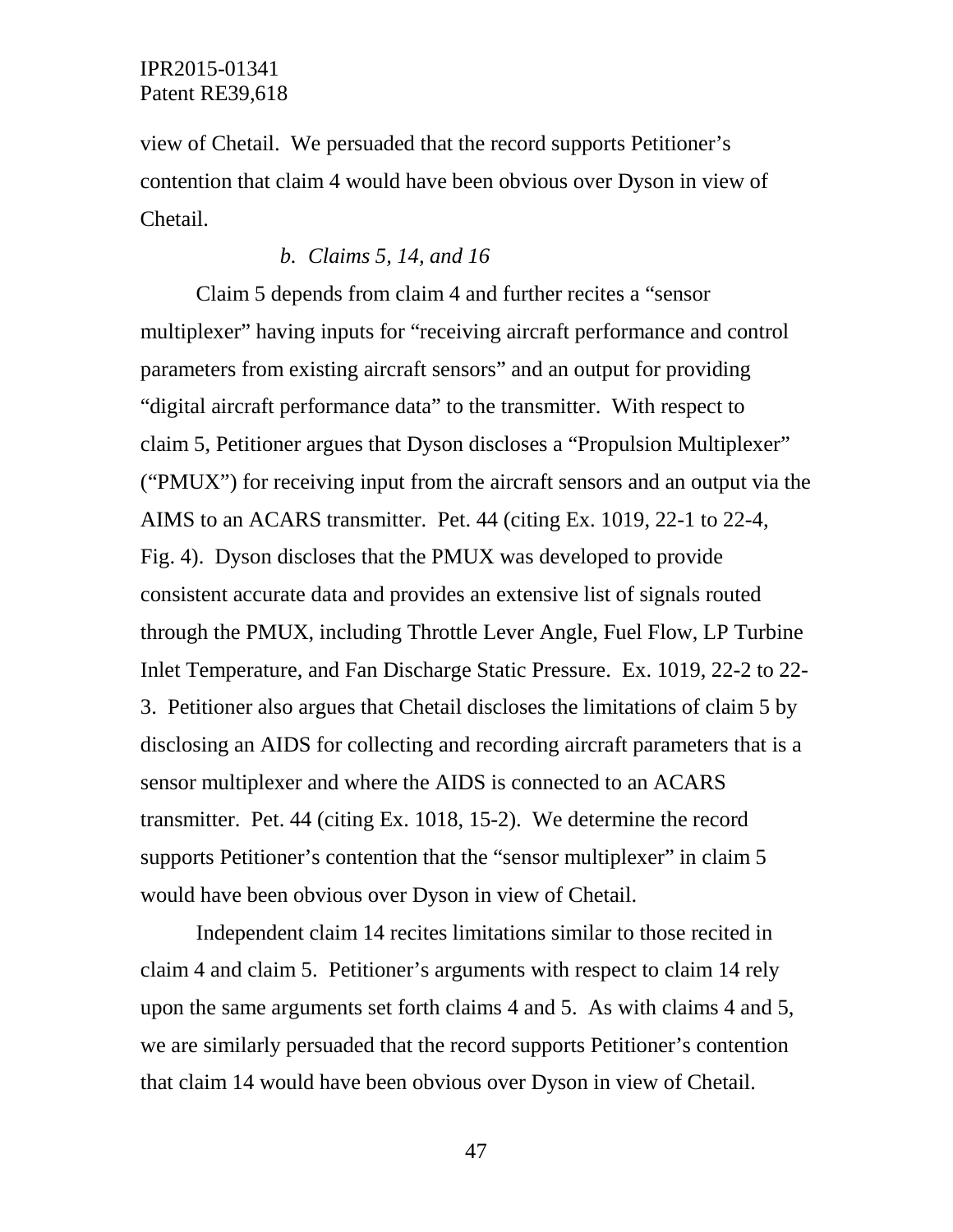Claim 16 depends from claim 14 and requires that the "ground based station" include "a storage system for archiving said aircraft performance and control parameters." With respect to claim 16, Petitioner argues that Dyson discloses that the GEM ground-based software architecture includes an "engine history file." Pet. 46–47 (citing Ex. 1019, Fig. 6). Furthermore, Petitioner argues that Chetail also discloses a storage system for archiving performance and control parameters. Pet. 47 (citing Ex. 1018, 15-3). We determine the record supports Petitioner's contention that the "storage system" in claim 16 would have been obvious over Dyson in view of Chetail for the reasons articulated by Petitioner.

#### *c. Conclusion*

We have reviewed the parties' arguments and supporting evidence regarding the proposed ground of obviousness based on Dyson in view of Chetail. We are persuaded that Petitioner has met its burden of showing, by a preponderance of the evidence, that claims 4, 5, 14, and 16 would have been obvious in view of Dyson and Chetail.

## *H. Asserted Obviousness of Claims 8, 9, and 10 in view of Dyson, Chetail, and Monroe*

Petitioner argues that claims 8, 9, and 10 would have been obvious in view of Dyson, Chetail, and Monroe. Pet. 41–47. Similar to the previously discussed challenge based on Ward in view of ARINC 624-1, Petitioner relies upon the combination of Monroe with Dyson and Chetail for Monroe's disclosure of an aircraft monitoring system that collects and transmits aircraft data, including "global positioning" data. Pet. 44–45 (citing Ex. 1017, 7:4–29, 8:1–17, Fig. 12). Furthermore, Petitioner argues that it would have been obvious to one of ordinary skill in the art to combine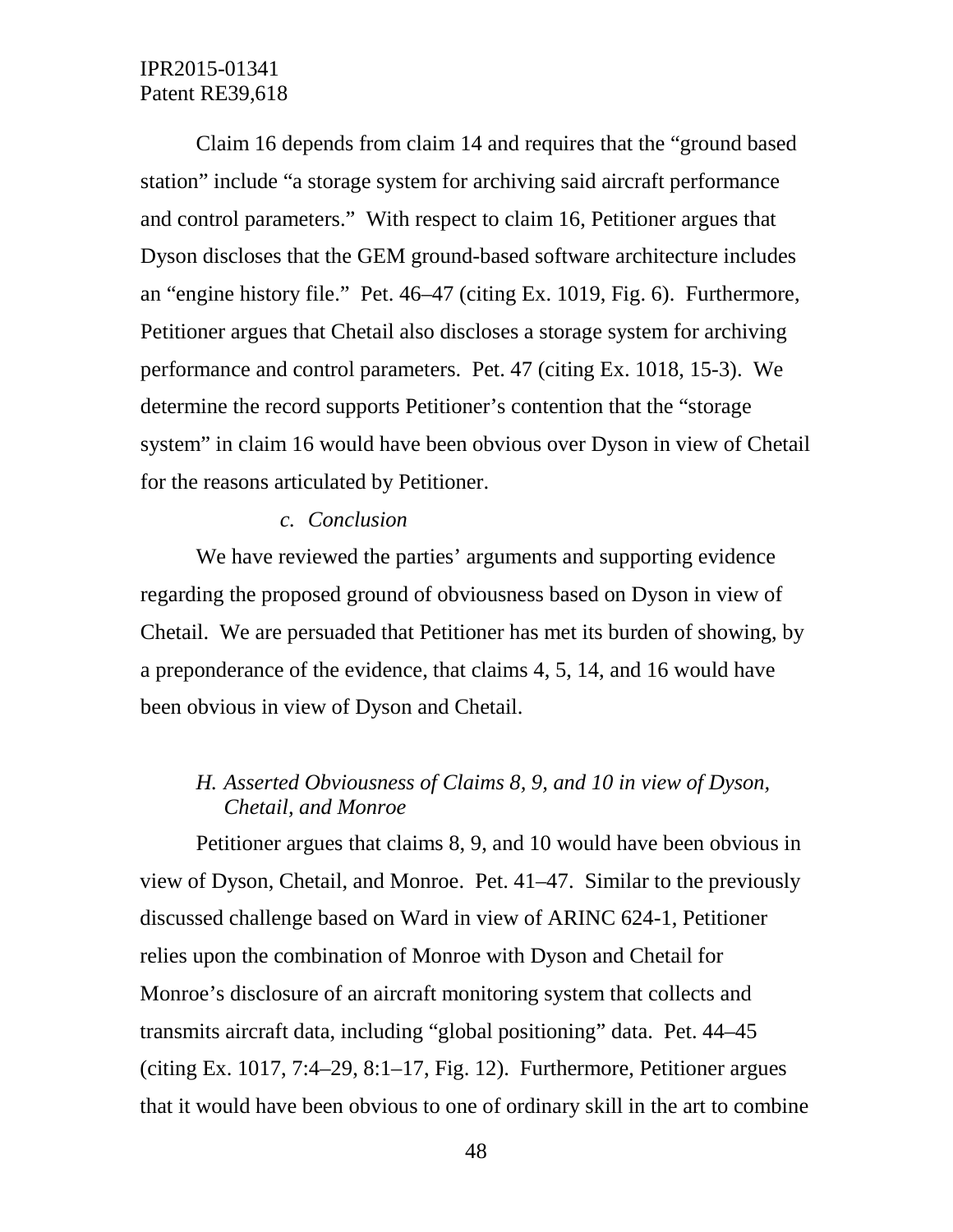Monroe with Dyson and Chetail, because each discloses a system for transmitting data collected and recorded onboard the aircraft during flight for the ground for analysis and Monroe teaches that position data is of "great value." Pet. 41 (citing Ex. 1017, 6:54–55).

Similar to the challenge based on Ward, ARINC 624-1, and Monroe, other than arguing that Monroe is not prior art, Patent Owner's Response does not present additional arguments for claims, 8, 9, and 10 with respect to the combination of Dyson, Chetail, and Monroe. *See generally* PO Resp. 13–21. Petitioner's citations to Monroe in combination with Dyson and Chetail for claims 8, 9, and 10 are identical to the citations to Monroe previously analyzed above with respect to Monroe in combination with Ward and ARINC 624-1. *Compare* Pet. 36–37, *with* Pet. 44–45. As above, we are similarly persuaded that the record supports Petitioner's contentions with respect to Monroe in combination with Dyson and Chetail.

We have reviewed the parties' arguments and supporting evidence regarding the proposed ground of obviousness based on Dyson, Chetail, and Monroe. On the record before us, for the reasons articulated by Petitioner, we are persuaded that Petitioner has met its burden of showing, by a preponderance of the evidence, that claims 8, 9, and 10 of the '618 patent would have been obvious in view of Dyson, Chetail, and Monroe.

## *I. Asserted Obviousness of Claims 4, 5, 14, and 16 Based on Dowling and ARINC 624-1*

*1. Overview of Dowling*

Dowling is titled "Remote Maintenance Monitoring Using a Digital Data Link" and provides a discussion of an Avionics Interconnected Maintenance System. Ex. 1013, 504. Dowling discloses a system that uses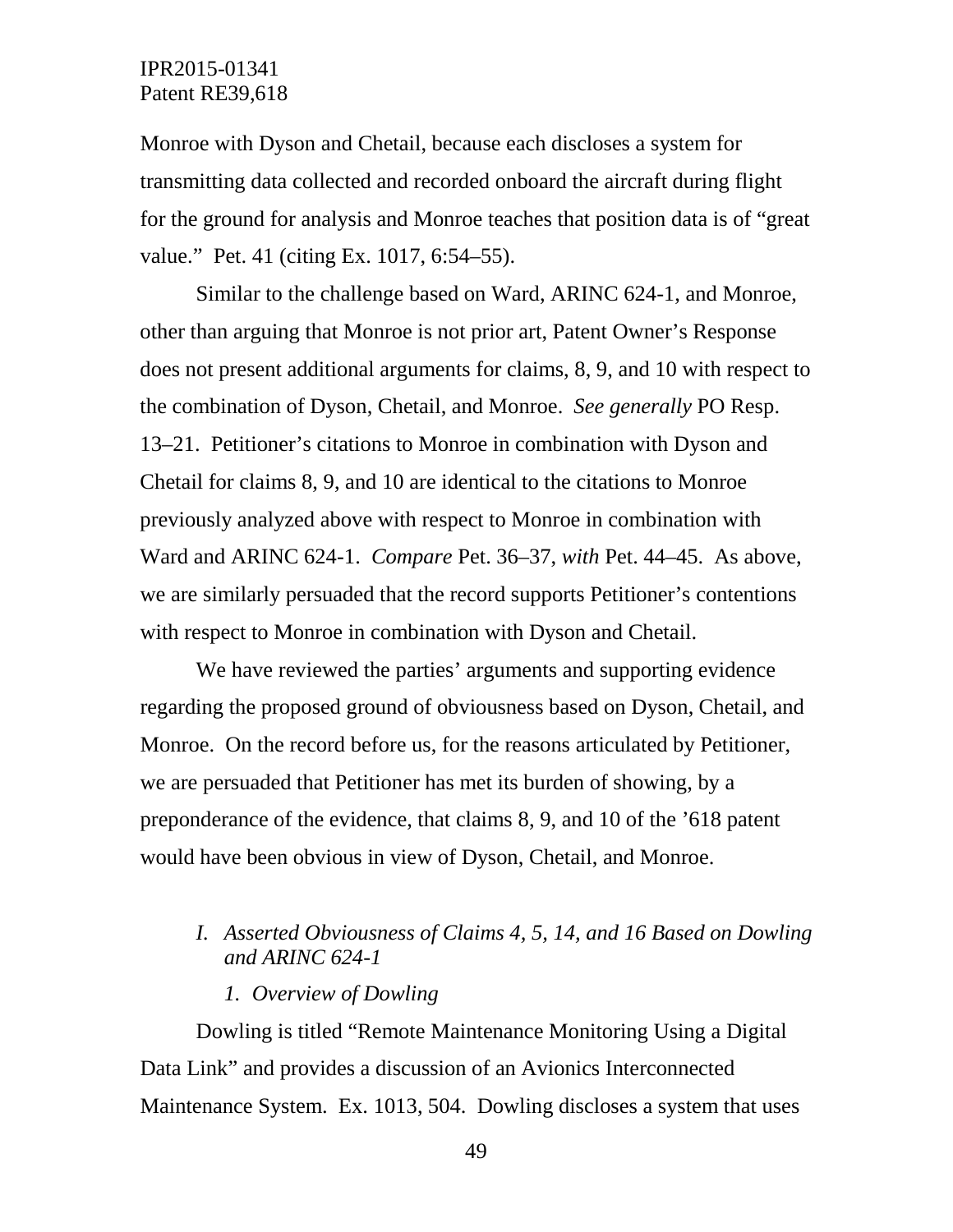ACARS to transmit avionics fault information derived from Built-In-Test ("BIT") data. *Id*. at 503. Dowling identifies a system that formats Built-In Test Equipment ("BITE") results into an ACARS message, and transmits the message to ground maintenance control when a system failure occurs. *Id*. Ground maintenance analyzes the data with an "expert system," which schedules the "appropriate maintenance activity." *Id*. at 504.

#### *2. Status of Dowling as Prior Art*

In the Preliminary Response, Patent Owner argued that Dowling had not been shown by Petitioner to qualify as prior art. Prelim. Resp. 30. In the Decision on Institution, in view of the evidence provided by Petitioner, we determined that Petitioner had shown sufficiently that Dowling was "publicly accessible" prior to the priority date of the '618 patent. Dec. 26– 29 (citing *In re Klopfenstein*, 380 F.3d 1345, 1348 (Fed. Cir. 2004)). Patent Owner did not assert this argument against Dowling in its Patent Owner Response. We have reevaluated anew all the pertinent evidence and arguments, and find no reason to disturb our previous determination that Dowling has been shown to be prior art. *See* Dec. 29.

#### *3. Analysis*

Petitioner argues that claims 4, 5, 14, and 16 would have been obvious in view of Dowling and ARINC 624-1. Pet. 47–55.

#### *a. Claim 4*

With respect to claim 4, Petitioner argues that Dowling discloses the existing state of maintenance monitoring by U.S. commercial airlines, including the downlinking of ACMS data over ACARS for maintenance analysis. Pet. 47 (citing Ex. 1013, 503–04). Petitioner argues that Dowling documents ARINC's proposal for "using ACARS to transmit avionics fault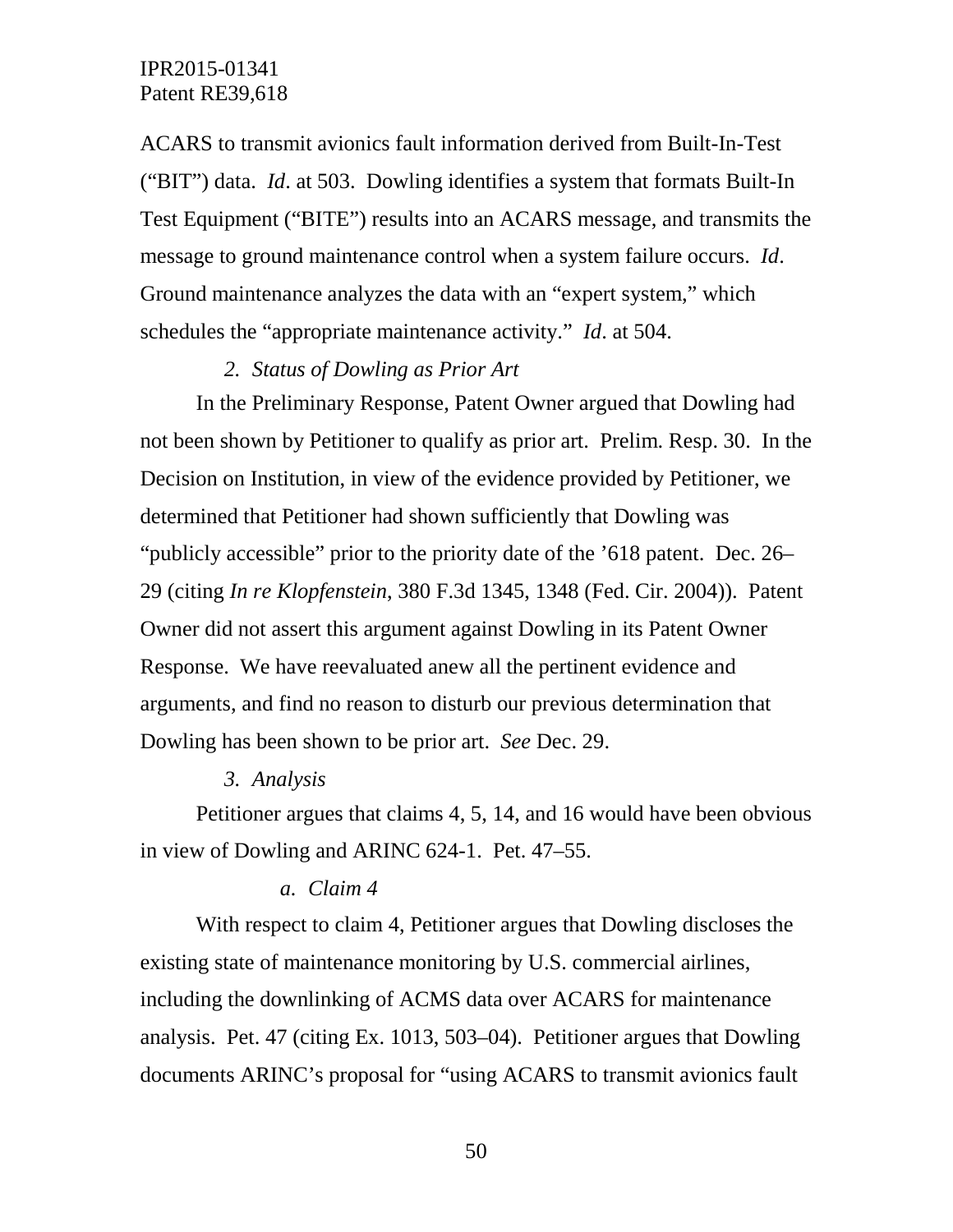information derived from BIT [built-in-test] data." Pet. 47 (citing Ex. 1013, 504). With respect to the "transmitter" recited in claim 4, Petitioner argues that Dowling discloses the transmission of monitoring data by ACARS. Pet. 50 (citing Ex. 1013, 503). Additionally, Dowling discloses that "[i]mmediate action is taken to have the part dispatched to the base where the flight will terminate so that the faulty SRA can be replaced and the avionics restored to full operational capability." Ex. 1013, 506. Regarding the "central station" to "generate maintenance advice" recited in claim 4, Petitioner argues that Dowling discloses ground maintenance control with an ACARS receiver that "emulates the diagnostic logic of the maintenance engineers to diagnose faults." Pet. 50 (citing Ex. 1013, 504). Regarding the claim 4 requirement that maintenance advice is generated while the aircraft is in flight, Petitioner cites to Dowling's disclosure that "[i]mmediate action is taken to have the part dispatched to the base where the flight will terminate," indicating that the aircraft is in flight when the part is dispatched. Pet. 51 (citing Ex. 1013, 503, 506, 507). With respect to the claim 4 requirement that the "digital aircraft performance data" includes "an identifier unique to a particular aircraft," Petitioner argues that Dowling requires transmission of data by ACARS, which requires messages to identify the aircraft. Pet. 43 (citing Ex. 1013, 503–04; Ex. 1002 ¶ 33). Dr. Helfrick testifies that ARINC 618-1 requires that messages sent by ACARS must include an aircraft registration mark, which identifies the aircraft. Ex. 1002 ¶ 33 (citing Ex. 1020 § 2.2.3 ("The MU should not transmit any downlink messages unless it has a valid aircraft registration mark.")).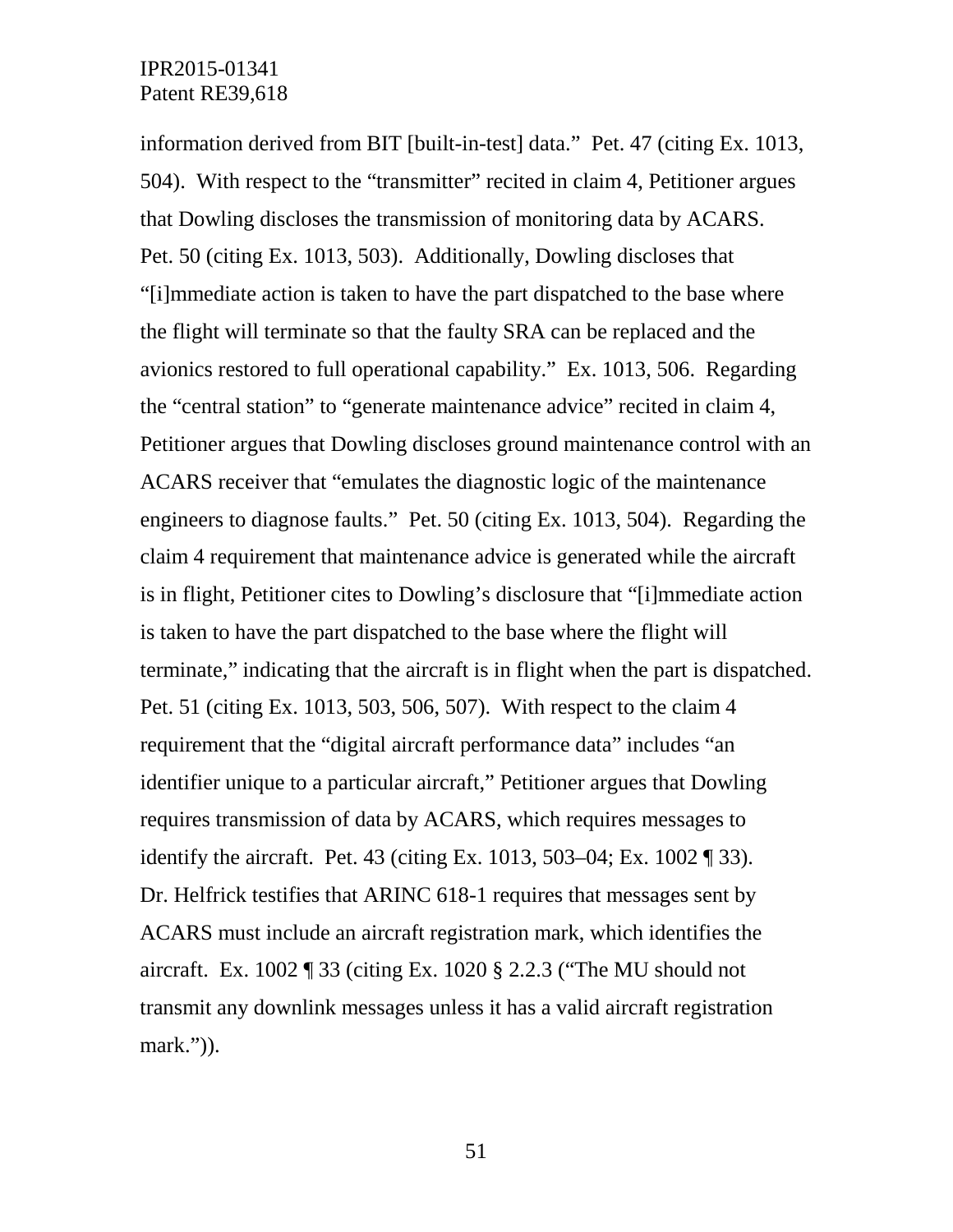Petitioner argues that Dowling discloses all elements of claim 4, except for the transmission of a "configuration label" and some of the "digital aircraft performance data" being transmitted to a flight data recorder, both of which Petitioner argues are disclosed in ARINC 624-1. Pet. 48. First, with respect to the claimed "configuration label," Petitioner cites to ARINC 624-1 as disclosing that the transmitted data includes a configuration label, as the CMC collects configuration information that it makes available over the data link. Pet. 52 (citing Ex. 1014 §§ 3.1, 3.2.2.2.7, 3.3.1). Second, Petitioner argues that ARINC 624-1 discloses transmitting data across a communication network while the aircraft is in flight. Pet. 50 (citing Ex. 1014  $\S$  3.4.1). Specifically, ARINC 624-1 discloses that "OMS should be designed to provide the capability to transmit data to the ground for advance initiation and preparation for maintenance actions when required." Ex. 1014 § 3.4.1.

Petitioner further argues that it would have been obvious to one of skill in the art to combine Dowling and ARINC 624-1, because Dowling was written by ARINC engineers, and both publications relate to aircraft maintenance systems. Pet. 41; Ex. 1002 ¶ 97. Specifically, Petitioner argues that both references describe the collection of BITE data and the transmission of BITE data to a ground station. *Id*. Dr. Helfrick testifies that ARINC 624-1 itself expressly provides a motivation to combine its "onboard maintenance system" with the ground-based maintenance analysis software of Dowling, because ARINC 624-1 states expressly that "if known in advance of an airplane's arrival at a terminal, selected information held in the OMS central maintenance computer's memory could be useful to line maintenance personnel in planning timely corrective action." Ex. 1002 ¶ 97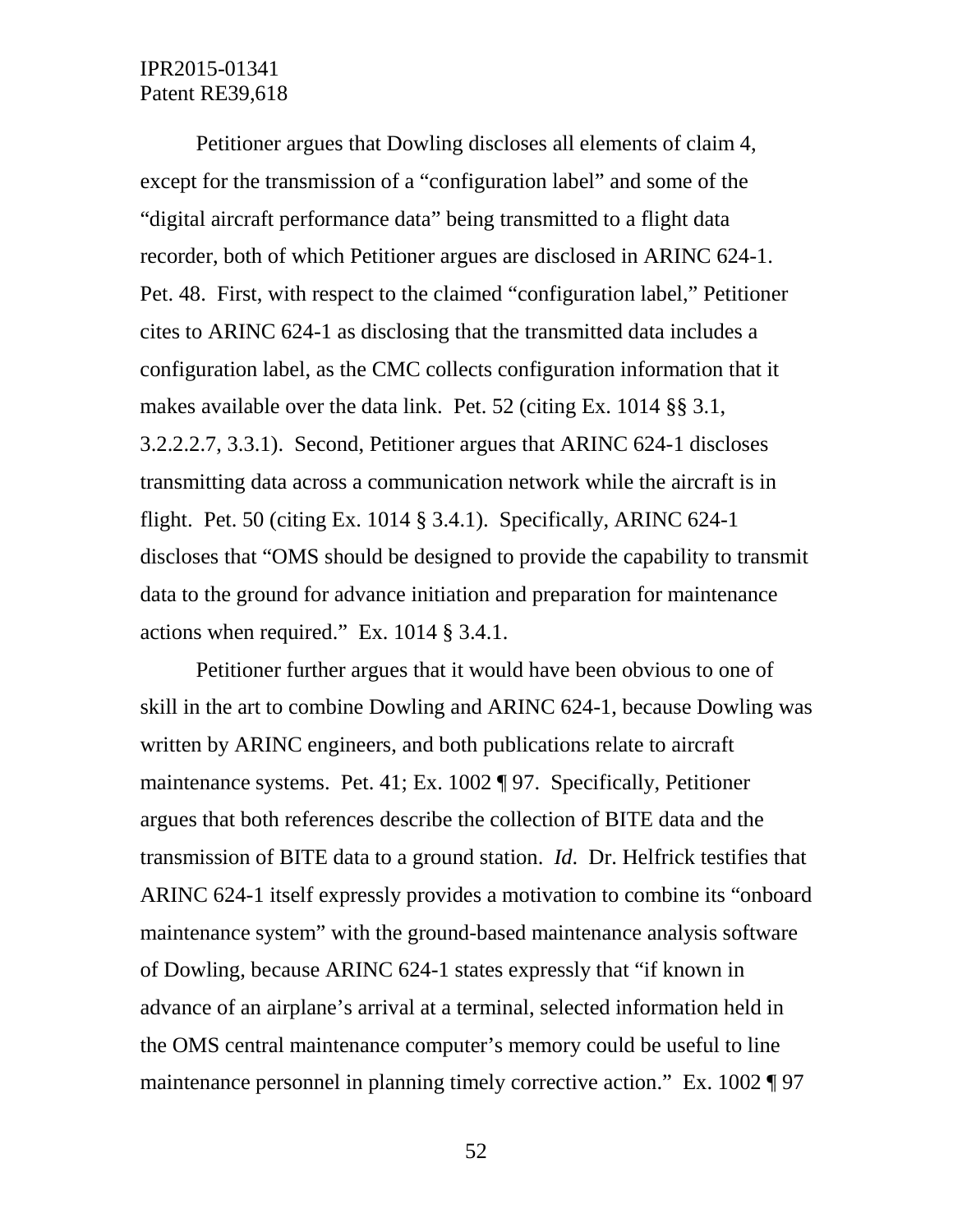(citing Ex. 1014 § 2.2.4). We agree a person of ordinary skill in the art would have been motivated to improve the system in Dowling with related disclosures in ARINC 624-1, in the manner proffered by Petitioner.

In view of the foregoing, we determine Petitioner has presented and sufficiently established an "articulated reasoning with some rational underpinning to support the legal conclusion of obviousness" as to claim 4 for this ground, and we adopt its contentions as our own. *KSR*, 550 U.S. at 418 (citation omitted).

Similar to Patent Owner's arguments against the challenge based on Ward and ARINC 624-1, Patent Owner argues that Petitioner's challenge based on Dowling and ARINC 624-1 is deficient because Petitioner fails to identify a transmitter in the relied upon prior art that is "portable," as set forth in claim 4. PO Resp. 29–30. Patent Owner argues Dowling discloses the transmission of data via ACARS, but provides no further information about the characteristics of any such transmitter, and whether it is removable or capable of changing location. PO Resp. 29–30 (citing Pet. 50; Ex. 1013, 503–04).

As discussed above, the parties agreed in District Court that "transmitter portable" and "transmitter positionable" be construed to mean "a removable device for generating radio frequency signals." PO Resp. 27 (quoting Joint Claim Construction and Prehearing Statement, Ex. 2001, 1). For the reasons explained above in Section II.E.3.a. and as discussed in our Decision to Institute, with which we maintain after consideration of the full record, we discern that in order for the transmitter device to be "removable" or "positionable," a person of ordinary skill in the art would simply need to be able to change the location of the transmitter. Dec. 15–16. Patent Owner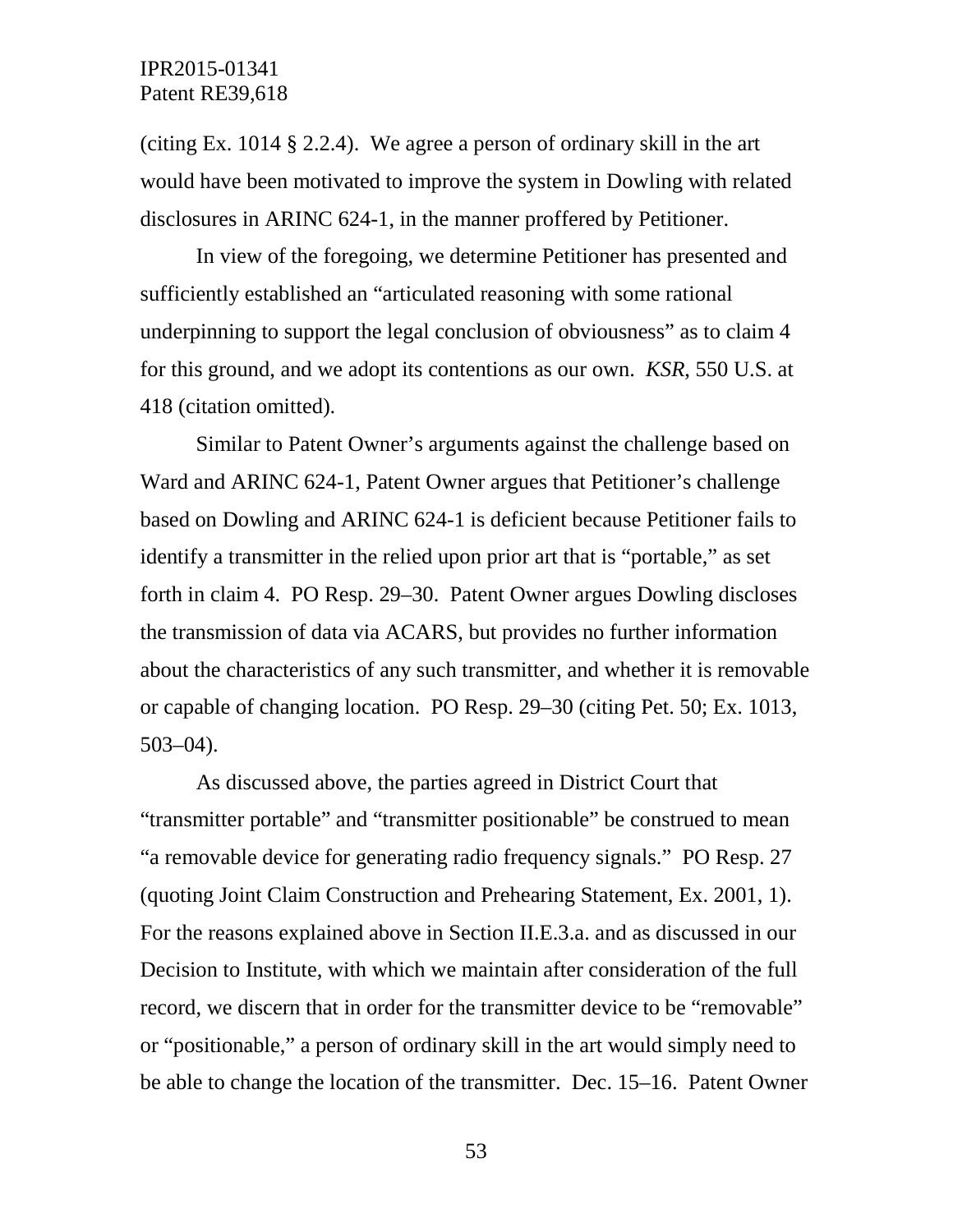stated in its Response that it "does not challenge" this construction. PO Resp. 27.

Petitioner argues that Dowling discloses a transmitter portable to be placed on aircraft and that Dowling also discloses transmission of monitoring data by ACARS. Pet. 50 (citing Ex. 1013, 503–04). Furthermore, Petitioner offers Dr. Helfrick's statement that the general ACARS standard, provided in ARINC 618–1 (Ex. 1020), discloses that a standards-compliant ACARS system provides an ACARS Management Unit, which could be connected to a (1) VHF transceiver to access the VHF ACARS air-ground network, (2) an HF transceiver to access the HF data network, or (3) a Satellite Data Unit ("SDU") to access the SATCOM ACARS air-ground network. Ex. 1002 ¶ 25 (citing Ex. 1020 § 1.5.2). Dr. Helfrick states that the industry standards for the VHF, HF, and SDU transmitters used in conjunction with ACARS require that these transmitters be Line Replaceable Units ("LRUs"). Ex. 1042 ¶ 4 (citing Ex. 1020 § 1.8). As discussed above, Patent Owner expressly discloses that the transmitter in the claimed invention of the '618 patent is a Line Replaceable Unit ("LRU"). Ex.  $1001$ ,  $4:57-59$  ("FIG. 1 shows an aircraft 10 equipped with a Sensor Multiplexer Receiver & *Transmitter (SMART) 14 which is a line replaceable unit.*" (emphasis added)). Accordingly, we are persuaded that a person of ordinary skill in the art would have understood that the transmitters in an ACARS systems were LRUs and, thus, removable and capable of changing location. *See* Pet. Reply 4–5; Ex. 1002 ¶ 25; Ex. 1042 ¶¶ 1, 4. We determine the record supports Petitioner's contention that it would have been obvious to a person of ordinary skill in the art to have a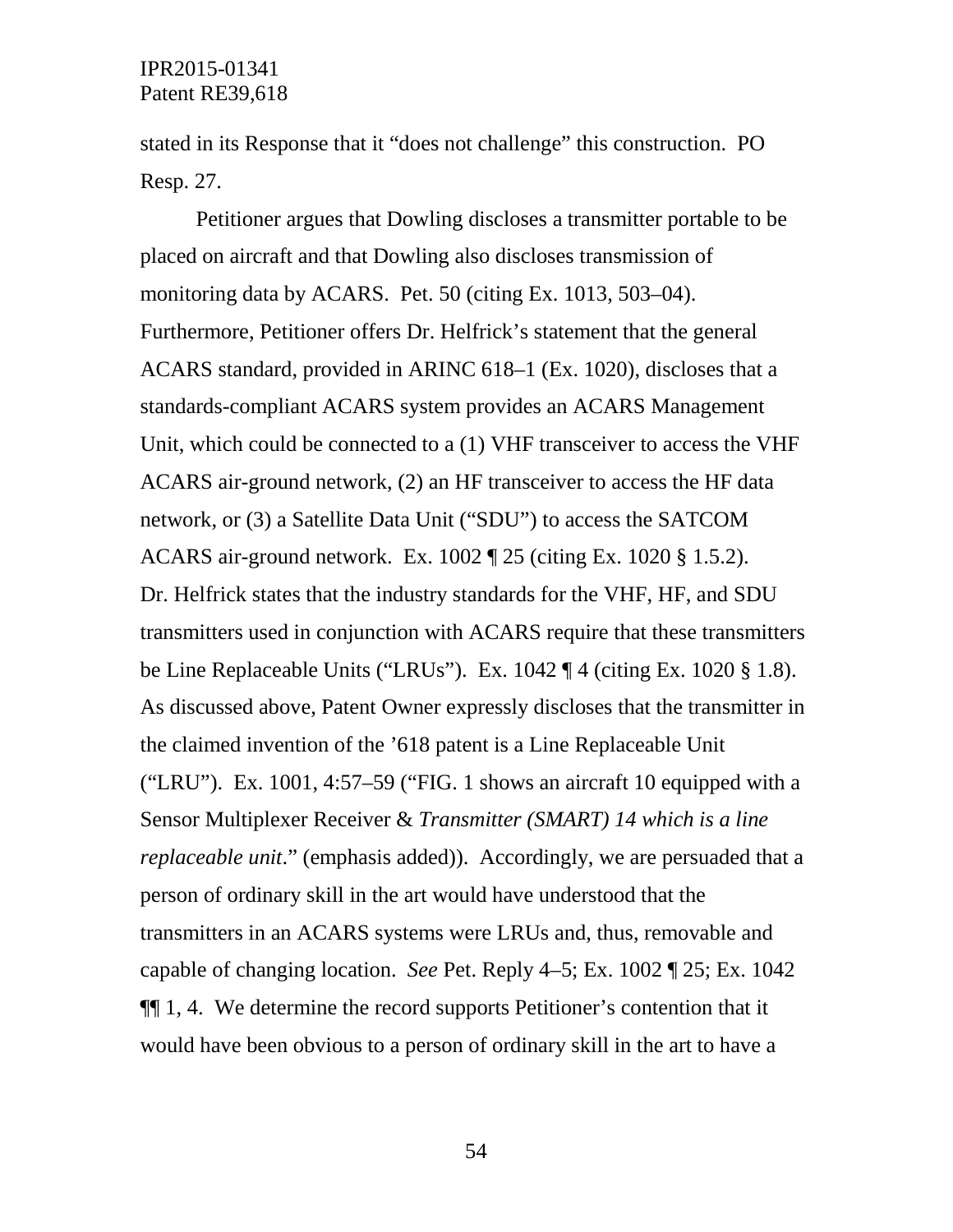portable/positionable transmitter in the ACARS system disclosed in both Dowling and ARINC 624-1.

We have reviewed the parties' arguments and supporting evidence regarding the proposed ground of obviousness of claim 4 over Dowling in view of ARINC 624-1. We persuaded that the record supports Petitioner's contention that claim 4 would have been obvious over Dowling in view of ARINC 624-1 for the reasons articulated by Petitioner.

#### *b. Claims 5, 14, and 16*

Claim 5 depends from claim 4 and further recites a "sensor multiplexer" having inputs for "receiving aircraft performance and control parameters from existing aircraft sensors" and an output for providing "digital aircraft performance data" to the transmitter. With respect to claim 5, Petitioner argues that Dowling discloses that AIDS obtains data from multiple sensors and that the AIDS data, as well as BITE data, is supplied to ACARS for transmission to the ground. Pet. 52 (citing Ex. 1013, 503–04; Ex. 1002 ¶ 92). Petitioner also argues that ARINC 624-1 discloses the limitations of claim 5 by disclosing the ACMS and the CMC are each a sensor multiplexer, and that the ACMS has the capability to provide reports with programmable parameters to be recorded and supply those reports to an output device. Pet. 52–53 (citing Ex. 1014 §§ 3.1, 8.2.6, 8.3, 8.5). We determine the record supports Petitioner's contention that the "sensor multiplexer" in claim 5 would have been obvious over Dowling in view of ARINC 624-1.

Independent claim 14 recites limitations similar to those recited in claim 4 and claim 5. Petitioner's arguments with respect to claim 14 rely upon the same arguments set forth claims 4 and 5. Pet. 53–55. As with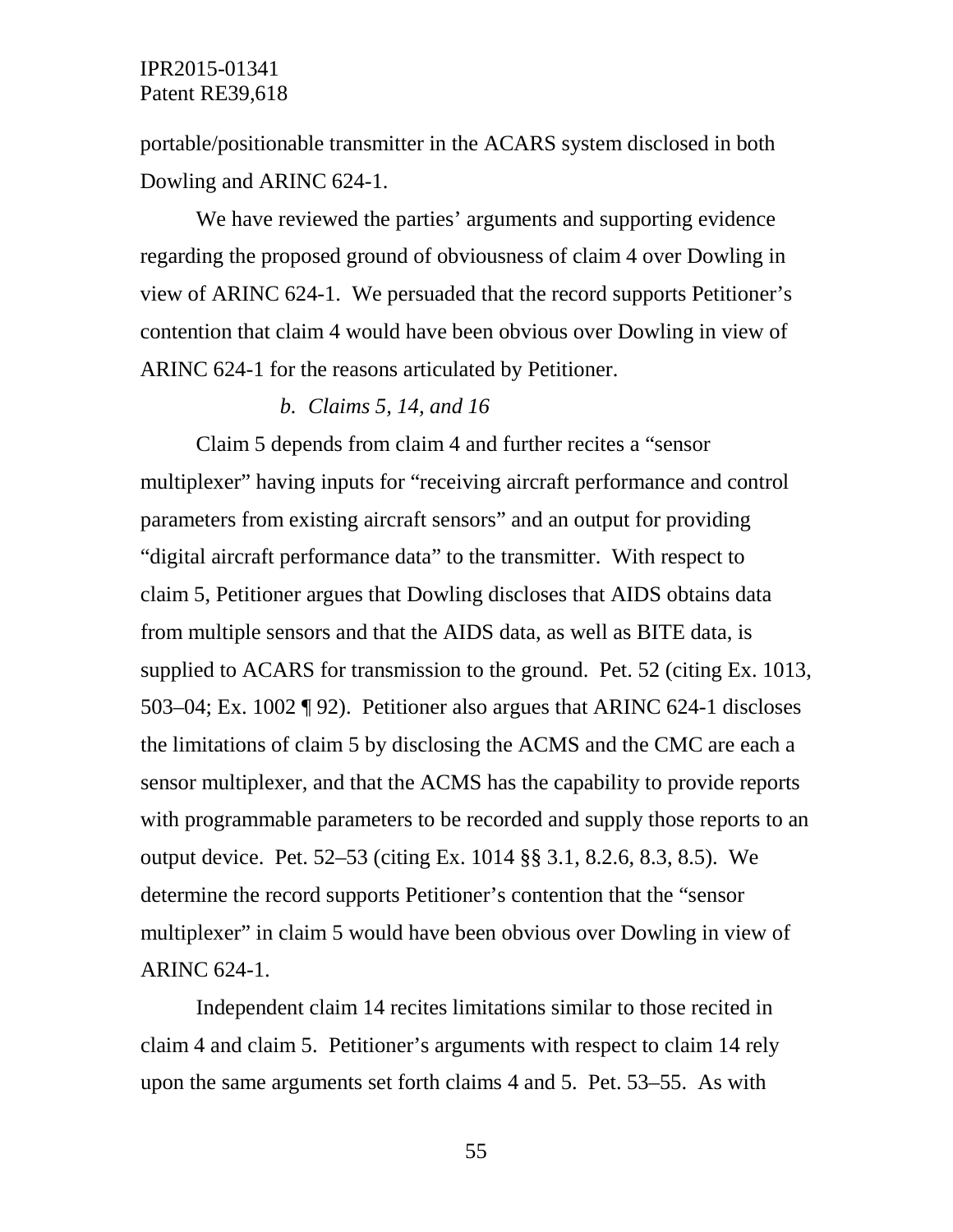claims 4 and 5, we are similarly persuaded that the record supports Petitioner's contention that claim 14 would have been obvious over Dowling in view of ARINC 624-1.

Claim 16 depends from claim 14 and requires that the "ground based station" include "a storage system for archiving said aircraft performance and control parameters." With respect to claim 16, Petitioner argues that Dowling discloses that AIMS includes an "expert system" and a "database of maintenance activity." Pet. 55 (citing Ex. 1013, 504–05). Furthermore, Petitioner argues that Dowling also discloses that the military on-condition monitoring system was used with the C-5A aircraft, and an extensive database of recorded performance information was established. *Id*. We determine the record supports Petitioner's contention that the "storage system" in claim 16 would have been obvious over Dowling in view of ARINC 624-1.

#### *c. Conclusion*

We have reviewed the parties' arguments and supporting evidence regarding the proposed ground of obviousness based on Dowling in view of ARINC 624-1. We are persuaded that Petitioner has met its burden of showing, by a preponderance of the evidence, that claims 4, 5, 14, and 16 would have been obvious in view of Dowling and ARINC 624-1.

## *J. Asserted Obviousness of Claims 8, 9, and 10 in view of Dowling, ARINC 624-1, and Monroe*

Petitioner argues that claims 8, 9, and 10 would have been obvious in view of Dowling, ARINC 624-1, and Monroe. Pet. 49–53. Similar to the previously discussed challenge based on Ward in view of ARINC 624-1, Petitioner relies upon the combination of Monroe with Dowling and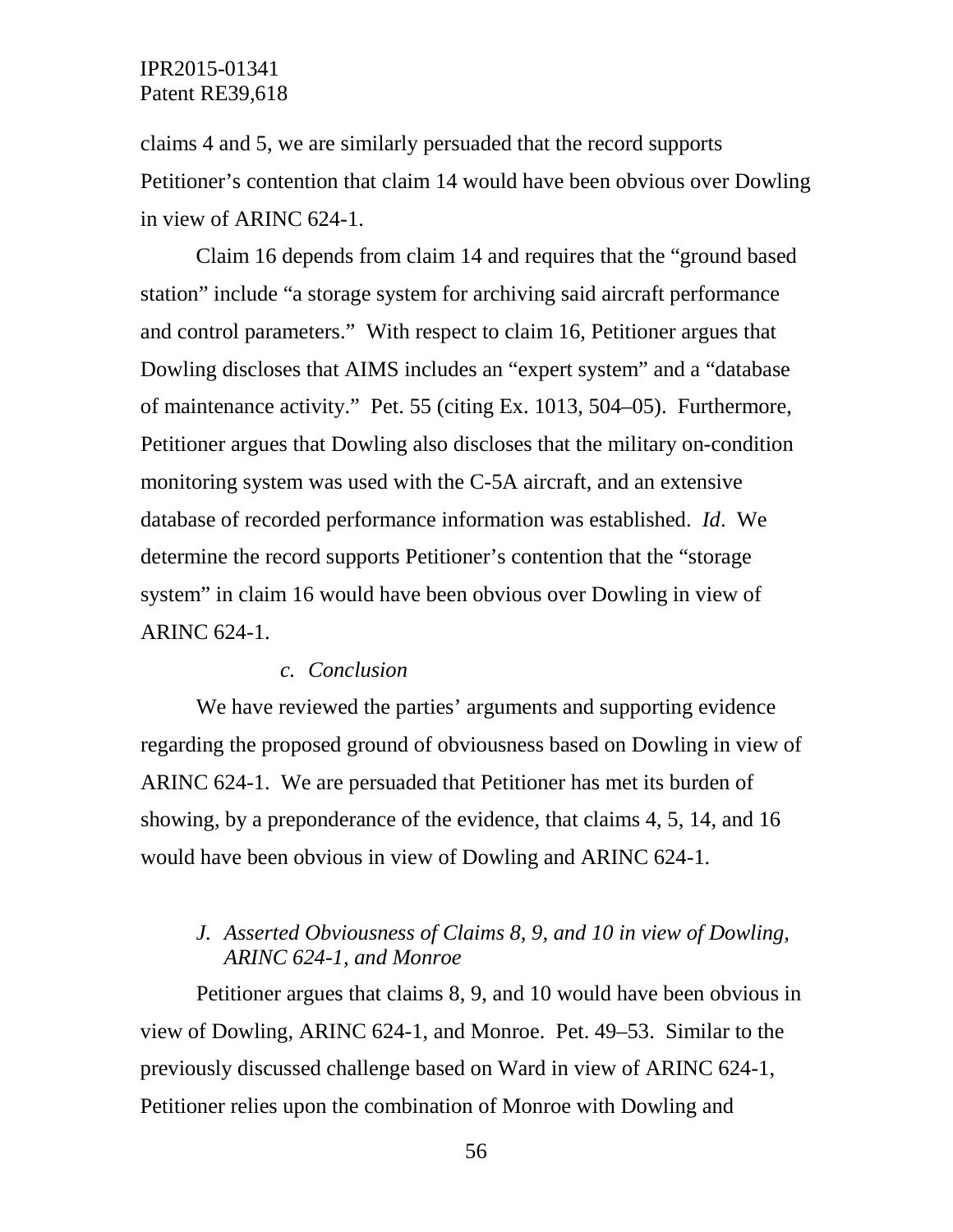ARINC 624-1 for Monroe's disclosure of an aircraft monitoring system that collects and transmits aircraft data, including "global positioning" data. Pet. 53 (citing Ex. 1017, 7:4–29, 8:1–17, Fig. 12). Furthermore, Petitioner argues that it would have been obvious to one of ordinary skill in the art to combine Monroe with Dowling and ARINC 624-1, because each discloses a system for transmitting data collected and recorded onboard the aircraft during flight for the ground for analysis and Monroe teaches that position data is of "great value." Pet. 49 (citing Ex. 1017, 6:54–55).

Similar to the previous challenge, other than arguing that Monroe is not prior art, Patent Owner's Response does not present additional arguments for claims, 8, 9, and 10 with respect to the combination of Dowling, ARINC 624-1, and Monroe. *See generally* PO Resp. 13–21. Petitioner's citations to Monroe in combination with Dowling and ARINC 624-1 for claims 8, 9, and 10 are identical to the citations to Monroe previously analyzed above with respect to Monroe in combination with Ward and ARINC 624-1. *Compare* Pet. 36–37, *with* Pet. 53. As above, we are similarly persuaded that the record supports Petitioner's contentions with respect to Monroe in combination with Dowling and ARINC 624-1.

We have reviewed the parties' arguments and supporting evidence regarding the proposed ground of obviousness based on Dowling, ARINC 624-1, and Monroe. We are persuaded that Petitioner has met its burden of showing, by a preponderance of the evidence, that claims 8, 9, and 10 of the '618 patent would have been obvious in view of Dowling, ARINC 624-1, and Monroe.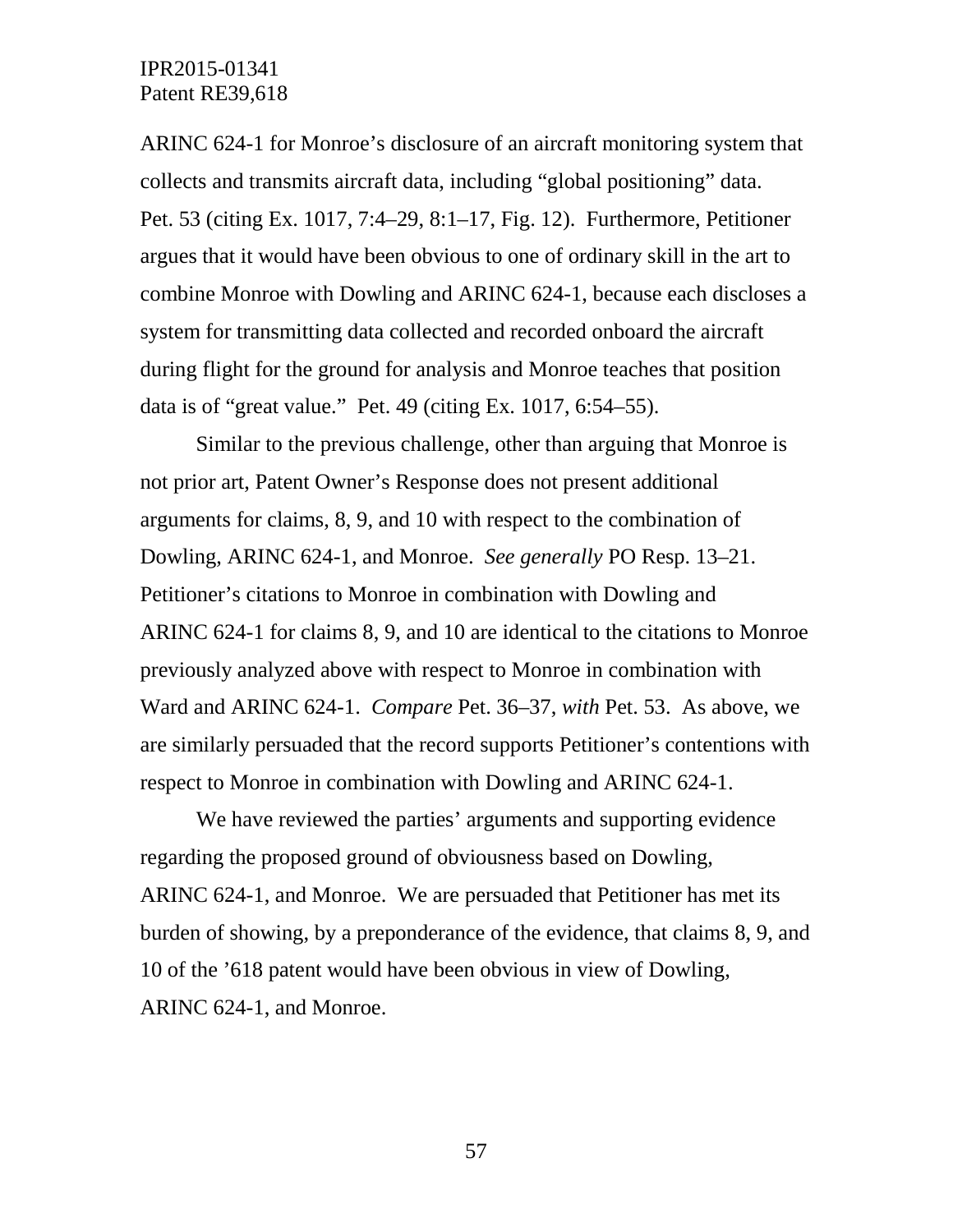*K. Asserted Obviousness of Claims 8, 9, and 10 in view of Ward, ARINC 624-1, ARINC 702-6, and FAA, Increased FDR Parameters*

Petitioner argues that claims 8, 9, and 10 would have been obvious in view of Ward, ARINC 624-1, ARINC 702-6, and FAA, Increased FDR Parameters. Pet. 55–58.

*1. Overview of ARINC 702-6*

ARINC 702-6 is titled "Flight Management Computer System" and provides a description of the characteristics of a Flight Management Computer System designed for commercial transport aircraft. Ex. 1016, 1. ARINC 702-6 discloses that the Flight Management Computer ("FMC") System has an interface with an ACARS data link that functions in accordance with ARINC Specification 619. *Id*. at 17. Furthermore, ARINC 702-6 discloses that the format for the FMC includes transmitting position data, including "Right GPS Position." *Id*. at 68, 110.

*2. Overview of FAA, Increased FDR Parameters*

FAA, Increased FDR Parameters is a Federal Register notice published on March 14, 1995, that states that the "FAA is soliciting comments from the public, aircraft manufacturers and operators, and manufacturers of flight data recorders (FDR's) . . . on increased FDR parameters." Ex. 1011, 60 Fed. Reg. at 13862. The reference notes that "GPS position data" is one of the "Proposed FDR Enhancements for Newly Manufactured Airplanes." *Id*. at 13864.

#### *3. Analysis*

Petitioner's challenge against claims 8, 9, and 10 based on Ward, ARINC 624-1, ARINC 702-6, and FAA, Increased FDR Parameters is similar to the challenge based on Ward, ARINC 624-1, and Monroe above,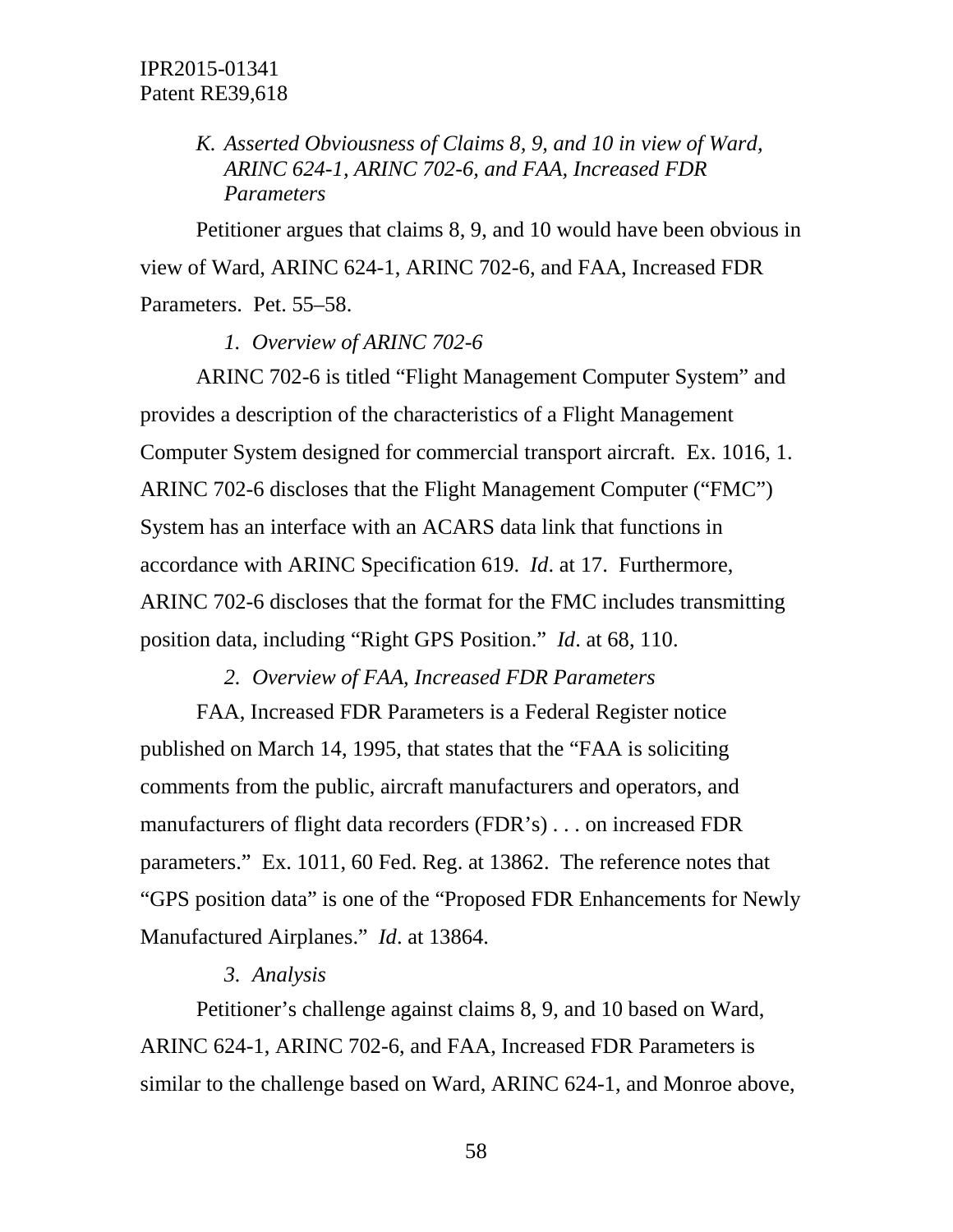except that Petitioner relies upon ARINC 702-6 and FAA, Increased FDR Parameters for the teachings regarding position data rather than Monroe. *See* Pet. 56–57. Specifically, Petitioner cites to FAA, Increased FDR Parameters as disclosing that the FAA proposed rules expand the list of flight data recorder parameters to include position data, including GPS data. Pet. 56 (Ex. 1011, 13864). Additionally, Petitioner cites to ARINC 702-6 for its disclosure of a "flight management computer system" that has an ACARS interface to facilitate transmission of data from the flight management computer to the ground and that this data includes position data. *Id.* (citing Ex. 1016 §§ 1.2, 4.5; Ex. 1016, Attachment B, 68, 110). Additionally, Petitioner argues that it would have been obvious to combine these references because skilled artisans understood that aircraft, particularly large commercial aircraft, would have been likely to have both maintenance systems and flight management computers, and large commercial aircraft would likely have implemented these two ARINC standards and many other ARINC standards. Pet. 57 (citing Ex. 1002 ¶ 103). Therefore, Petitioner argues that it would have been obvious for a person of ordinary skill in the art to combine the maintenance system disclosed in Ward and ARINC 624-1 with a standards compliant flight management computer described in ARINC 702-6. Pet. 57–58.

Patent Owner states in its Response that it does not challenge the combination of FAA, Increased FDR Parameters with Ward and ARINC 624-1, but challenges the combination of ARINC 702-6 with these references. PO Resp. 22. Patent Owner argues that ARINC 702-6 discloses a "Flight Management Computer System" ("FMC") that helps the pilot fly the plane, but plays no role in the maintenance of the aircraft. *Id.* at 23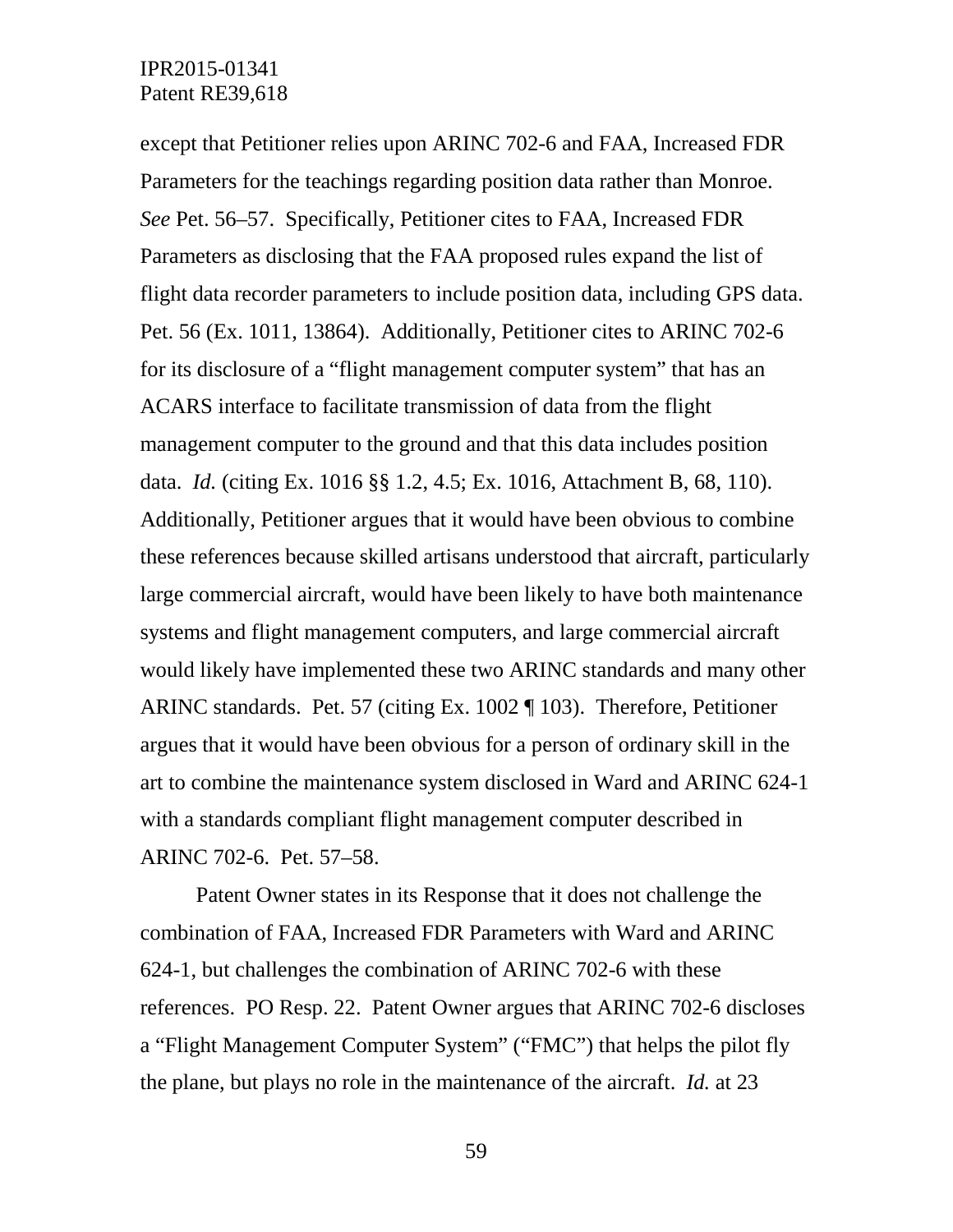(citing Ex. 1016 §§ 1.1, 1.4). Patent Owner further argues that the fact that aircraft operations system might have messages related to position, including GPS data, would not have suggested to one of ordinary skill in the art to combine these teachings with the claimed aircraft maintenance systems. *Id.* (citing Ex. 2011  $\P$  19).

Petitioner counters that both the FMC in ARINC 702-6 and the maintenance system described Ward in used the ACARS communications system to transmit information from an aircraft to the ground during flight. Pet. Reply 21 (citing Ex. 1015, 7; Ex. 1014 § 8.2.6; Ex. 1016 § 4.2.2.8). Dr. Helfrick testified that most large commercial aircraft had both a flight management computer system and an onboard maintenance system. Ex. 1002 ¶ 103. Therefore, Petitioner argues that the same airborne and ground-based communication equipment were used to transmit both the maintenance information described in ARINC 624-1 and Ward and the aircraft position data described in ARINC 702-6. Pet. Reply 22. We agree that a person of skill in the art would have been motivated to improve the combination of Ward and ARINC 624-1 to include the communication of position data, as taught in ARINC 702-6, for the reasons articulated by Petitioner.

In view of the foregoing, we determine Petitioner has presented and sufficiently established an "articulated reasoning with some rational underpinning to support the legal conclusion of obviousness" as to claim 8, 9, and 10 for this ground, and we adopt its contentions as our own. *KSR*, 550 U.S. at 418 (citation omitted).

We have reviewed the parties' arguments and supporting evidence regarding the proposed ground of obviousness based on Ward, ARINC 624-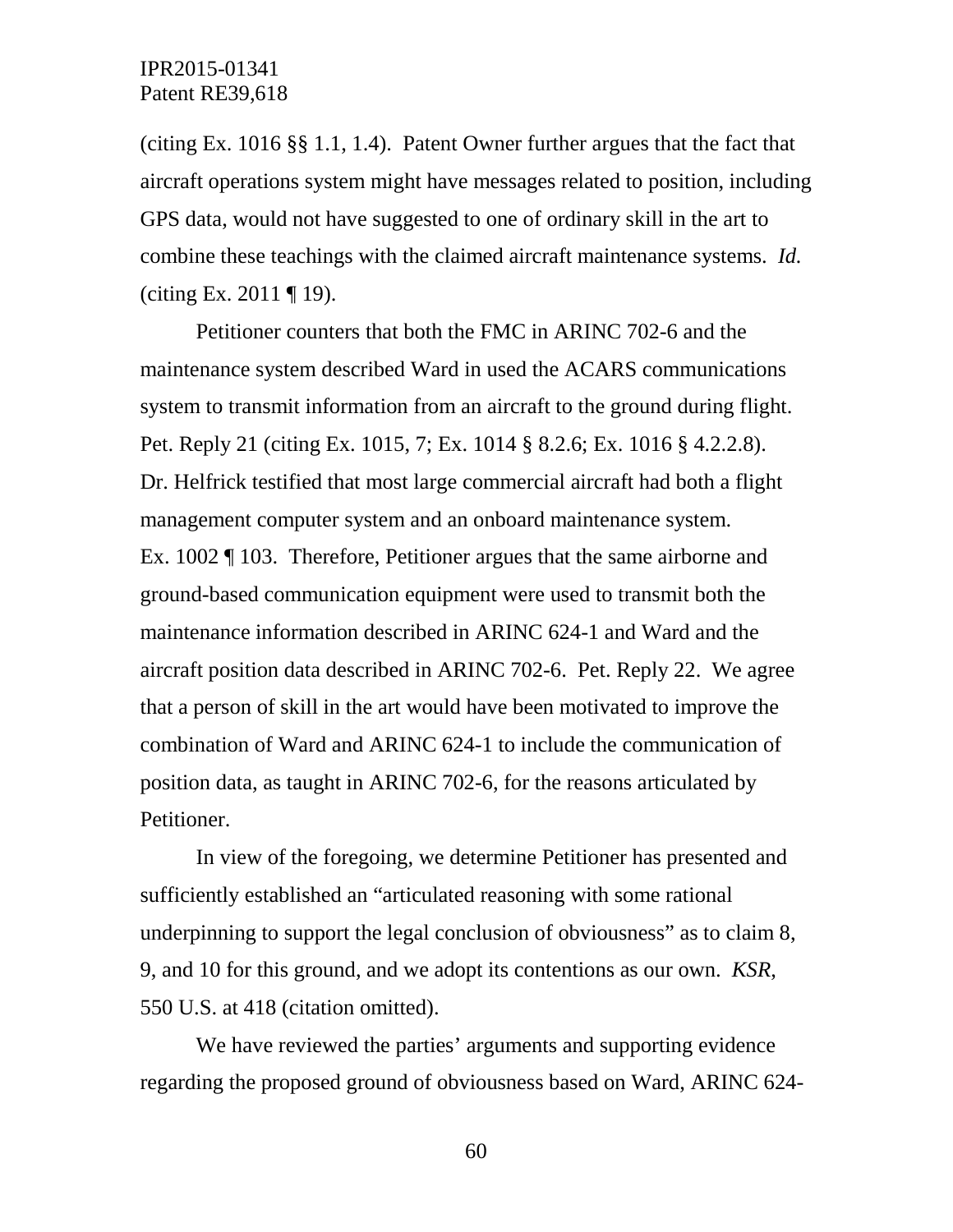1, ARINC 702-6, and FAA, Increased FDR Parameters. We are persuaded that Petitioner has met its burden of showing, by a preponderance of the evidence, that claims 8, 9, and 10 of the '618 patent would have been obvious in view of Ward, ARINC 624-1, ARINC 702-6, and FAA, Increased FDR Parameters.

## *L. Asserted Obviousness of Claims 8, 9, and 10 in view of Ward, ARINC 624-1, FAA, Increased FDR Parameters, and Farmakis*

Petitioner argues that claims 8, 9, and 10 would have been obvious in view of Ward, ARINC 624-1, FAA, Increased FDR Parameters, and Farmakis.

## *1. Overview of Farmakis*

Farmakis is titled "Satellite Based Aircraft Traffic Control System" and discloses satellite based air traffic control in which an aircraft transmits aircraft identification information, including GPS data, aircraft status information, and a transmit detect code, to an air traffic control center. Ex. 1021, Abstract. Furthermore, Farmakis discloses that "GPS may be used for aircraft in the air and on the ground." *Id*.

## *2. Analysis*

Petitioner's challenge against claims 8, 9, and 10 based on Ward, ARINC 624-1, FAA, Increased FDR Parameters, and Farmakis is similar to the challenge based on Ward, ARINC 624-1, ARINC 702-6, and FAA, Increased FDR Parameters above, except that Petitioner relies upon Farmakis instead of ARINC 702-6. *See* Pet. 56–57. Petitioner relies upon Farmakis for its teachings describing a system to monitor and track aircraft in which the aircraft transmits its position and an identifier, including information provided by a GPS receiver, rather than by tracking aircraft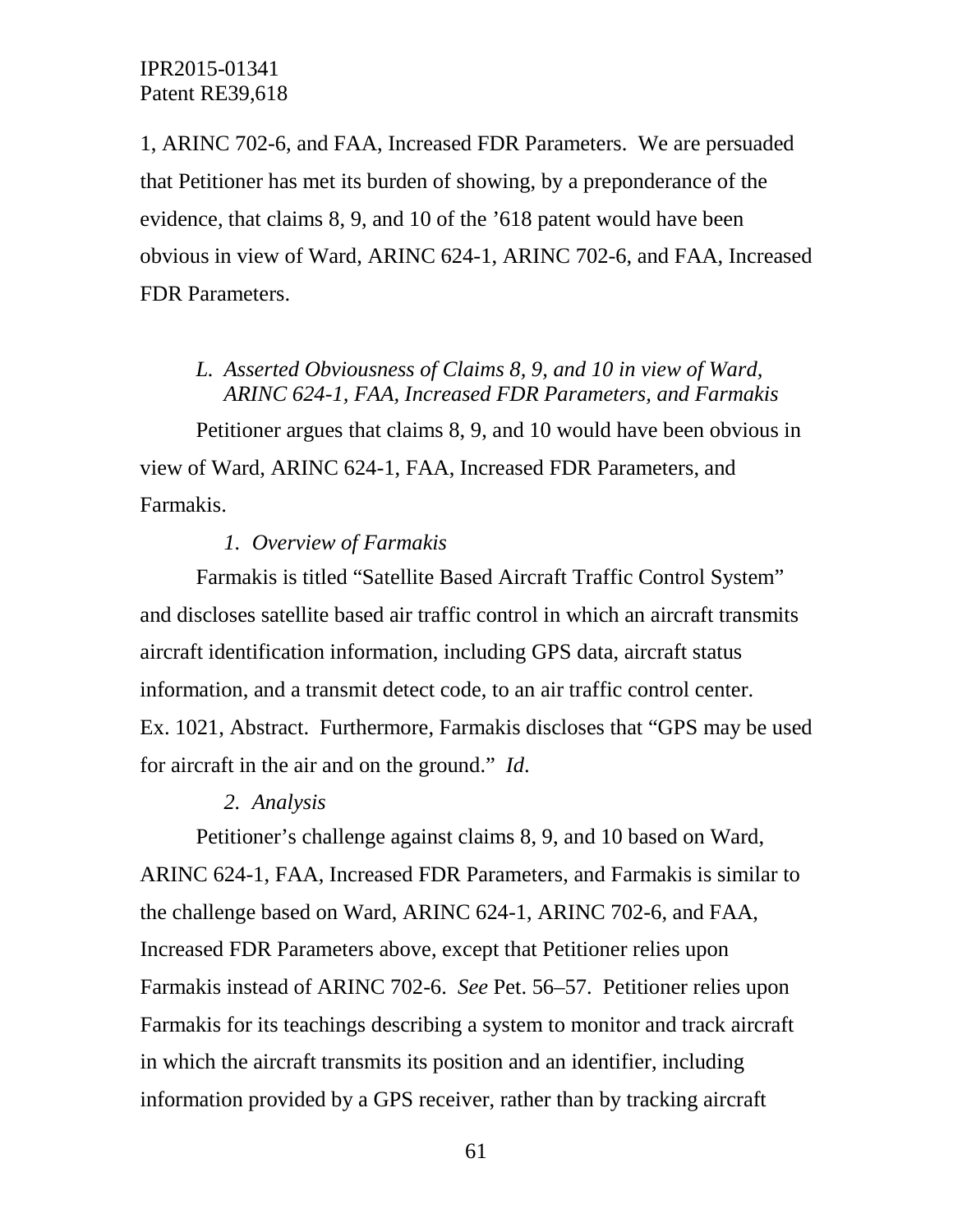position using radar. Pet. 58–59 (citing Ex. 1021, 4:9–44, 5:43–47). Petitioner argues that Farmakis discloses transmitting position data along with other aircraft performance data such as airspeed to a ground station (an air traffic control or "ATC" facility). Pet. 59 (citing Ex. 1021, 4:9–36; Ex. 1022, 20).

Patent Owner argues that Petitioner's reliance upon Farmakis is insufficient, because Farmakis is directed to an improved air traffic control system, and Farmakis does not disclose an aircraft maintenance system or a system concerned with monitoring aircraft data. PO Resp. 24–25. Therefore, according to Patent Owner, a person of ordinary skill in the art looking to improve an aircraft maintenance system would not have looked to Farmakis. *Id*. at 25. We are not persuaded by Patent Owner's arguments against the proposed combination. Petitioner states, and we agree, that all of the proposed references are concerned with transmitting in-flight aircraft data to a ground station. Pet. 60. Furthermore, Farmakis discloses the utility of transmitting position data to a ground station while the aircraft is in flight; thus, Petitioner argues, and we agree, that it would have been obvious to a person or ordinary skill in the art to include the data in Ward's data collection. *Id*. Furthermore, in view of FAA, Increased FDR Parameters, Petitioner argues, and we agree, that it would have been obvious to a person of ordinary skill in the art to direct such data to be recorded on a flight recorder to comply with the FAA requirements. *Id*. We agree that a person of skill in the art would have been motivated to improve the combination of Ward and ARINC 624-1 to include the communication of position data, as taught in Farmakis.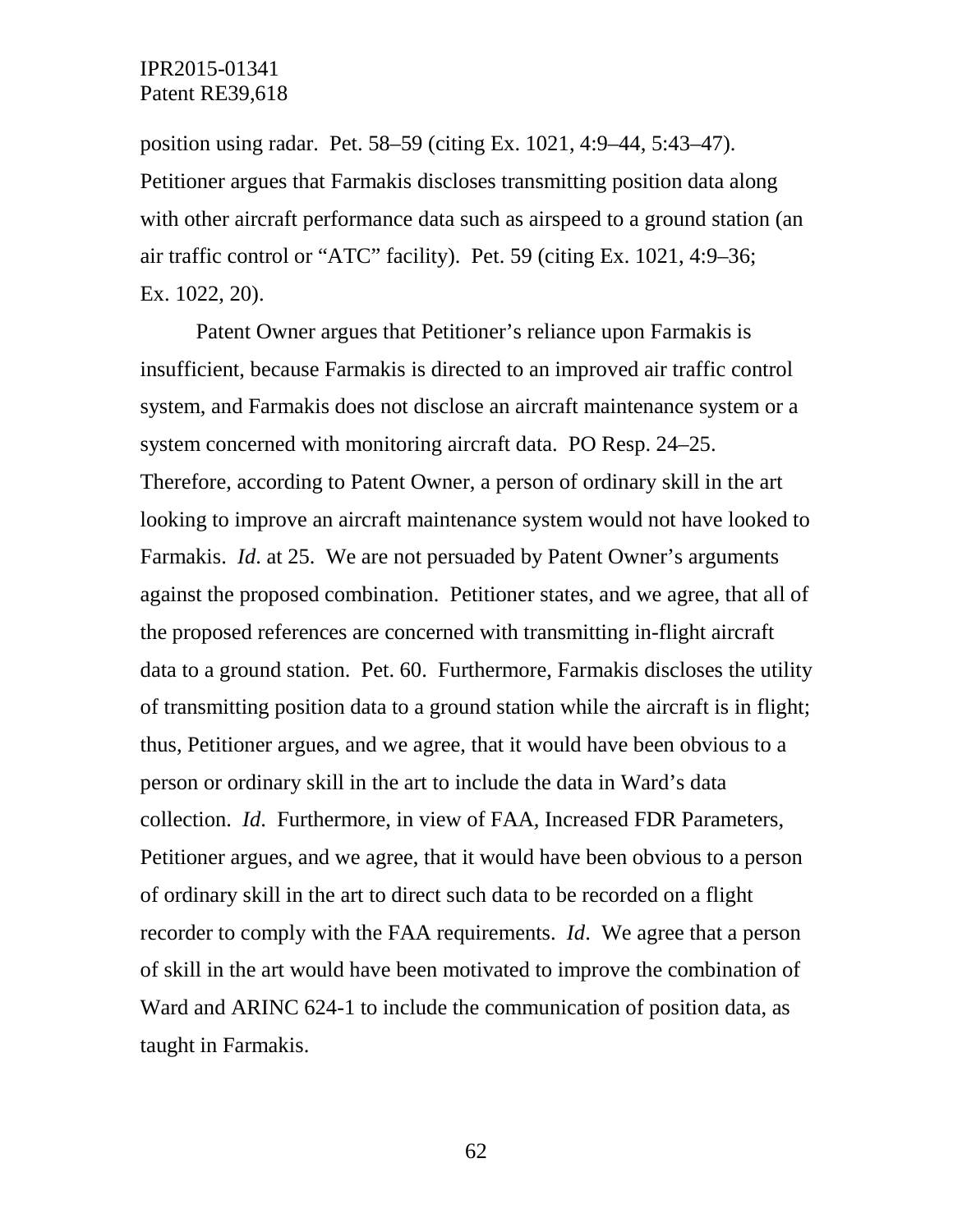In view of the foregoing, we determine Petitioner has presented and sufficiently established an "articulated reasoning with some rational underpinning to support the legal conclusion of obviousness" as to claims 8, 9, and 10 on this ground, and we adopt its contentions as our own. *KSR*, 550 U.S. at 418 (citation omitted).

We have reviewed the parties' arguments and supporting evidence regarding the proposed ground of obviousness based on Ward, ARINC 624- 1, FAA, Increased FDR Parameters, and Farmakis. We are persuaded that Petitioner has met its burden of showing, by a preponderance of the evidence, that claims 8, 9, and 10 of the '618 patent would have been obvious in view of Ward, ARINC 624-1, FAA, Increased FDR Parameters, and Farmakis.

### *M. Petitioner's Motion to Exclude*

Petitioner filed a Motion to Exclude Patent Owner's Exhibits 2002– 2004 on the basis that they were not properly authenticated. Paper 39 ("Mot."), 1. Patent Owner filed an opposition to the Motion (Paper 41 ("Opp.")) and Petitioner replied (Paper 42, "Reply to Mot.").

Petitioner argues that Exhibits 2002–2004 it should be excluded based on inadequate authentication under Federal Rule of Evidence 901. Mot. 1. More particularly, Petitioner argues that Exhibits 2002–2004 lack the independent corroboration that is required to authenticate evidence of prior conception. Mot. 1–2. Petitioner agrees that Mr. Levine submitted a declaration in which he testifies that Exhibits 2002–2004 are "true and correct copies" of notes and "invention disclosures" that he created at various times in 1996. Mot. 2 (citing Ex. 2009, 1). Petitioner argues,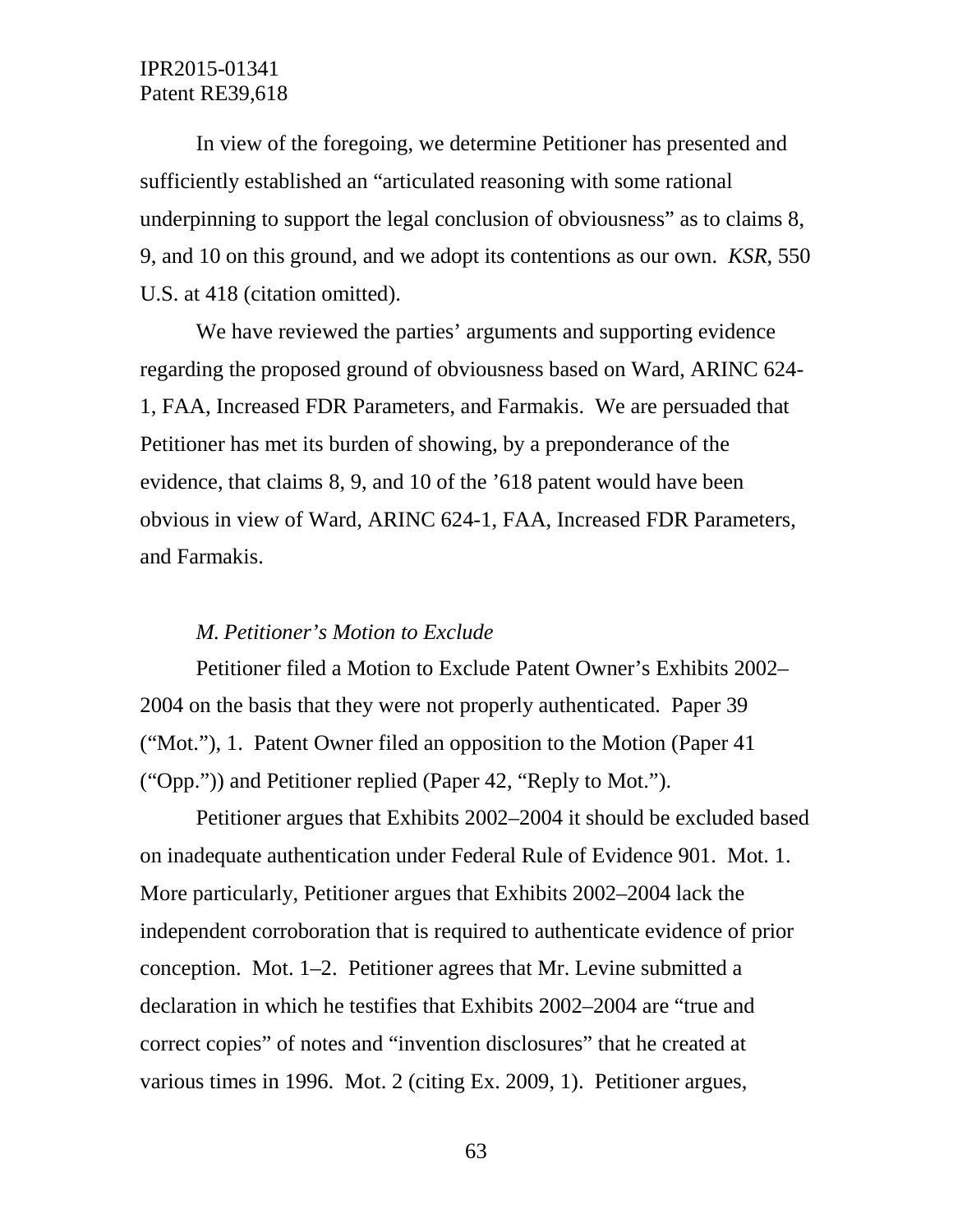however, that Patent Owner's testimony needs to be corroborated with independent evidence, but that evidence, to be admissible, must be authenticated by someone other than the inventor. Mot. 3 (citations omitted).

Patent Owner responds that Exhibits 2002–2004 are admissible because Mr. Levine is not relying on his own testimony to establish his date of conception. Opp. 1. Patent Owner argues "that Levine's date of conception is established by the documents themselves, which required no independent corroboration." *Id*.

Nevertheless, even when we consider Exhibits 2002–2004 (*see supra* Section II.B.3), we determine that they do not provide sufficient corroboration of conception. Accordingly, because we are in agreement with Petitioner's position on this issue for the reasons set forth above, even when considering the evidence that Petitioner seeks to exclude, Petitioner's Motion to Exclude is *dismissed as moot*. [11](#page-63-0)

<span id="page-63-0"></span> $11$  Petitioner argues in an abundance of caution that Exhibit 2013 should be excluded as untimely to the extent it is entered into the record. Mot. 5–6. Petitioner argues that Patent Owner raised Exhibit 2013 on re-direct during the deposition of Mr. Levine but took no steps to introduce it into the record or seek leave to rely on it, and Exhibit 2013 has never been filed. *Id*. at 6. The Board first learned of Exhibit 2013 in the oral argument (Tr. 48–49), during which it is improper to submit new evidence or arguments. *See Dell Inc. v. Acceleron, LLC*, 818 F.3d 1293, 1301 (Fed. Cir. 2016) ("No new evidence or arguments may be presented at oral argument) (citations omitted). As Exhibit 2013 has not been entered into the record, Petitioner's request to exclude it is dismissed as moot.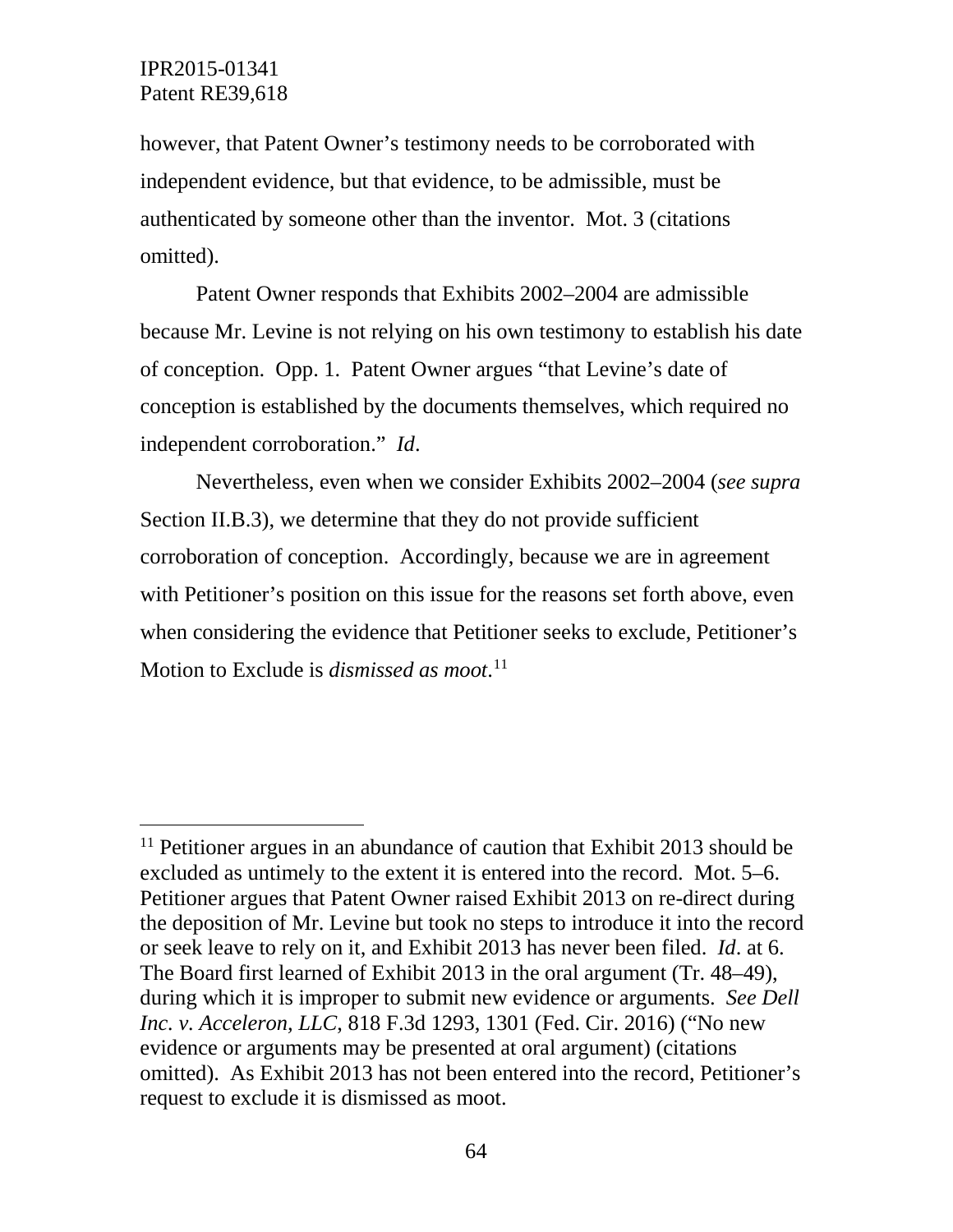## III. SUMMARY

Based on our review of the record, we conclude that Petitioner has demonstrated, by a preponderance of the evidence, that claims 4, 5, 8, 9, 10, 14, and 16 of the '618 patent are unpatentable based on the following grounds:

- 1. Claims 4, 5, 14, and 16 of the '618 patent under 35 U.S.C. § 103(a) as unpatentable over Ward and ARINC 624-1;
- 2. Claims 8, 9, and 10 of the '618 patent under 35 U.S.C. § 103(a) as unpatentable over Ward, ARINC 624-1, and Monroe;
- 3. Claims 4, 5, 14, and 16 of the '618 patent under 35 U.S.C. § 103(a) as unpatentable over Dyson and Chetail;
- 4. Claims 8, 9, and 10 of the '618 patent under 35 U.S.C. § 103(a) as unpatentable over Dyson, Chetail, and Monroe;
- 5. Claims 4, 5, 14, and 16 of the '618 patent under 35 U.S.C. § 103(a) as unpatentable over Dowling and ARINC 624-1;
- 6. Claims 8, 9, and 10 of the '618 patent under 35 U.S.C. § 103(a) as unpatentable over Dowling, ARINC 624-1, and Monroe;
- 7. Claims 8, 9, and 10 of the '618 patent under 35 U.S.C. § 103(a) as unpatentable over Ward, ARINC 624-1, ARINC 702-6, and FAA, Increased FDR Parameters; and
- 8. Claims 8, 9, and 10 of the '618 patent under 35 U.S.C. § 103(a) as unpatentable over Ward, ARINC 624-1, FAA, Increased FDR Parameters, and Farmakis.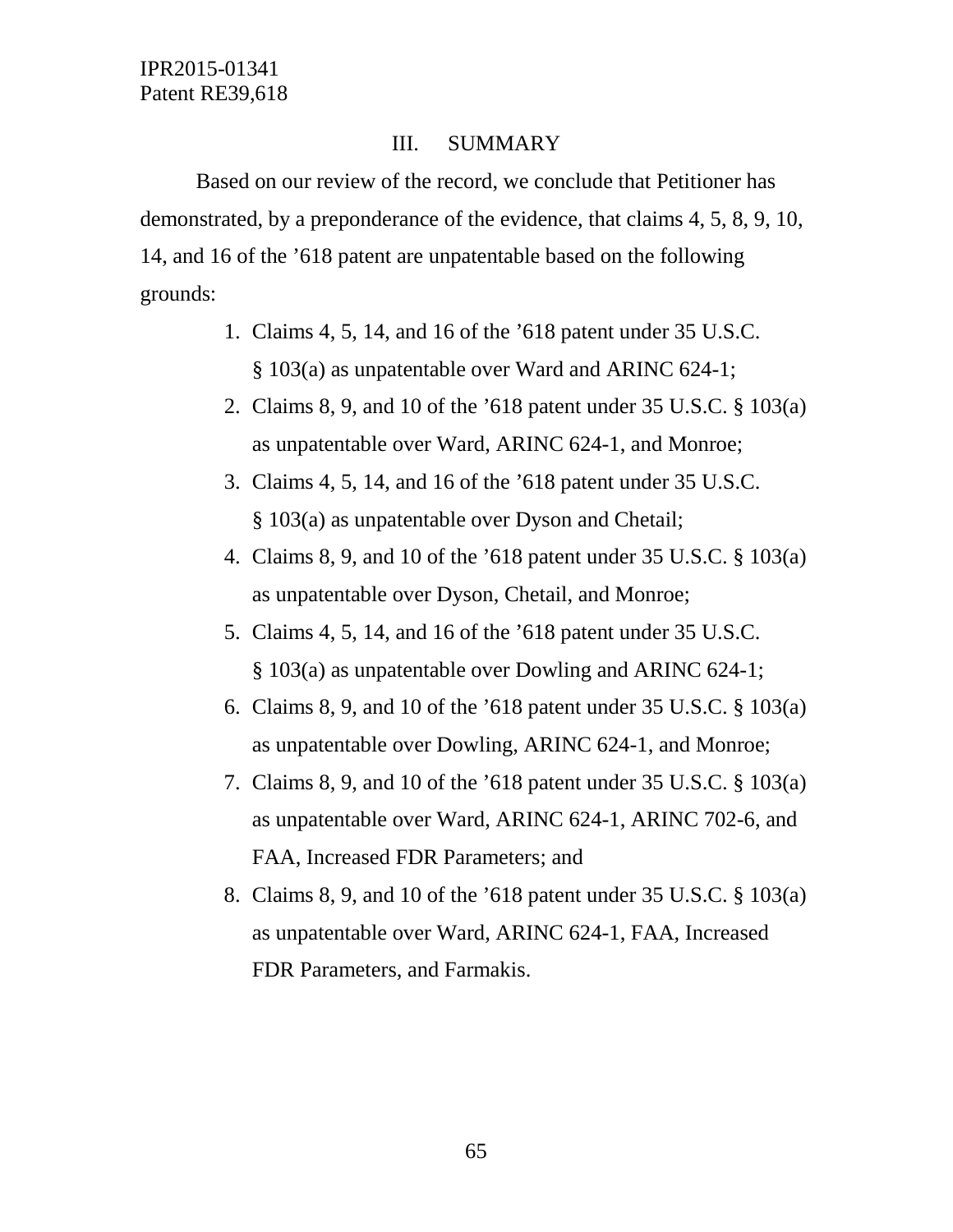## IV. ORDER

Accordingly, it is

ORDERED that Petitioner has shown by a preponderance of the evidence that claims 4, 5, 8, 9, 10, 14, and 16 of the '618 patent are unpatentable;

FURTHER ORDERED that Petitioner's Motion to Exclude is dismissed; and

FURTHER ORDERED that the parties to the proceeding seeking judicial review of this Final Written Decision must comply with the notice and service requirements of 37 C.F.R. § 90.2.